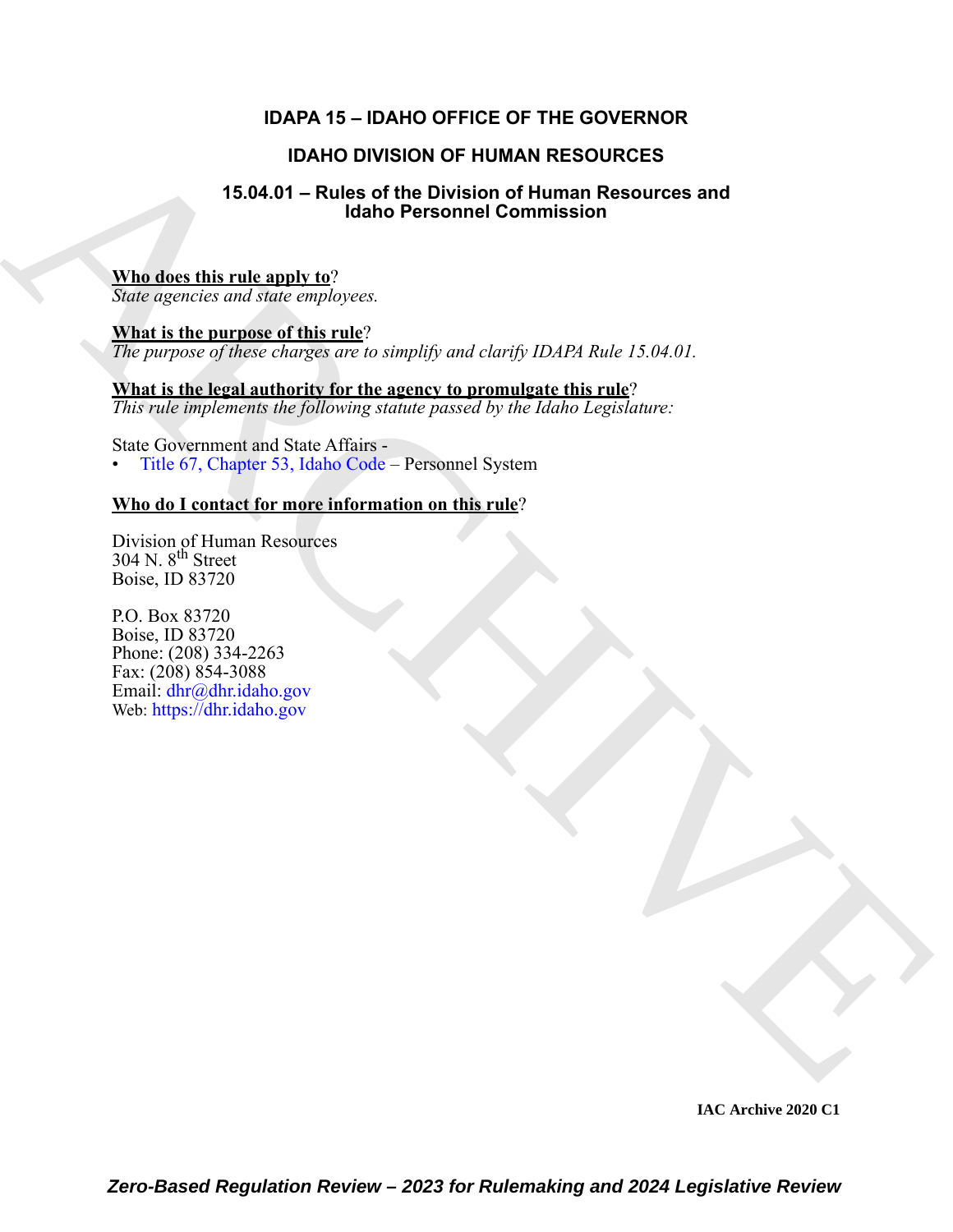# **Table of Contents**

# **IDAPA 15 – OFFICE OF THE GOVERNOR, DIVISION OF HUMAN<br>RESOURCES AND PERSONNEL COMMISSION**

## 15.04.01 - Rules of the Division of Human Resources<br>and Idaho Personnel Commission

| 040. Nonclassified Employees Subject To Classified Service            |  |
|-----------------------------------------------------------------------|--|
|                                                                       |  |
| 050. Consultants And Persons Employed Under Independent Contract.  10 |  |
|                                                                       |  |
|                                                                       |  |
|                                                                       |  |
|                                                                       |  |
|                                                                       |  |
|                                                                       |  |
|                                                                       |  |
|                                                                       |  |
|                                                                       |  |
|                                                                       |  |
|                                                                       |  |
|                                                                       |  |
|                                                                       |  |
|                                                                       |  |
|                                                                       |  |
|                                                                       |  |
|                                                                       |  |
|                                                                       |  |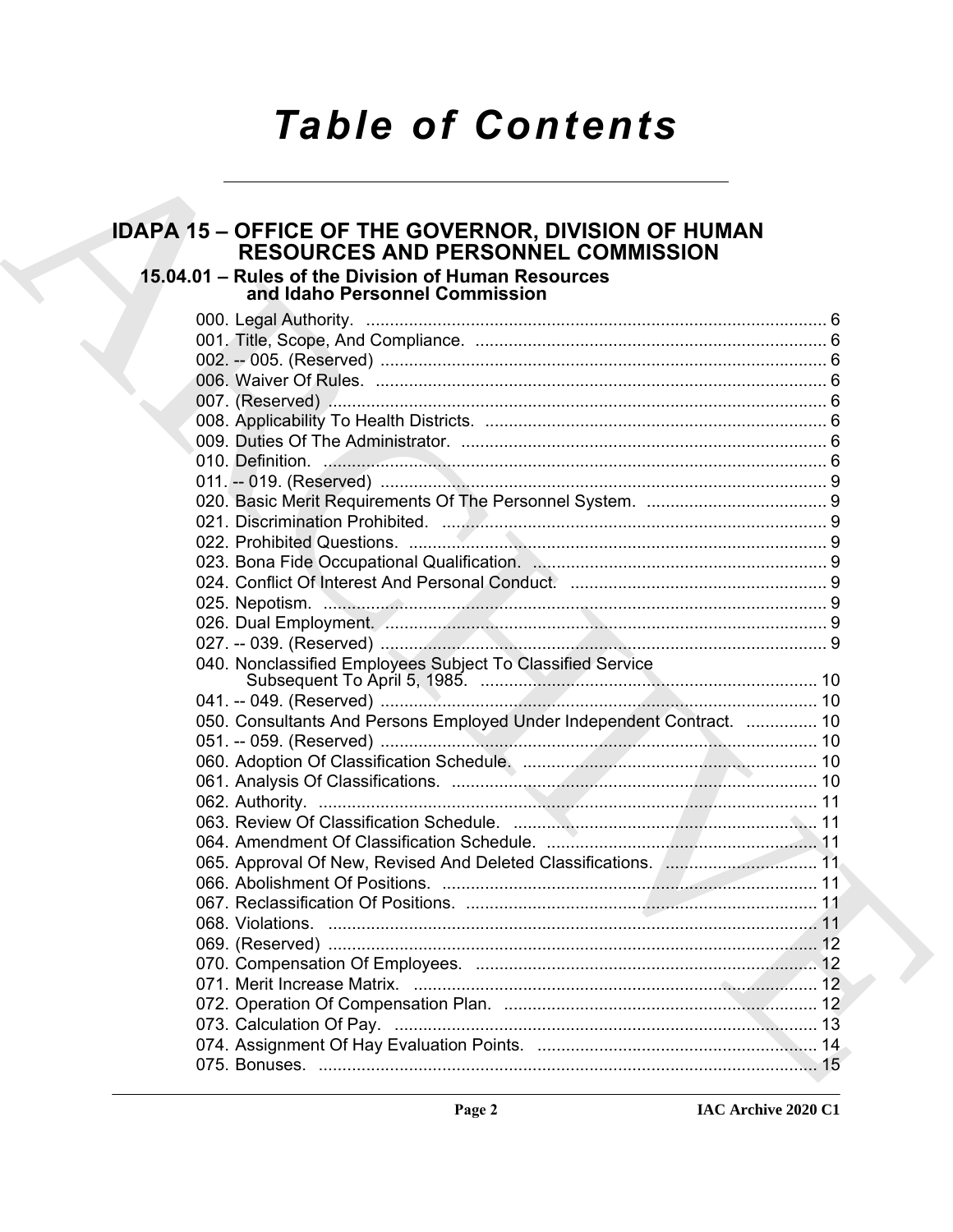### Table of Contents (cont'd)

|  | 093. Conduct And Rating Of Examinations Including                       |  |
|--|-------------------------------------------------------------------------|--|
|  |                                                                         |  |
|  |                                                                         |  |
|  |                                                                         |  |
|  |                                                                         |  |
|  | 097. Alternative Examination Process For Persons With Disabilities.  18 |  |
|  |                                                                         |  |
|  |                                                                         |  |
|  |                                                                         |  |
|  |                                                                         |  |
|  |                                                                         |  |
|  |                                                                         |  |
|  |                                                                         |  |
|  |                                                                         |  |
|  |                                                                         |  |
|  |                                                                         |  |
|  |                                                                         |  |
|  |                                                                         |  |
|  |                                                                         |  |
|  |                                                                         |  |
|  |                                                                         |  |
|  |                                                                         |  |
|  |                                                                         |  |
|  |                                                                         |  |
|  |                                                                         |  |
|  |                                                                         |  |
|  |                                                                         |  |
|  |                                                                         |  |
|  |                                                                         |  |
|  |                                                                         |  |
|  |                                                                         |  |
|  |                                                                         |  |
|  |                                                                         |  |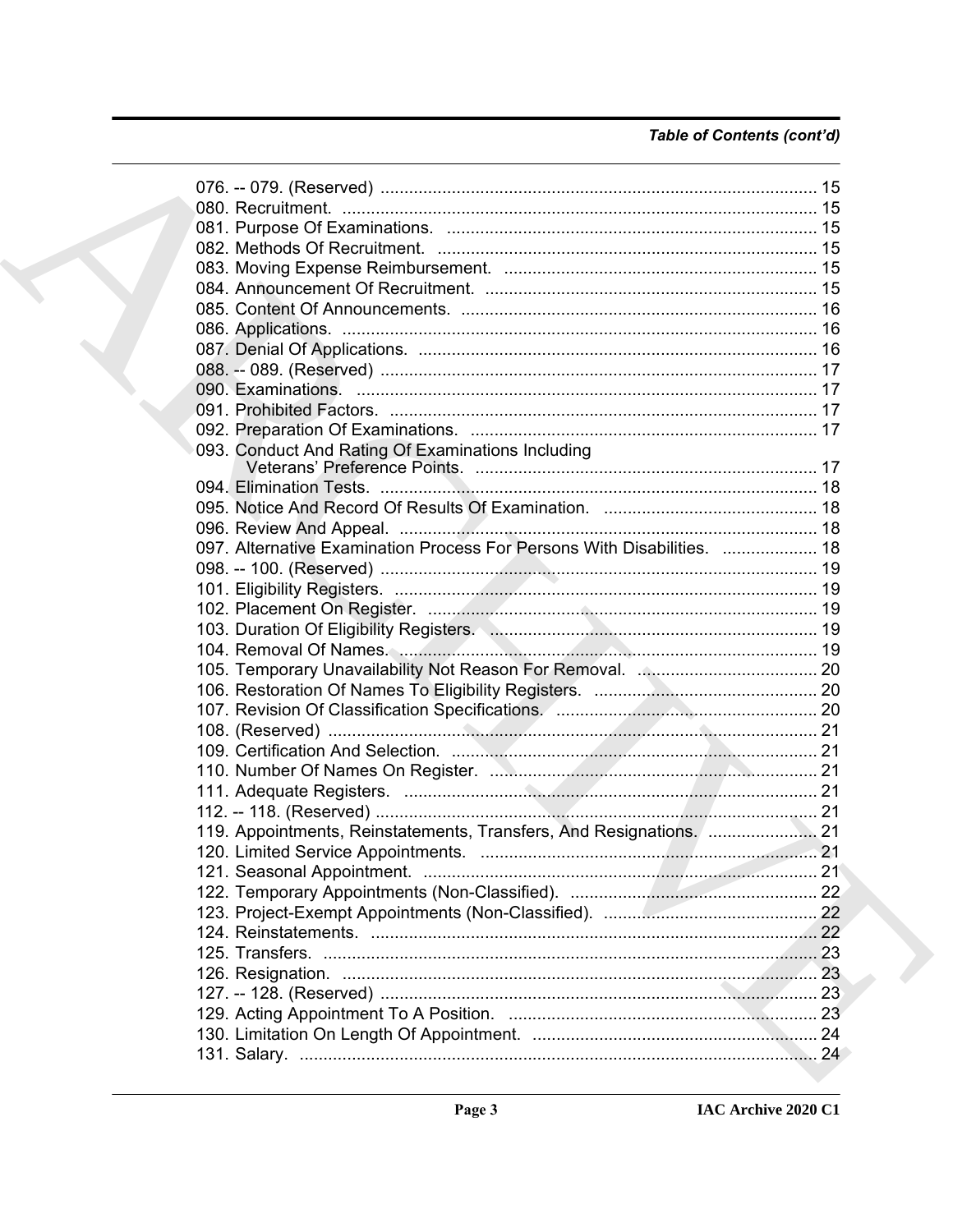### Table of Contents (cont'd)

|  | 153. Unsatisfactory Performance During A Promotion Probation Period.  29 |  |
|--|--------------------------------------------------------------------------|--|
|  |                                                                          |  |
|  |                                                                          |  |
|  |                                                                          |  |
|  |                                                                          |  |
|  |                                                                          |  |
|  |                                                                          |  |
|  |                                                                          |  |
|  |                                                                          |  |
|  |                                                                          |  |
|  |                                                                          |  |
|  |                                                                          |  |
|  |                                                                          |  |
|  |                                                                          |  |
|  |                                                                          |  |
|  |                                                                          |  |
|  |                                                                          |  |
|  | 203. Referrals From Federal Agencies On Discrimination Complaints.  36   |  |
|  |                                                                          |  |
|  |                                                                          |  |
|  |                                                                          |  |
|  |                                                                          |  |
|  |                                                                          |  |
|  |                                                                          |  |
|  |                                                                          |  |
|  |                                                                          |  |
|  |                                                                          |  |
|  |                                                                          |  |
|  |                                                                          |  |
|  |                                                                          |  |
|  |                                                                          |  |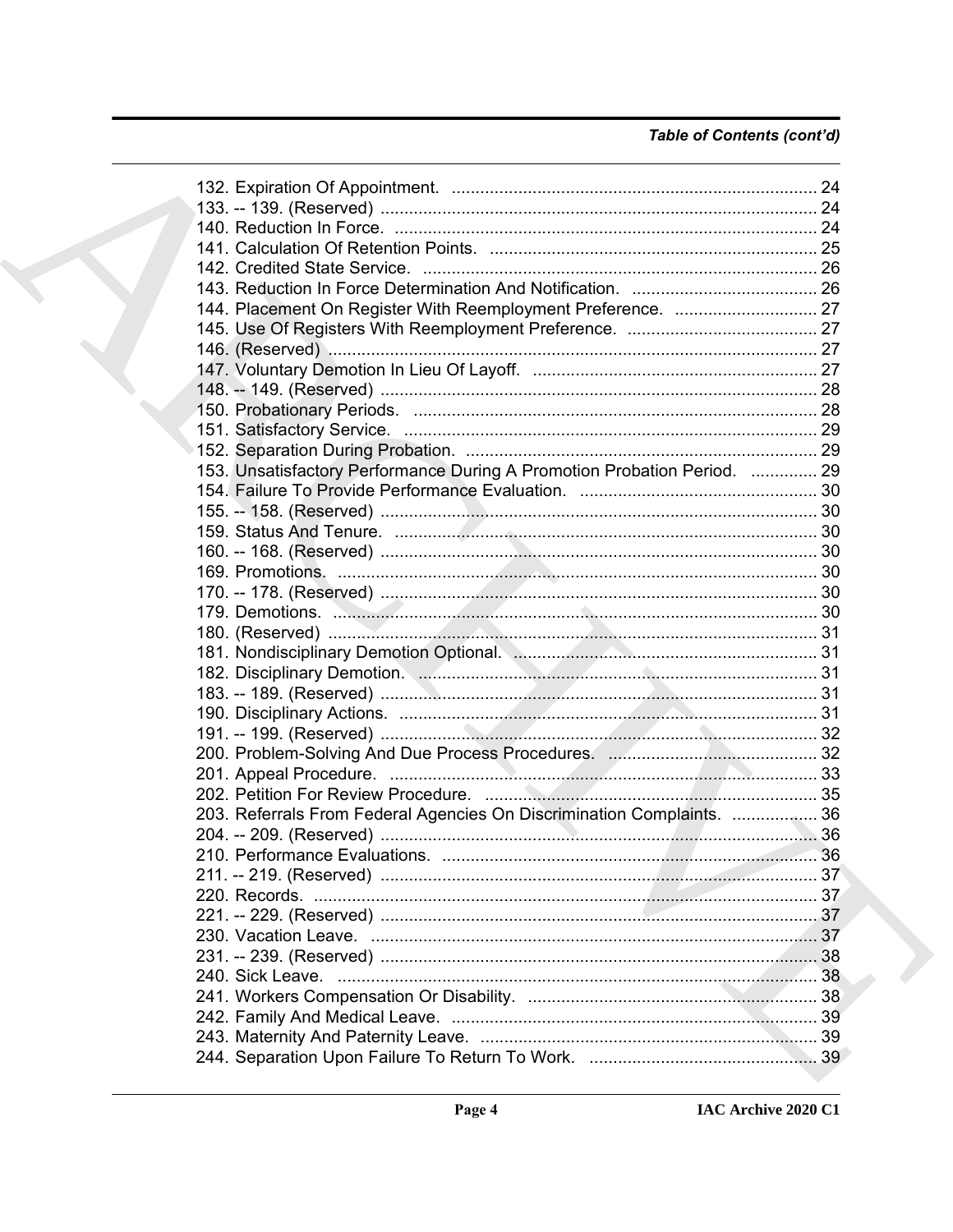### Table of Contents (cont'd)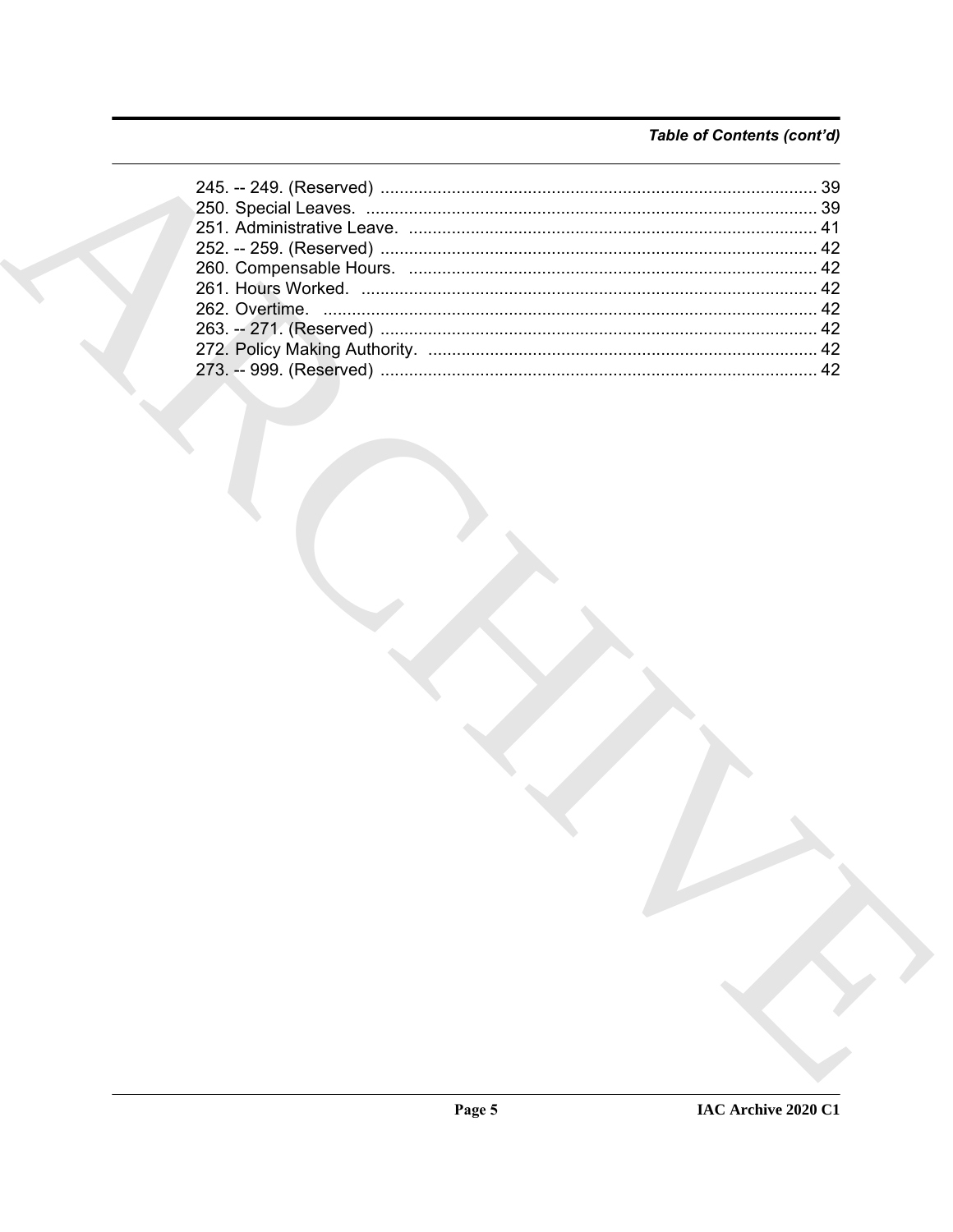#### <span id="page-5-0"></span>**IDAPA 15 – OFFICE OF THE GOVERNOR DIVISION OF HUMAN RESOURCES AND PERSONNEL COMMISSION**

#### **15.04.01 – RULES OF THE DIVISION OF HUMAN RESOURCES AND IDAHO PERSONNEL COMMISSION**

#### <span id="page-5-17"></span><span id="page-5-2"></span><span id="page-5-1"></span>**000. LEGAL AUTHORITY.**

**15.44.0.1** • **AUCAUT CONFIDENTIAL CONFIDENTIAL CONFIDENTIAL CONFIDENTIAL CONFIDENTIAL CONFIDENTIAL CONFIDENTIAL CONFIDENTIAL CONFIDENTIAL CONFIDENTIAL CONFIDENTIAL CONFIDENTIAL CONFIDENTIAL CONFIDENTIAL CONFIDENTIAL CONF** The rules of the Division of Human Resources and Idaho Personnel Commission are adopted pursuant to Section 67- 5309, Idaho Code. The Division has authority to determine the policies of the Idaho Personnel System and make such rules as are necessary for the administration of the Personnel System. The administrator of the Division is appointed by the Governor, subject to confirmation by the Senate, and serves at the pleasure of the Governor pursuant to Section 67-5308(2), Idaho Code. (3-30-01)

#### <span id="page-5-18"></span><span id="page-5-3"></span>**001. TITLE, SCOPE, AND COMPLIANCE.**

**01. Title**. These rules are title IDAPA 15.04.01, "Rules of the Division of Human Resources and Idaho Personnel Commission." (3-16-04)

**02. Scope**. These rules establish the policies and procedures of the Idaho Personnel System. (3-30-01)

**03. Compliance**. In accordance with the Legislature's intent in creating the Idaho Personnel Act and for consistency in rule administration, appointing authorities shall ensure that staff with human resource management responsibilities adhere to these administrative rules. Any person willfully violating provisions of the Idaho Personnel System or the rules established in this chapter, may be subject to discipline, up to and including dismissal under Rule 190, and/or sanctions provided in Section 67-5312, Idaho Code. (3-16-04)

#### <span id="page-5-4"></span>**002. -- 005. (RESERVED)**

#### <span id="page-5-19"></span><span id="page-5-5"></span>**006. WAIVER OF RULES.**

The administrator reserves the right to waive any rule in specific instances when, in his/her opinion, such waivers are legal, warranted and justified in the interests of a more effective and responsive system of personnel administration.  $(3-30-01)$ 

#### <span id="page-5-6"></span>**007. (RESERVED)**

#### <span id="page-5-10"></span><span id="page-5-7"></span>**008. APPLICABILITY TO HEALTH DISTRICTS.**

These rules apply to Public Health Districts even though specific references are to state employment. (3-16-04)

#### <span id="page-5-16"></span><span id="page-5-8"></span>**009. DUTIES OF THE ADMINISTRATOR.**

In addition to other duties as assigned by law, the administrator provides administrative support to the Idaho Personnel Commission, has custody of the books and records of the Division and the Commission, and maintains a record of the proceedings before the Commission and its hearing officers. (3-16-04)

#### <span id="page-5-11"></span><span id="page-5-9"></span>**010. DEFINITION.**

Each of the terms defined in these rules have the meaning given herein unless a different meaning is clearly required by the context. Additional definitions are contained in Section 67-5302, Idaho Code. (7-1-87)

<span id="page-5-12"></span>**01. Administrative Leave**. Temporary paid leave from a job assignment where pay and benefits tact. (3-20-14) remain intact.

<span id="page-5-13"></span>**02. Appeal**. Any written request for relief from dismissal, demotion, suspension, or other adverse action filed with the Commission by an employee, appointing authority, or applicant. The meaning of appeal includes application, petition, or protest. (3-16-04)

<span id="page-5-14"></span>**03. Appellant**. An employee, appointing authority, or applicant filing an appeal or a petition for review Commission. (3-16-04) with the Commission.

<span id="page-5-15"></span>**04. Appointment, Limited**. The appointment of a person to a classified position where the work is projected to be of limited duration, for which the person has qualified by examination. (3-16-04)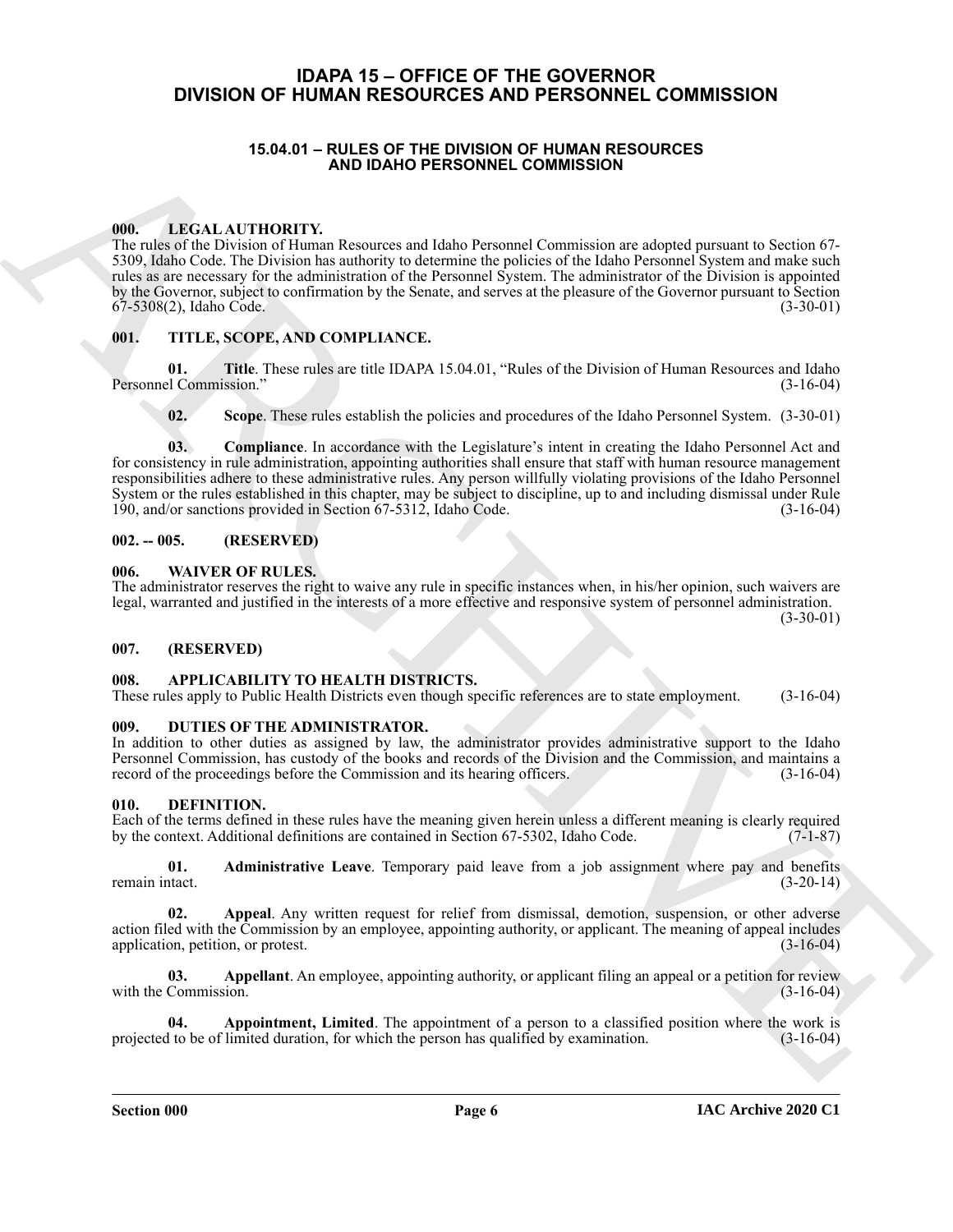#### <span id="page-6-0"></span>*IDAHO ADMINISTRATIVE CODE IDAPA 15.04.01 – Rules of the Division of Human Human Resources & Personnel Commission Resources & Idaho Personnel Commission*

Human Research de Resident Generalistand (18 metrics) Research de Research de Research de Research de Research<br>
Seconds University (18 metrics) and the second second the second of the second of the second of the second of **05. Appointment, Permanent**. The appointment of a person to a classified position who has been certified by the appointing authority to have successfully completed the required probationary period and whose employment is permanent, subject to removal or discipline only under the provisions of Title 67, Chapter 53, Idaho Code, and the rules of the Division and Idaho Personnel Commission. (3-16-04)

<span id="page-6-1"></span>**06. Appointment, Probationary**. The appointment of a person to a classified position for which the person has qualified by examination but is serving a work trial period as a condition for certification to permanent appointment. (4-5-85)

<span id="page-6-2"></span>**07. Appointment, Project Exempt**. The appointment of a person to a nonclassified position established under federal grants, which by law restricts employment eligibility to specific individuals or groups on the basis of non-merit selection requirements. (Ref. Section 67-5303(m), Idaho Code) (3-16-04)

<span id="page-6-3"></span>**08. Base Pay**. The rate paid for performing a job, excluding bonuses, shift differentials, overtime or other compensation premiums. (5-8-09)

<span id="page-6-4"></span>**09. Classified Service**. That body of positions in state agencies subject to Title 67, Chapter 53, Idaho Code, as defined therein and excludes temporary, project exempt, and nonclassified appointments. (5-8-09)

<span id="page-6-5"></span>**10. Compensation Plan**. The overall system of salary administration for classified service including Sections 67-5309B and 67-5309C, Idaho Code; the classification and compensation schedules, Division and Idaho Personnel Commission rules and policies, and agency policies governing employee pay. (5-8-09)

<span id="page-6-6"></span>**11. Compensation Schedule**. The pay grades established by the Division and associated rates of pay. (Ref. Section 67-5309B, Idaho Code) (5-8-09)

<span id="page-6-7"></span>**12.** Consultant. An independent contractor who provides professional or technical advice, counsel, or (Ref. Rule 050) (5-8-09) service. (Ref. Rule 050)

1**3. Dismissal**. The separation of an employee from classified service with cause assigned by the appointing authority pursuant to Rule 190.

<span id="page-6-10"></span><span id="page-6-9"></span><span id="page-6-8"></span>**14. Division**. The Idaho Division of Human Resources. (3-20-20)

**15. Due Process**. As related to Idaho's Personnel System for permanent classified employees, the activities required to address an individual's constitutional right to notice and an opportunity to be heard. (Ref. Section  $67-5315$ , Idaho Code)

**16. Employment History**. The information available to the public without the employee's consent in accordance with Section 74-106, Idaho Code, for every agency for which a current or former public official works, including the official reasons for separation from employment but not including accrued leave balances or usage.

 $(5 - 8 - 09)$ 

<span id="page-6-13"></span><span id="page-6-12"></span><span id="page-6-11"></span>**17. Good Cause**. The conduct of a reasonable person in the same or similar circumstances. (7-1-87)

**18. Hay Method**. A methodology for establishing the relative value of jobs and used as a dimension of the pay system. (5-8-09)

**19. Hiring List**. A hiring list is a subset of a register consisting of the top twenty-five (25) individuals on the register, plus all individuals tied for the twenty-fifth position, certified as eligible for a specific recruitment. Candidates for reinstatement or transfer may be considered and are provided in addition to the top twenty-five (25).

 $(4 - 7 - 11)$ 

<span id="page-6-15"></span><span id="page-6-14"></span>**20.** Incumbent. Any person holding a classified or non-classified position in state service. (7-1-87)

**21. Independent Contractor**. Any person, firm, or corporation meeting the Internal Revenue Service's test for an independent contractor or a self-employed person. (Ref. Rule 050) (5-8-09)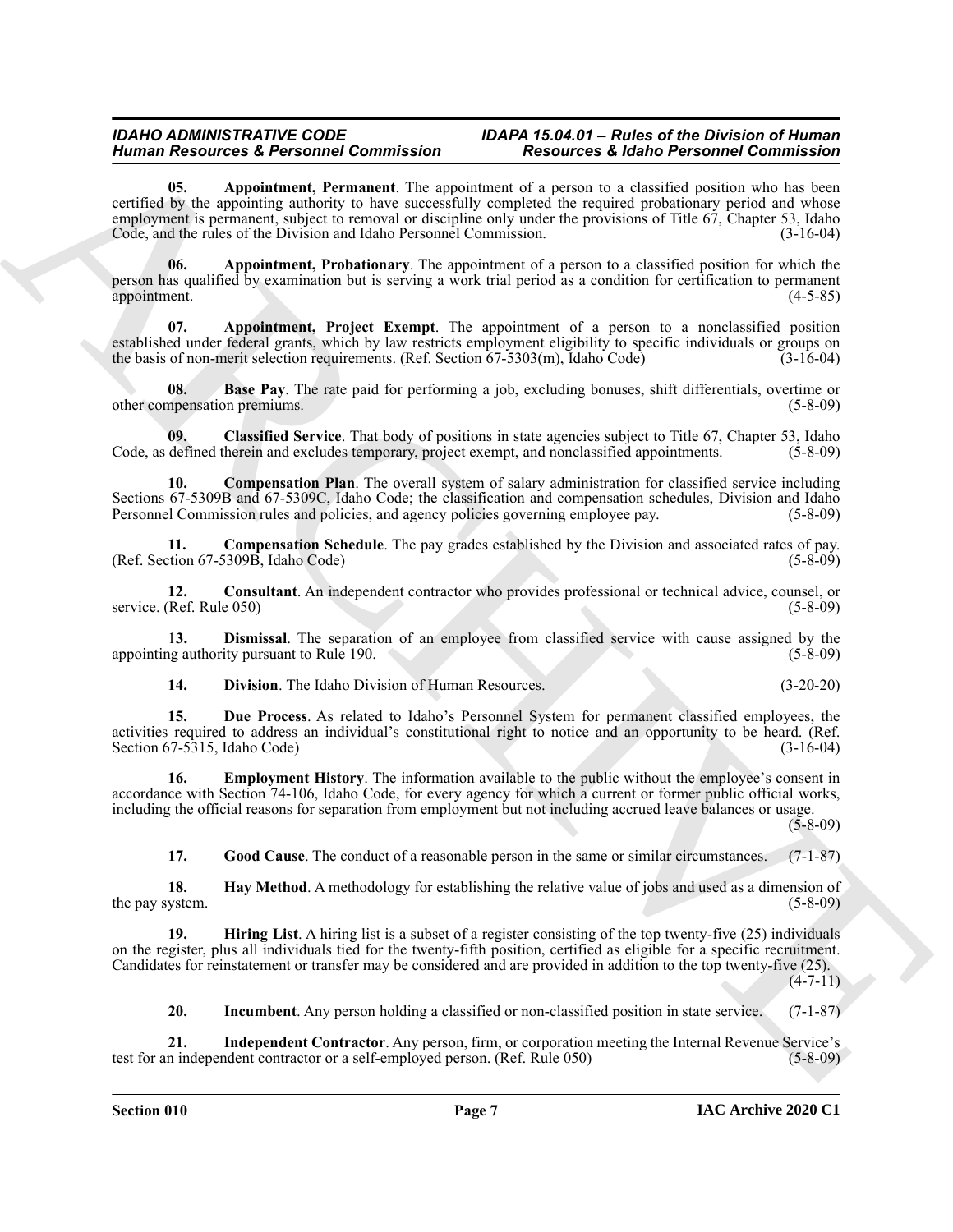<span id="page-7-0"></span>**22. Involuntary Transfer**. A significant change in work location, shift and/or organizational unit made as a result of a management decision as opposed to an employee's request or agreement to transfer. (3-30-01)

<span id="page-7-1"></span>**23. Layoff**. An involuntary reduction in hours of work or separation of an incumbent in the classified service either by reduction in force due to shortage of work or funds, or abolishment of positions. (4-5-85)

<span id="page-7-2"></span>**24. Light or Limited Duty**. A general term describing a temporary limited assignment in relation to recovery from injury, illness or other limiting condition as approved by the appointing authority. (3-16-04)

<span id="page-7-3"></span>**25. Merit Increase**. The advancement of an employee's compensation within a pay grade based upon performance in accordance with Section 67-5309B(3) and (4), Idaho Code. (3-20-14)

<span id="page-7-4"></span>**26. Merit Increase Matrix**. A pay distribution tool used to advance employee pay based on performance and market data. (5-8-09)

<span id="page-7-5"></span>**27. Minimum Qualification Specialty**. A minimum qualification required for one (1) or more positions in a classification that is in addition to the other minimum qualifications required for all positions in the classification. (3-16-04)

<span id="page-7-6"></span>**28. Occasional or Sporadic Work**. Work that is voluntarily performed by an employee in a different capacity from the employee's regular work and is infrequent, irregular or occurring in scattered instances. (7-1-87)

<span id="page-7-7"></span>**20. On-Call Time.** Time when an employee is required to carry a pager, cellular phone, or to leave word at home or with the agency where the employee may be reached if needed to work, and the employee can use<br>the time effectively for personal purposes. (5-8-09) the time effectively for personal purposes.

<span id="page-7-8"></span>**30. Pay Line Exception**. A temporary assignment of pay grade, pursuant to Section 67-5309D, Idaho Code, in excess of the pay grade allocated pursuant to Section 67-5309B, Idaho Code, as approved by the administrator. (5-8-09)

<span id="page-7-9"></span>**31. Permanent Employee**. An employee in the classified service who has successfully completed entrance probation. Permanent employees remain subject to separation as set forth in these rules and Section 67-<br>5309(n), Idaho Code. (5-8-09)  $5309(n)$ , Idaho Code.

<span id="page-7-10"></span>**32. Promotion**. The advancement through the competitive process of an employee with permanent status from a position which he occupies in one (1) classification to a position in another classification having a higher paygrade. (5-8-09)

<span id="page-7-11"></span>**33. Reduction in Pay**. A reduction of an employee's salary from one (1) pay rate to a lower rate within the pay grade to which the employee's classification is allocated. (3-16-04)

Human Resources & Personnel Commission<br>
22. a law behaviour at the reduction of the reduction of the reduction that in the reduction of the reduction of the reduction of the reduction of the reduction of the reduction of **34. Register**. A list of names of persons or the name of one (1) person who has been determined to be eligible for employment in a classification on the basis of examination and merit factors as established by the administrator. An adequate register lists at least five (5) names of eligible candidates currently available for consideration for each vacancy in the classification for which the register was established. (3-16-04) consideration for each vacancy in the classification for which the register was established.

<span id="page-7-13"></span><span id="page-7-12"></span>**35. Resignation**. The voluntary quitting or abandonment of state employment, excluding retirement.

(5-8-09)

<span id="page-7-15"></span><span id="page-7-14"></span>**36. Respondent**. The party whose interests are adverse to those of the appellant. (7-1-93)

**37. Salary Equity Increase**. The advancement of an employee's compensation within a pay grade based upon factors such as market demand, compression within the agency or classification, or inequities, and the employee's performance, in accordance with Section 67-5309B(3), Idaho Code. (3-20-14) employee's performance, in accordance with Section 67-5309B(3), Idaho Code.

<span id="page-7-16"></span>**38. Suspension**. An enforced period of absence, with or without pay, for disciplinary purposes, for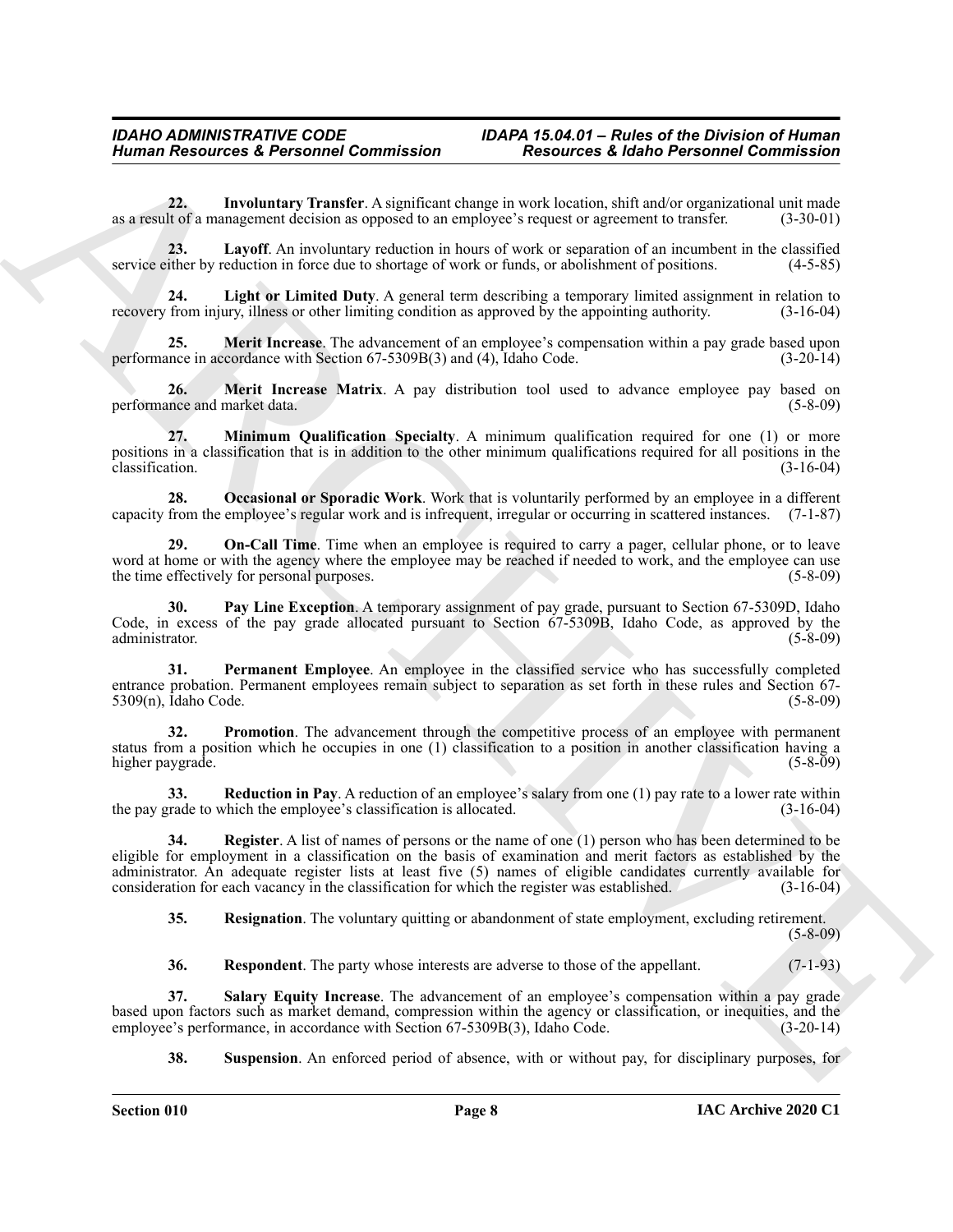felony charges, or pending investigation of charges made against an employee pursuant to Rule 190. (5-8-09)

<span id="page-8-12"></span>**39. Termination**. The separation of an entrance or voluntary probationary employee from classified service for unsatisfactory service during the probationary period without cause assigned by the appointing authority pursuant to Rule 152. (5-8-09)

<span id="page-8-13"></span>**40. Transfer**. A change of work location of an employee in which the employee changes from one (1) position to another in the same classification or to another classification in the same pay grade. (3-16-04)

<span id="page-8-14"></span>**41. Underfill**. Appointment to a position established at a higher classification while being compensated at a lower pay grade during completion of a training plan. Underfills must be approved in advance by the administrator. (3-20-14)

**42. USERRA**. Uniformed Services Employment and Reemployment Rights Act, 38 U.S.C. Sections 4301 through 4333. Prohibits employment discrimination against persons because of their service in the Armed Forces Reserve, the National Guard, or other uniformed services. (5-8-09)

<span id="page-8-16"></span><span id="page-8-15"></span>**43. Workweek**. A period of seven (7) consecutive days beginning 12:01 a.m. Sunday. (Ref. Rule 073)  $(12-10-90)$ 

#### <span id="page-8-0"></span>**011. -- 019. (RESERVED)**

#### <span id="page-8-9"></span><span id="page-8-1"></span>**020. BASIC MERIT REQUIREMENTS OF THE PERSONNEL SYSTEM.**

All appointments, promotions and separations in the classified service shall be based on competence, valid job requirements, and individual performance. (3-30-01)

#### <span id="page-8-17"></span><span id="page-8-2"></span>**021. DISCRIMINATION PROHIBITED.**

No person shall be discriminated against in regards to appointments, promotions, demotions, separations, transfers, compensation, or other terms, conditions, or privileges of employment because of race, national origin, color, sex, age, religion, disability, or veteran status (unless under other than honorable conditions). (3-30-01)

#### <span id="page-8-20"></span><span id="page-8-3"></span>**022. PROHIBITED QUESTIONS.**

All questions on applications and examinations shall be based on valid job requirements. Questions that impermissibly discriminate on the basis of race, national origin, color, sex, age, religion, disability, political affiliation, or veteran status are prohibited. Questions regarding veteran status for compliance with veterans' preference are permitted. (3-16-04)

#### <span id="page-8-10"></span><span id="page-8-4"></span>**023. BONA FIDE OCCUPATIONAL QUALIFICATION.**

Qualification requirements based on age or gender may be established as necessary for specific positions by the Administrator of the Division. (3-30-01)  $Administ$ rator of the Division.

#### <span id="page-8-11"></span><span id="page-8-5"></span>**024. CONFLICT OF INTEREST AND PERSONAL CONDUCT.**

Human Resources & Personnel Commission<br>
Economics of production of the<br>system production of the system of the system of the system of the<br>system of the system of the system of the system of the system of the<br>system of the The maintenance of a high standard of honesty, ethics, impartiality, and conduct by state employees is essential to ensure proper performance of state business and strengthen the faith and confidence of the people of Idaho in the integrity of state government and state employees. All appointing authorities shall establish such policies and standards necessary to prevent conflicts of interest. (5-8-09) standards necessary to prevent conflicts of interest.

#### <span id="page-8-19"></span><span id="page-8-6"></span>**025. NEPOTISM.**

No employee shall work under the immediate supervision of a supervisor who is a spouse, child, parent, brother, sister or the same relation by marriage. (8-1-81) sister or the same relation by marriage.

#### <span id="page-8-18"></span><span id="page-8-7"></span>**026. DUAL EMPLOYMENT.**

There will be no conflicting hours of work when a classified employee is employed by more than one (1) state agency. The employee must obtain approval from all appointing authorities concerned prior to beginning dual employment. (5-8-09) employment.

#### <span id="page-8-8"></span>**027. -- 039. (RESERVED)**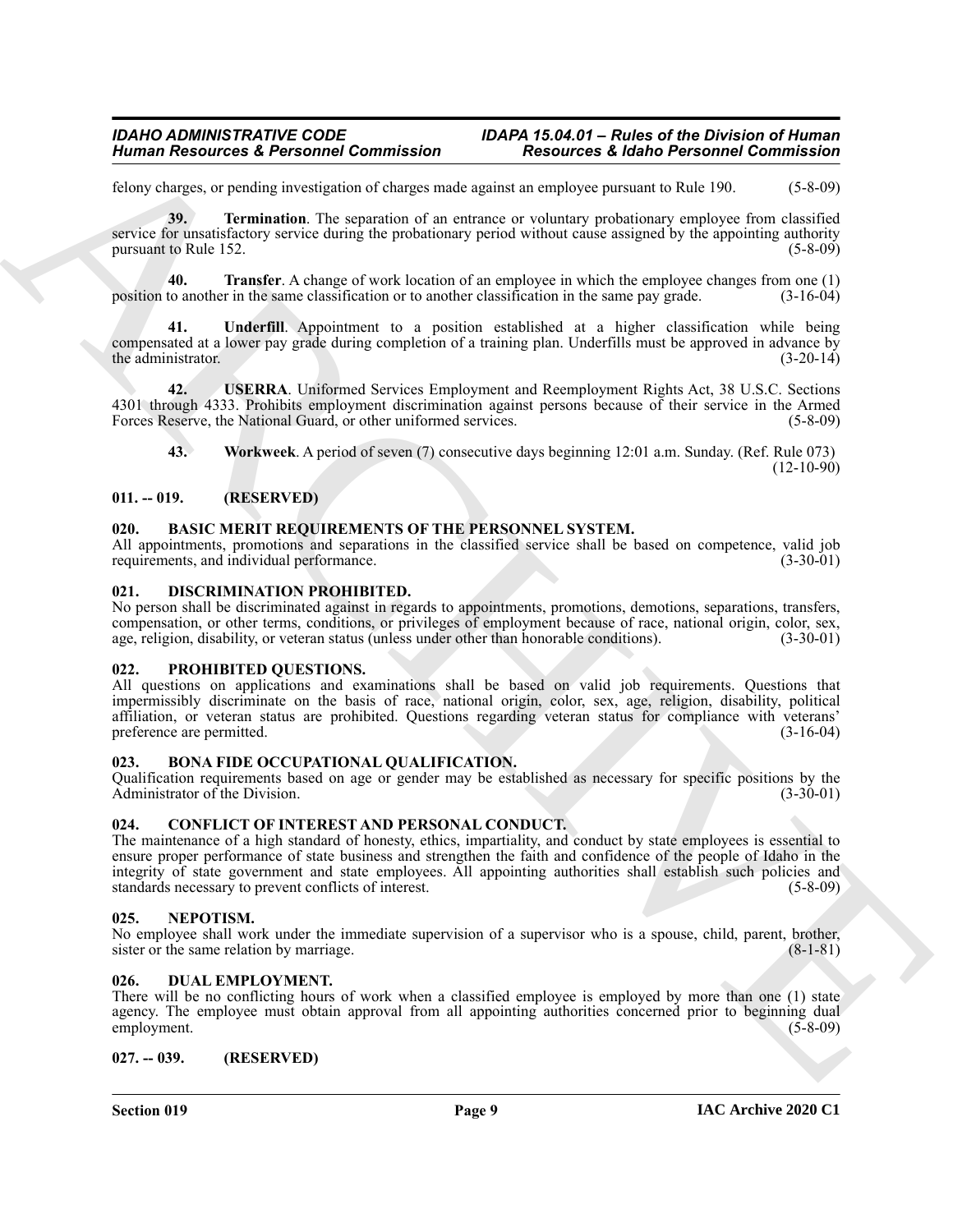#### <span id="page-9-12"></span><span id="page-9-0"></span>**040. NONCLASSIFIED EMPLOYEES SUBJECT TO CLASSIFIED SERVICE SUBSEQUENT TO APRIL 5, 1985.**

The provisions of this rule apply to all employees exempt from classified service who, subsequent to April 5, 1985, become subject to the provisions of Chapter 53, Title 67, Idaho Code. (3-30-01)

<span id="page-9-15"></span>**01. Probationary Period**. A nonclassified employee brought under classified service under Rule 040 must serve a probationary period appropriate for the classification assigned to the employee's position. Service uninterrupted by resignation, termination, or dismissal immediately prior to inclusion in classified service shall be considered as probationary service. (3-16-04)

<span id="page-9-13"></span>**02. Certification to Permanent Status**. An employee who has completed a probationary period as required above and who is certified in writing by the appointing authority as serving satisfactorily shall be certified to permanent status without examination. (3-30-01)

<span id="page-9-17"></span><span id="page-9-14"></span>**03. Examination**. An employee who has not completed a classified entrance probationary period as required shall be required to meet the minimum qualifications by passing an examination for the classification assigned to the employee's position. The employee will be hired from a hiring list and serve a period of entrance probation. (3-28-18)

Human Resources & Personnel Commission<br>
Marchives & Elishe Personnel Commission<br>
NORTHER SURVEY (NOTES SURVENCE SURVENCE SURVENCE SURVENCE SURVENCE SURVENCE SURVENCE SURVENCE SURVENCE SURVENCE SURVEY (NOTES SURVENCE SURVE **04.** Separation. An employee who is not certified by the appointing authority as serving satisfactorily shall be separated from state service no later than thirty (30) calendar days after inclusion in classified service. An employee who fails to pass the examination or had an opportunity to have such examination and not availed himself or herself thereof shall be separated no later than thirty (30) calendar days after the establishment of an adequate register of eligibles. (3-30-01) register of eligibles.

<span id="page-9-16"></span>**05. Salary Protection**. If the salary of an employee, brought under classified service under Rule 040, is greater than the highest rate of the pay grade of the classification to which assigned, the employee's salary shall be protected; to the maximum of their new paygrade. (3-16-04)

#### <span id="page-9-1"></span>**041. -- 049. (RESERVED)**

#### <span id="page-9-8"></span><span id="page-9-2"></span>**050. CONSULTANTS AND PERSONS EMPLOYED UNDER INDEPENDENT CONTRACT.**

Nothing in these rules prohibits the use of independent contractors or consultants for legal, medical, technical, or other professional services, provided that they are not engaged in the performance of administrative duties for any state agency. No position in the state classified service will be filled by a consultant or independent contractor.

(5-8-09)

<span id="page-9-10"></span>**01.** Limited Use Only. Individuals employed through contracts with temporary services or mal staffing agencies will be utilized only for short-term situations. (3-30-01) professional staffing agencies will be utilized only for short-term situations.

<span id="page-9-9"></span>**02. Conflict of Interest/Nepotism**. Agency policies regarding conflict of interest/nepotism should address the award of work to consultants and contractors. (See Rules 024 and 025 and Ref. Section 18-1359, Idaho Code. ) (3-16-04) Code. (3-16-04)

<span id="page-9-11"></span>**03. Not to Be Treated as Employees**. Independent contractors, their staff or consultants must not be treated as employees. Appointing authorities must comply with current Internal Revenue Service guidance on independent contractor and employee definitions. (3-16-04)

#### <span id="page-9-3"></span>**051. -- 059. (RESERVED)**

#### <span id="page-9-6"></span><span id="page-9-4"></span>**060. ADOPTION OF CLASSIFICATION SCHEDULE.**

The Division will develop, adopt, and make effective a classification schedule consisting of classification specifications allocated to various pay grades in the compensation schedule for all positions based on an analysis of the duties and responsibilities of representative positions. (3-20-20) the duties and responsibilities of representative positions.

#### <span id="page-9-7"></span><span id="page-9-5"></span>**061. ANALYSIS OF CLASSIFICATIONS.**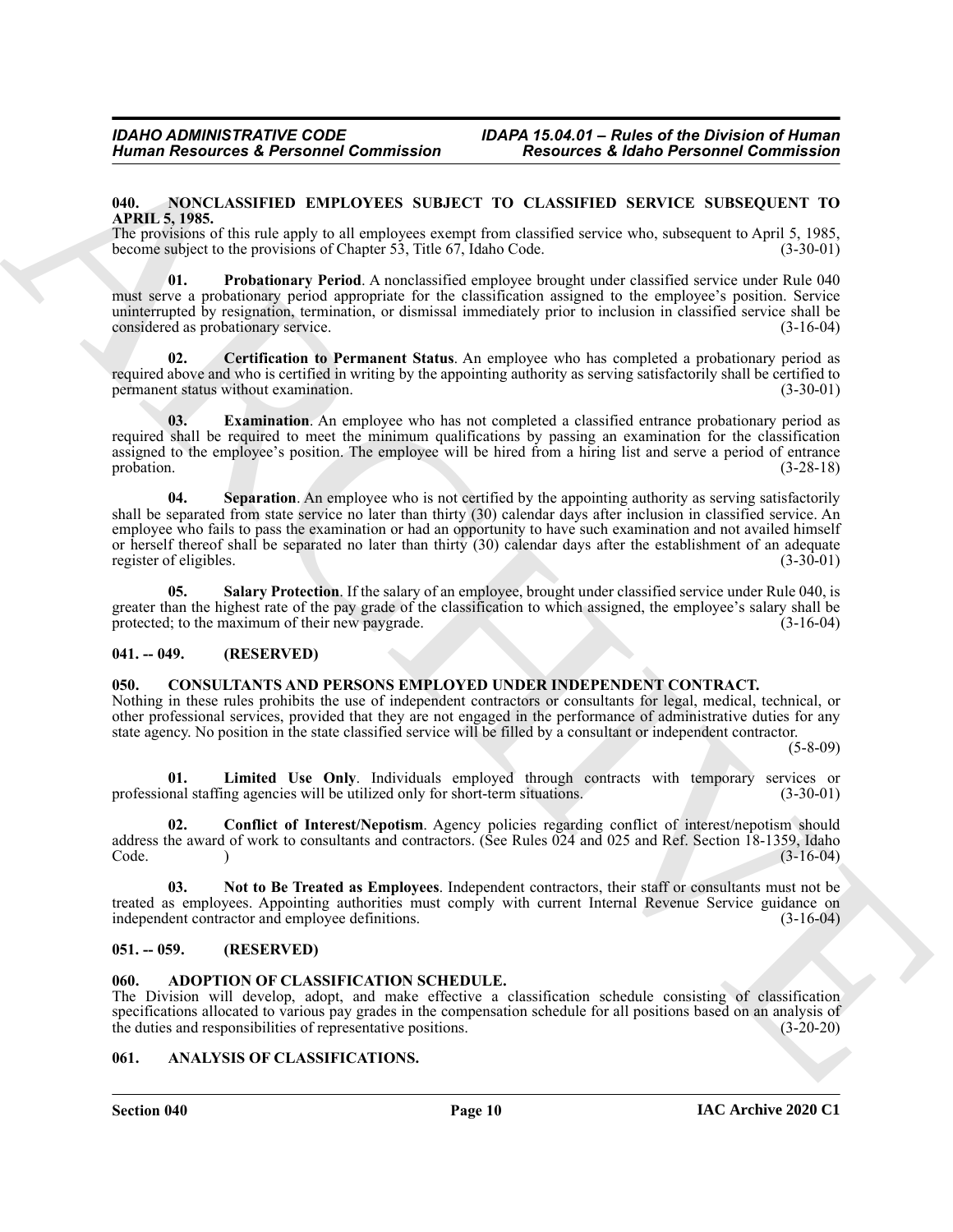The Division will assist appointing authorities in the analysis of positions in determining proper classification and, at the determination of the administrator, will conduct independent classification reviews of the various agencies. (5-8-09)

#### <span id="page-10-15"></span><span id="page-10-0"></span>**062. AUTHORITY.**

The administrator has the responsibility and authority to classify positions in the classification schedule. (3-30-01)

#### <span id="page-10-19"></span><span id="page-10-1"></span>**063. REVIEW OF CLASSIFICATION SCHEDULE.**

The administrator will ensure the appropriateness and accuracy of classification specifications. (3-20-20)

#### <span id="page-10-8"></span><span id="page-10-2"></span>**064. AMENDMENT OF CLASSIFICATION SCHEDULE.**

<span id="page-10-11"></span>**01. Changes To Classifications**. Whenever it is necessary to establish or delete a classified position or to revise a position's responsibilities, the appointing authority will submit proposed changes to the administrator.

 $(3-30-01)$ 

<span id="page-10-9"></span>**02. Approval**. Each appointing authority, prior to establishing any new position within the agency, will obtain the approval of the administrator for the classification of such positions and their assignment to a pay grade in the compensation schedule. Approval by the administrator of the Division of Financial Management for sufficiency<br>of funds is also required. (5-8-09) of funds is also required.

<span id="page-10-10"></span>**03. Assignment to Pay Grade Required**. No person will be appointed to, employed in, or paid for services in any classified position until the position has been established, classified, and assigned to a pay grade in accordance with these rules. (3-30-01) (3-30-01)

#### <span id="page-10-12"></span><span id="page-10-3"></span>**065. APPROVAL OF NEW, REVISED AND DELETED CLASSIFICATIONS.**

<span id="page-10-13"></span>**01. New and Refactored Classifications**. New classifications of work and revised classifications require approval by both the administrator and the Division of Financial Management administrator when there is a fiscal impact. (3-16-04)

<span id="page-10-14"></span>**02. Revised and Deleted Classifications**. Revised classifications with no fiscal impact and classifications deleted from the classification schedule require approval only of the administrator. (3-16-04)

#### <span id="page-10-7"></span><span id="page-10-4"></span>**066. ABOLISHMENT OF POSITIONS.**

An appointing authority may abolish a position for reasons of administrative efficiency. Employees to be separated as a result shall have layoff and reemployment preference in accordance with Rules 140 through 147. (7-1-87)

#### <span id="page-10-16"></span><span id="page-10-5"></span>**067. RECLASSIFICATION OF POSITIONS.**

<span id="page-10-18"></span>**01. Procedure**. Positions may be reclassified in the same pay grade, upward, or downward as determined by an analysis by the Division of the duties and responsibilities assigned by appointing authorities to specific positions. An incumbent occupying a reclassified position shall be properly classified by an appointing authority within thirty (30) calendar days of being notified by the administrator that the duties and responsibilities assigned to the position are not properly classified. (3-20-14)

<span id="page-10-17"></span>**02. Effective Date**. Reclassifications of positions are not effective until they are approved by the administrator, but may be retroactive to the beginning of the pay period during which approval is granted. Reclassification of an employee may not precede the effective date of the reclassification of the position. (3-30-01)

#### <span id="page-10-20"></span><span id="page-10-6"></span>**068. VIOLATIONS.**

Human Research & Persishness Controller Schwarz Controller (Associates Controller Schwarz)<br>
The Development of the summanisment and the method of the summanism profit controller than the summation of the summation of the Accurate position classification is the foundation for providing equal pay for equal work, identification of actual work performed, fair employment and equal opportunity for promotions, and equitable compensation. Upon the administrator's determination that classification rules have been violated, the appointing authority will be informed and provided thirty (30) days to take actions necessary to correct the situation or submit a corrective action plan to the administrator. If these actions do not occur, the administrator will inform the employee, the appointing authority, and the state controller that the employee is being compensated in violation of these rules. (Ref. Sections 67-5308 and 67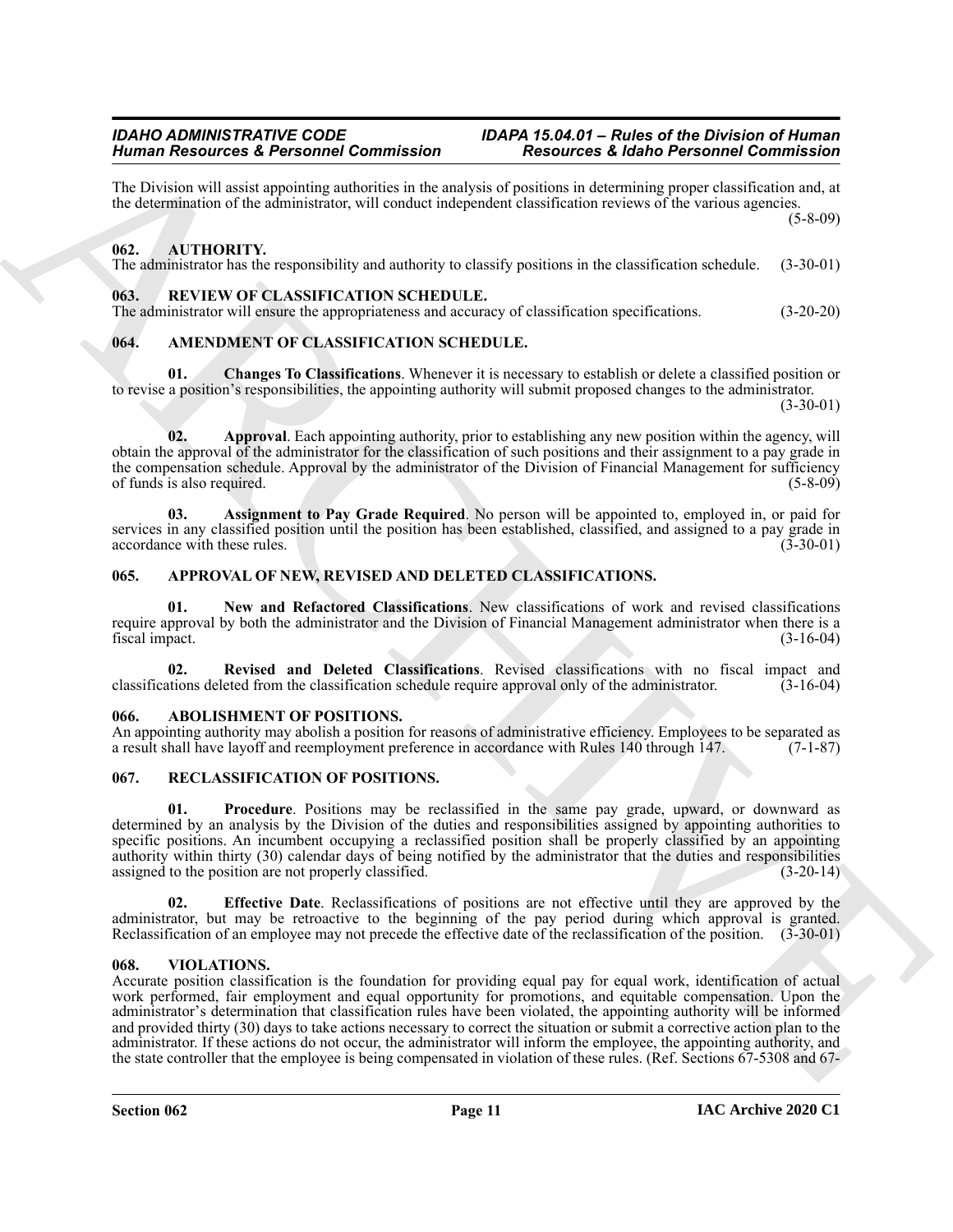5312, Idaho Code) (3-16-04)

#### <span id="page-11-0"></span>**069. (RESERVED)**

#### <span id="page-11-4"></span><span id="page-11-1"></span>**070. COMPENSATION OF EMPLOYEES.**

<span id="page-11-5"></span>**01. Assignment to Pay Grade**. As a basis for pay equity, the Division will use a combination of point factoring and market data to determine the relative value of each classification. (Ref. Rule 074.01 and Section 67- 5309B, Idaho Code) (5-8-09)

<span id="page-11-7"></span>**02. Factoring**. The Division will use the Hay method to determine the relative value of each classification, and as a basis for internal pay equity. (Ref. Section 67-5309B, Idaho Code) (5-8-09)

<span id="page-11-9"></span>**Salary Surveys**. The Division will conduct or approve salary surveys, to determine salary ranges that represent labor market average rates for Hay point factored positions in classified service. (3-16-04)

<span id="page-11-8"></span>**04. Relevant Labor Markets**. Labor markets used for wage comparison will be based on recruiting markets for specific job classifications. Consultation with various appointing authorities will also contribute to labor market determination. (5-8-09)

**a.** When the competition for employees is the local area market, the comparison will be made from a encressenting public and private employers in the state of Idaho. (3-16-04) survey representing public and private employers in the state of Idaho.

**b.** For classifications with a regional recruiting area, the comparator market will be from public and private employers from the neighboring states and Idaho. For those with no private counterparts, the comparator market will be state governments, including, but not limited to, Arizona, Colorado, Montana, Nevada, New Mexico, Oregon, Utah, Washington, and Wyoming. (5-8-09)

**c.** Recruitment and retention issues will be used to determine the need for additional special market  $s$ urveys.  $(3-16-04)$ 

<span id="page-11-6"></span>**05. Compensation Schedule**. Significant changes to components of the compensation plan will be presented in a public meeting after notice. (5-8-09)

#### <span id="page-11-10"></span><span id="page-11-2"></span>**071. MERIT INCREASE MATRIX.**

Salary increases must be based on a merit increase matrix approved by the Division. Shift and geographic premium pay, bonuses, reinstatements, transfers, promotions, salary equity increases, and recruitment and retention awards are not subject to a matrix. (3-20-14)

#### <span id="page-11-11"></span><span id="page-11-3"></span>**072. OPERATION OF COMPENSATION PLAN.**

<span id="page-11-12"></span>**01. Authorized Pay Rate**. No employee in the state classified service will be paid at a rate less than the minimum nor greater than the maximum rate of the pay grade assigned to the classification. (5-8-09)

<span id="page-11-15"></span>**02. Starting Salary**. The starting salary for a new appointee may be anywhere within the pay grade assigned to the employee's classification and is at the appointing authority's discretion considering available budget, market, and relation to existing staff salaries. (5-8-09) (5-8-09)

<span id="page-11-14"></span><span id="page-11-13"></span>**03. Payline Exceptions**. Temporary assignments to a new pay grade may be made by the administrator. Such assignments apply to an entire classification for the purpose of recruitment or retention and will be reviewed annually to determine the need for continuance. (5-8-09)

Human Researches & Personnel Commission<br>
51. Leading Commission<br>
51. Leading Commission<br>
61. (1878 KWTE)<br>
61. (1878 KWTE)<br>
61. (1878 KWTE)<br>
61. (1888 KWTE)<br>
61. (1888 KWTE)<br>
61. (1888 KWTE)<br>
61. (1888 KWTE)<br>
62. (1888 Com **04. Salary Equity Increases**. An appointing authority may, with approval by the administrator, advance an employee's salary within a pay grade based upon factors such as market demand, to address compression within an agency or classification, or inequities. In accordance with Section 67-5309B(3), Idaho Code, the employee's performance must be considered. (3-20-14)

**Section 070 Page 12**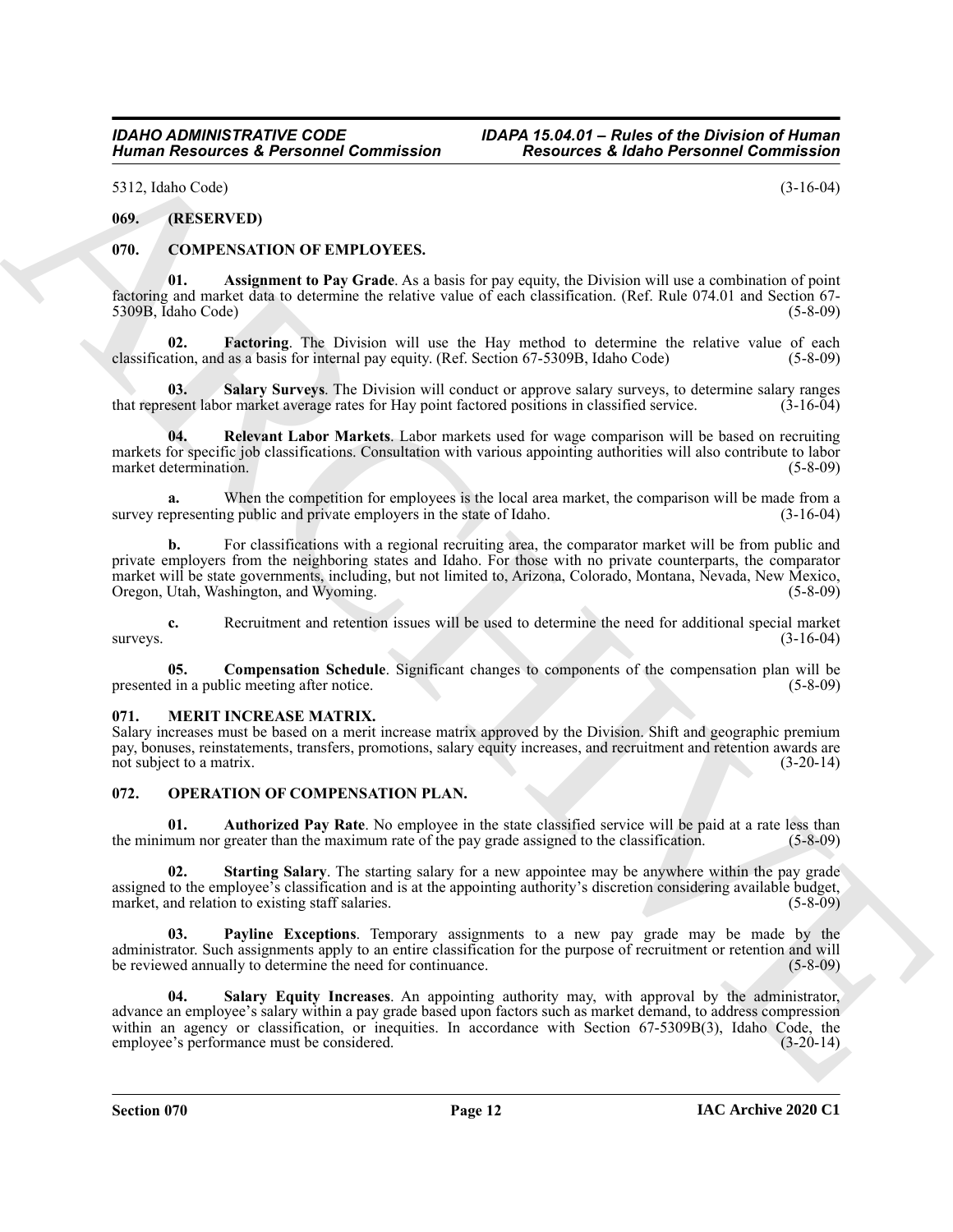#### <span id="page-12-10"></span><span id="page-12-8"></span><span id="page-12-6"></span>**06. Salary Upon Transfer**. (7-10-88)

#### <span id="page-12-9"></span><span id="page-12-7"></span><span id="page-12-5"></span><span id="page-12-1"></span><span id="page-12-0"></span>**073. CALCULATION OF PAY.**

| <b>Human Resources &amp; Personnel Commission</b> |                                                                                      | <b>Resources &amp; Idaho Personnel Commission</b>                                                                                                                                                                                                                                                                                                                                                                                                                           |  |
|---------------------------------------------------|--------------------------------------------------------------------------------------|-----------------------------------------------------------------------------------------------------------------------------------------------------------------------------------------------------------------------------------------------------------------------------------------------------------------------------------------------------------------------------------------------------------------------------------------------------------------------------|--|
| 05.                                               | maximum of the current pay grade.                                                    | Salary After Reappointment from Layoff. Employees appointed by the agency that laid them off<br>(Ref. Rules 101.01 and 146) will be paid in the current pay grade for the classification to which reappointed or at the<br>same payrate the employee received immediately preceding layoff, whichever is greater, but not to exceed the<br>$(5-8-09)$                                                                                                                       |  |
| 06.                                               | <b>Salary Upon Transfer.</b>                                                         | $(7-10-88)$                                                                                                                                                                                                                                                                                                                                                                                                                                                                 |  |
|                                                   | employee and the appointing authority.                                               | A transfer between agencies (Ref. Rule 125) in the same classification or one of equal pay grade<br>does not require a change in the employee's salary, but a lower or higher rate may be negotiated between the<br>$(5 - 8 - 09)$                                                                                                                                                                                                                                          |  |
|                                                   | negotiable between the employee and appointing authority within the lower pay grade. | If the transfer is to a classification of lower pay grade (demotion), the employee's salary is<br>$(3-16-04)$                                                                                                                                                                                                                                                                                                                                                               |  |
| 07.                                               | grade for the classification in which the employee has reinstatement privileges.     | Salary Upon Reinstatement. Unless related to reemployment after a lay off, the salary of a<br>reinstated employee (Ref. Rule 124) is negotiable between the employee and appointing authority in the current pay<br>$(5-8-09)$                                                                                                                                                                                                                                              |  |
| 08.                                               | employee's salary will be protected to the maximum within the new pay grade.         | Salary Upon Downward Reassignment. When a classification is reassigned downward the<br>$(3-16-04)$                                                                                                                                                                                                                                                                                                                                                                          |  |
| 09.<br>service.                                   |                                                                                      | Salary Upon Return from Military Duty. An employee who returns to state service from active<br>military duty in accordance with the provisions of Section 65-508, Idaho Code, and USERRA will be paid at the<br>comparable rate in the current pay grade for the classification to which he was assigned prior to leaving for military<br>$(5-8-09)$                                                                                                                        |  |
| 073.                                              | <b>CALCULATION OF PAY.</b>                                                           |                                                                                                                                                                                                                                                                                                                                                                                                                                                                             |  |
| 01.                                               | calculated in the following order:                                                   | Standard Calculation of Pay. For other than police, correctional officers, or fire employees, pay is<br>$(5-8-09)$                                                                                                                                                                                                                                                                                                                                                          |  |
| a.                                                | Holiday pay;                                                                         | $(12-10-90)$                                                                                                                                                                                                                                                                                                                                                                                                                                                                |  |
| b.                                                | All hours worked on a holiday as overtime;                                           | $(12-10-90)$                                                                                                                                                                                                                                                                                                                                                                                                                                                                |  |
| c.<br>work;                                       |                                                                                      | All hours worked over forty (40) in the workweek as overtime, excluding occasional or sporadic<br>$(4-7-11)$                                                                                                                                                                                                                                                                                                                                                                |  |
| d.                                                | Vacation, sick and other paid or unpaid leaves; and                                  | $(12-10-90)$                                                                                                                                                                                                                                                                                                                                                                                                                                                                |  |
| e.                                                | All remaining hours worked at the employee's regular rate of pay.                    | $(5 - 8 - 09)$                                                                                                                                                                                                                                                                                                                                                                                                                                                              |  |
| 02.<br>$5309(u)$ , Idaho Code.                    |                                                                                      | Shift Differential. Additional compensation paid to employees (including temporary or part-time<br>employees) who work specific, designated hours. Shift differential is paid in addition to any other compensation.<br>(Ref. Sections 67-5302(20) and 67-5328, Idaho Code; Shift differential may be awarded in amounts up to and<br>including twenty-five percent (25%) of hourly rates, based on local market practice for similar jobs. (Ref. Section 67-<br>$(5-8-09)$ |  |
| 03.                                               | (28) day period instead of forty (40) hours in a workweek.                           | Calculation of Pay for Police, Correctional Officers, and Fire Employees. Police, correctional<br>officers, and fire employees on a twenty-eight (28) day work schedule will be compensated as described in Rules<br>073.01 and 073.02, except that overtime will be calculated based on one hundred sixty (160) hours in a twenty eight<br>$(5-8-09)$                                                                                                                      |  |
| 04.                                               | <b>Holiday Pay Calculation.</b>                                                      | $(7-1-87)$                                                                                                                                                                                                                                                                                                                                                                                                                                                                  |  |
| a.                                                |                                                                                      | Paid time off for holidays is a benefit and must be allocated in a substantially similar manner to all                                                                                                                                                                                                                                                                                                                                                                      |  |

- **d.** Vacation, sick and other paid or unpaid leaves; and (12-10-90)
- <span id="page-12-4"></span>**e.** All remaining hours worked at the employee's regular rate of pay. (5-8-09)

#### <span id="page-12-3"></span><span id="page-12-2"></span>**04. Holiday Pay Calculation**. (7-1-87)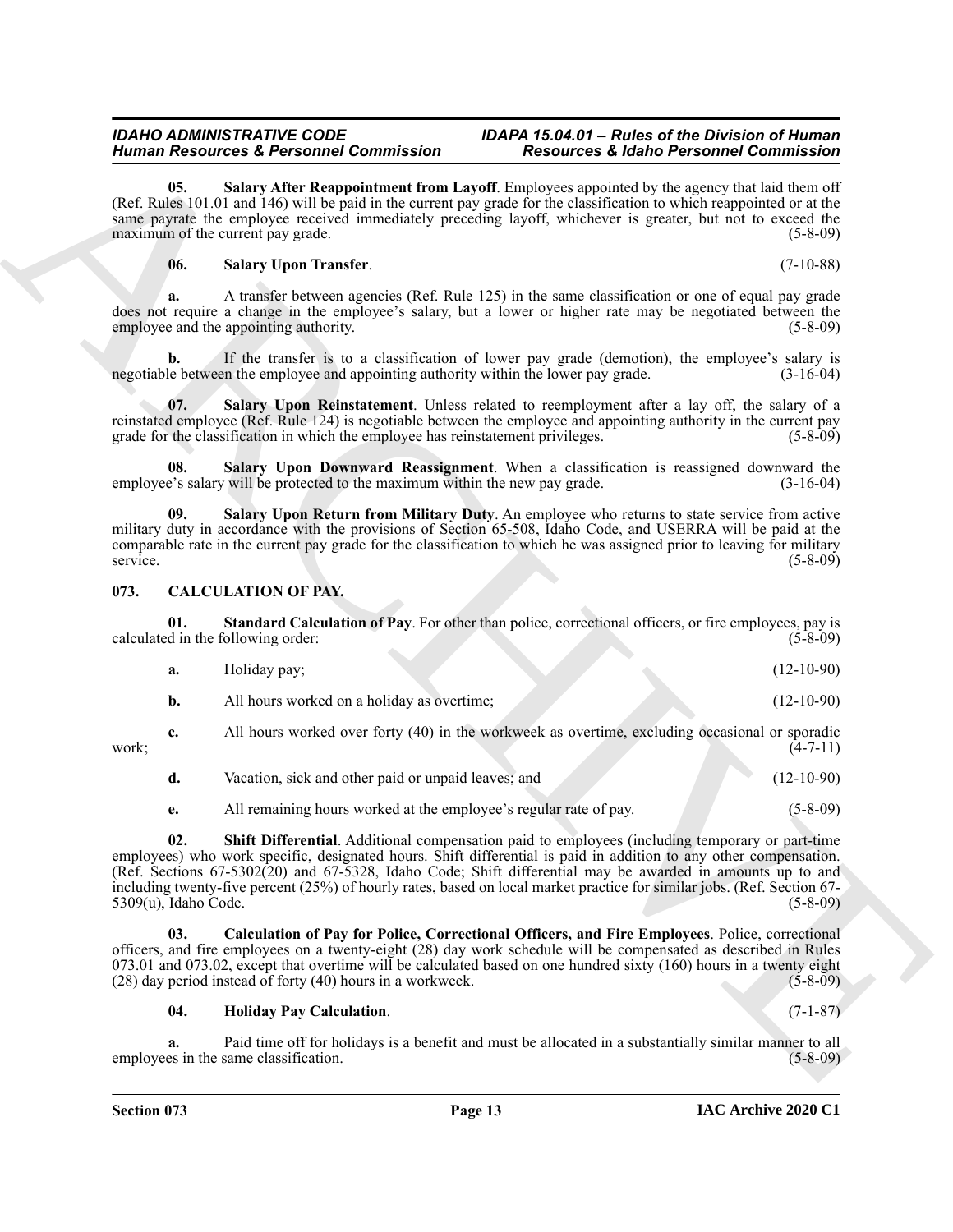**b.** A full-time employee will receive holiday pay in accordance with the number of hours the employee works on a regular workday. If the employee's schedule is so irregular that a regular workday cannot be determined, the employee will receive eight (8) hours of holiday pay. An employee must receive some paid leave, wages or salary for the pay period in which the holiday occurs to receive the holiday benefit. (3-16-04)

**c.** A part-time employee who has a regular work schedule shall be paid for a holiday in the same ratio as eight  $(8)$  hours is to a forty  $(40)$  hour work week, which for calculation purposes converts to two tenths  $(.20)$  x hours normally worked. (3-16-04)

**d.** To avoid inequities with regard to the Family Medical Leave Act (FMLA) during holiday weeks, if an employee is recording all hours for the week as Family Medical "Leave Without Pay," no hours will be coded on the holiday. Therefore, the holiday will not be counted toward the twelve (12) weeks of family medical leave.

(5-8-09)

**e.** If a part-time employee's hourly schedule is so irregular that a normal workweek cannot be determined, the holiday benefit is in the same proportion that the hours the employee works during a week in which a holiday occurs relate to forty (40). (3-16-04)

**f.** Schedules resulting in holiday time off in excess of eight (8) hours may be approved by the appointing authority if included in the agency compensation plan. Appointing authorities may also suspend flex schedules during holiday weeks or otherwise adjust work schedules to ensure internal consistency. (5-8-09)

<span id="page-13-6"></span>**05. Reduction of Salary**. The salary of an employee receiving more than the lowest rate of the pay grade for his classification may be reduced to a lower rate within the pay grade by the appointing authority for disciplinary reasons enumerated in Rule 190. (5-8-09)

<span id="page-13-8"></span>**06. Salary Administration**. Each agency must develop a compensation plan designed to consider recruitment and retention and ensure pay equity within the organization. (Ref. Section 67-5309B, Idaho Code)

 $(5-8-09)$ 

<span id="page-13-7"></span>**07. Salaries for Temporary Appointments**. Except as provided for in these rules, salaries for employees hired under temporary and project-exempt appointments will be governed by Section 59-1603, Idaho<br>Code. (5-8-09) Code. (5-8-09)

#### <span id="page-13-1"></span><span id="page-13-0"></span>**074. ASSIGNMENT OF HAY EVALUATION POINTS.**

<span id="page-13-2"></span>**Assignment to Pay Grade**. Pursuant to Sections 67-5309B and C, Idaho Code, the pay grade to which a classification is assigned shall be determined by the number of Hay evaluation points assigned to each  $\alpha$  classification. (3-16-04)

<span id="page-13-5"></span>**02. Guide Charts**. The Hay evaluation points assigned to a classification shall be the composite numerical value of points factored from the Hay guide charts. (3-16-04)

<span id="page-13-3"></span>**03.** Factoring Benchmarks. The established factoring benchmarks shall be used in conjunction with Guide Charts to determine the number of points assigned to a classification. (3-28-18) the Hay Guide Charts to determine the number of points assigned to a classification.

<span id="page-13-4"></span>**04. Factoring Process**. Hay evaluation points shall be assigned to a classification through the following methods, which may be used separately or in combination with the others: (3-16-04)

Human Resources & Personnel Commission<br>
We also the control of the control of the state interest in the state independent of the state of the control of the state of the state of the state of the state of the state of the **a.** Factoring Session. The administrator shall determine the membership of a factoring committee and schedule a factoring session in which the appointing authority or designee may present both oral and written information concerning the classification to be factored. The factoring committee shall assign Hay evaluation points in accordance with Rule 074 and the administrator shall notify the appointing authority in writing of the decision of the factoring committee. The appointing authority may request an issue conference with the factoring committee and present their perspective on the assigned points. The factoring committee may affirm or modify the assigned points. The administrator will provide a letter to the appointing authority stating the outcome of the issue conference.

(3-16-04)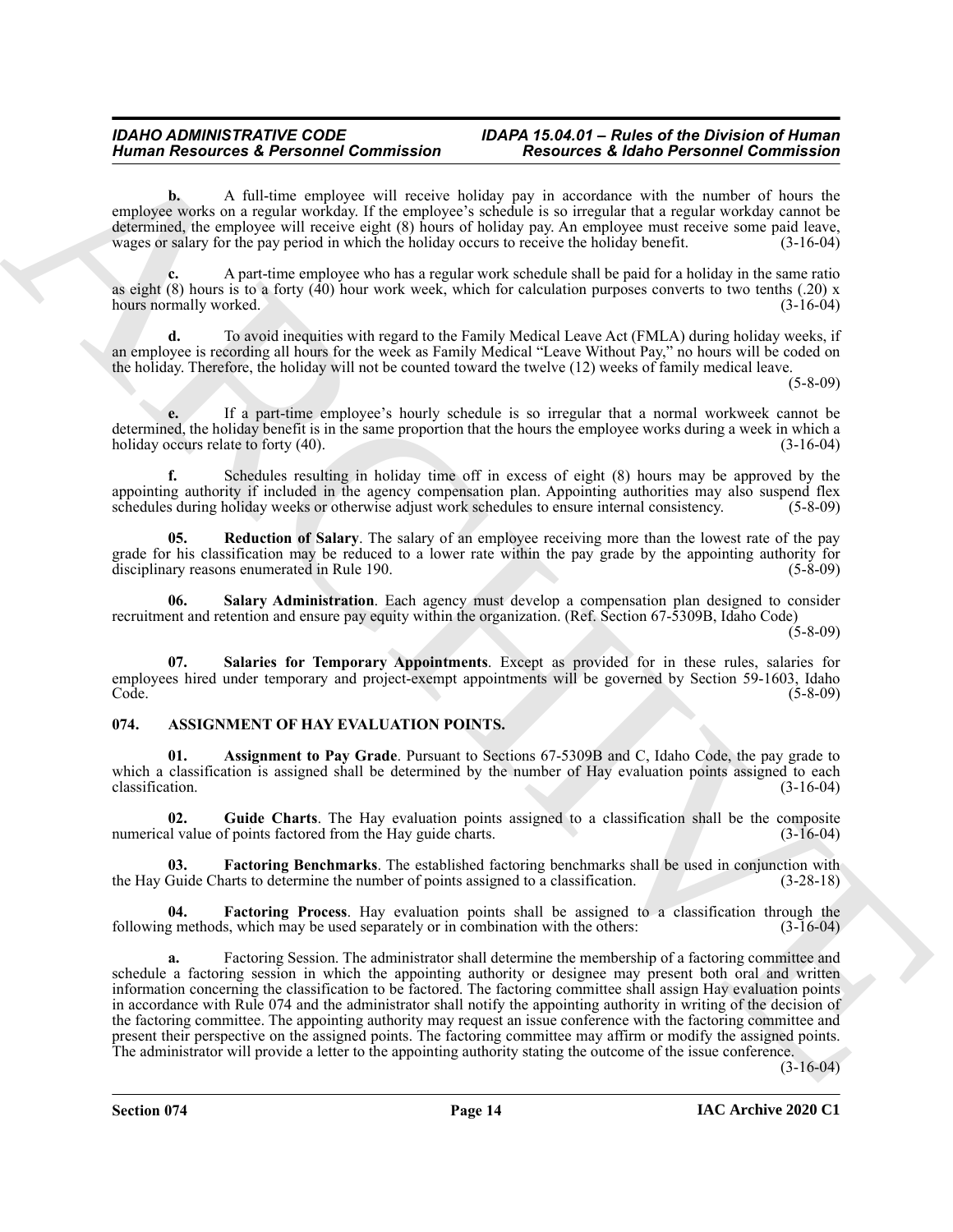<span id="page-14-9"></span>**05. Approval**. After consultation with the administrator of the Division of Financial Management for approval regarding potential fiscal impacts, the administrator of the Division has final approval of the Hay evaluation points assigned to each classification. These points are final unless appealed in accordance with Section 67-5316, Idaho Code. (3-16-04)

#### <span id="page-14-12"></span><span id="page-14-10"></span><span id="page-14-0"></span>**075. BONUSES.**

Human Resources & Personnel Commission<br>
16 Fournel Commission (16 Fournel Commission (16 Fournel Commission (16 Fournel Commission (16 Fournel Commission (16 Fournel Commission (16 Fournel Commission (16 Fournel Commissio **01. Performance Bonuses**. Up to a total of two thousand dollars (\$2,000) may be awarded each fiscal year, in recognition of exemplary performance. In extraordinary circumstances exceptions to the two thousand dollar (\$2,000) limit may be granted if approved in advance by the State Board of Examiners. Documentation of the exemplary performance and related bonus award must be provided to the employee and placed in the employee's agency personnel file. (Ref. Sections 59-1603(7) and 67-5309D(1), Idaho Code) (5-8-09) agency personnel file. (Ref. Sections 59-1603(7) and 67-5309D(1), Idaho Code)

<span id="page-14-11"></span>**02. Employee Suggestion Award**. Appointing authorities may award up to a total of twenty-five percent (25%) of the savings realized from an employee's idea to save taxpayer dollars, not to exceed two thousand dollars (\$2,000). (Ref. Section 67-5309D, Idaho Code) (5-8-09) dollars ( $$2,000$ ). (Ref. Section 67-5309D, Idaho Code)

**a.** Suggestions need to increase productivity, conserve state resources, reduce state costs, or improve le of state employees. (3-20-20) the morale of state employees.

**b.** Suggestions that may deserve an award larger than two thousand dollars (\$2,000) and suggestions aimed at saving money outside the employee's state agency should be submitted through the employee's agency first, then submitted to the Division. Awards greater than two thousand dollars (\$2,000) must be approved in advance by the State Board of Examiners. (3-20-20)

**c.** Employee suggestion awards may be funded from the expense category (personnel, operating, or from which the savings were realized. (5-8-09) capital) from which the savings were realized.

#### <span id="page-14-1"></span>**076. -- 079. (RESERVED)**

#### <span id="page-14-18"></span><span id="page-14-2"></span>**080. RECRUITMENT.**

The administrator will cooperate with the appointing authority of each agency in the operation of a coordinated recruiting program. (3-28-18)

#### <span id="page-14-17"></span><span id="page-14-3"></span>**081. PURPOSE OF EXAMINATIONS.**

The administrator shall conduct examinations for the purpose of maintaining eligibility registers. (8-1-81)

#### <span id="page-14-13"></span><span id="page-14-4"></span>**082. METHODS OF RECRUITMENT.**

For the purpose of establishing eligibility registers, there are three (3) methods of recruitment: open competitive, agency promotional, or statewide promotional. The scope of advertising and outreach for each approach will vary with agency preference, needs, and labor market strategies. (5-8-09)

#### <span id="page-14-14"></span><span id="page-14-5"></span>**083. MOVING EXPENSE REIMBURSEMENT.**

<span id="page-14-16"></span>**01. Reimbursement Limitations**. The appointing authority may reimburse moving expenses for current or newly hired state employees in an amount less than or equal to ten percent (10%) of the employee's base salary or fifteen thousand dollars (\$15,000), whichever is less. Moving expense reimbursements must comply with the State Board of Examiners' State Moving Policy and Procedures that are in effect at the time the move takes place.  $(5-8-09)$ 

**02. Exceptions to Reimbursement Limitations**. Exceptions to the expense reimbursement limits set forth in Rule 083.01 may be granted if approved in advance by the appointing authority. (5-8-09)

#### <span id="page-14-6"></span>**084. ANNOUNCEMENT OF RECRUITMENT.**

#### <span id="page-14-15"></span><span id="page-14-8"></span><span id="page-14-7"></span>**01. Distribution of Announcements**. The announcement of each open-competitive recruitment will be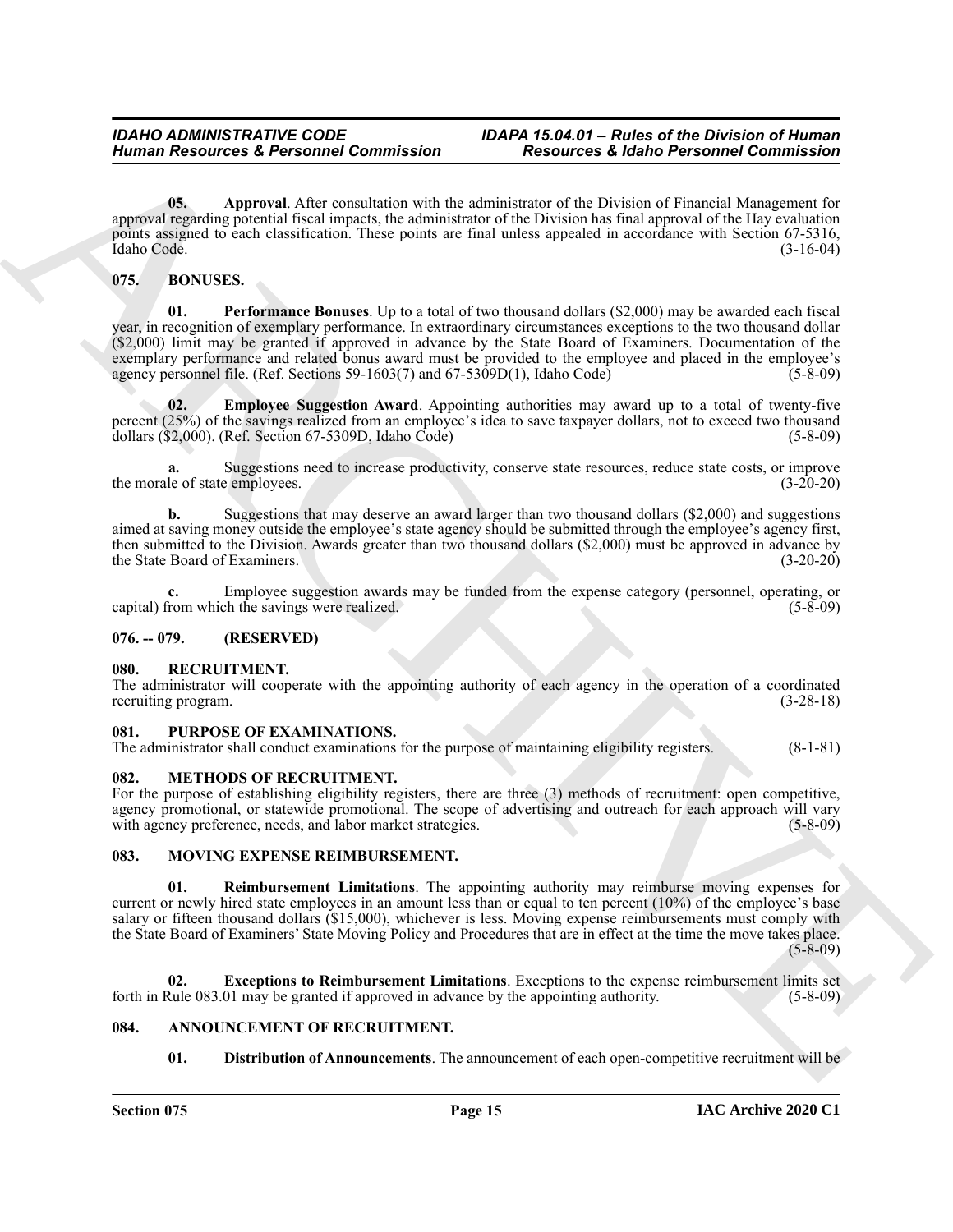### *IDAHO ADMINISTRATIVE CODE IDAPA 15.04.01 – Rules of the Division of Human*

supplied to the appropriate local offices of the Idaho Department of Labor and to other locations determined necessary by the administrator to develop a register of eligibles. If the open competitive recruitment has been requested by the appointing authority in lieu of a promotional recruitment, it will be his responsibility to post or otherwise distribute the announcement so it can be seen by all employees of that agency prior to its expiration date. (Ref. Rule 169) (5-8-09)

<span id="page-15-3"></span>**02. Posting of Promotional Announcements**. The announcement for each promotional recruitment will be supplied to the appointing authority of each affected agency. It will be his responsibility to post, electronically communicate, or otherwise distribute such announcement so it can be seen by all employees in the agency prior to the expiration date. (5-8-09)

#### <span id="page-15-11"></span><span id="page-15-0"></span>**085. CONTENT OF ANNOUNCEMENTS.**

Each announcement shall contain the title of the classification, characteristic duties and responsibilities, salary, minimum qualifications, nature of examination, qualifying score, closing date, equal opportunity and veterans preference notice, and other pertinent information. (3-16-04)

#### <span id="page-15-1"></span>**086. APPLICATIONS.**

- <span id="page-15-9"></span><span id="page-15-4"></span>**01. Form**. All applications must be filed in the form approved by the administrator. (5-8-09)
- <span id="page-15-8"></span><span id="page-15-6"></span>**02. Filing of Applications**. Applications are currently accepted by Internet application system.

(3-29-17)

Human Research & Personality Contracts to the Los Christian Research & Research Contracts to the specific contracts to the specific contracts to the specific contracts to the specific contracts of the specific control of **03. Application by Military Personnel**. An application will be accepted after the closing date of the announcement from a person who was serving in the armed forces, or undergoing service-connected hospitalization of no more than one (1) year following discharge, during any period in which the announcement was open. The application must be submitted within one hundred twenty (120) days of the applicant's separation from the armed forces or hospitalization and prior to the expiration of the register established as a result of an examination. (Ref. Sections 65-503 and 67-5309(f), Idaho Code) (5-8-09) (5-8-09)

<span id="page-15-5"></span>**04. Application by Disabled Veterans**. A disabled veteran may file an application at any time up until a selection for any classification for which the Division maintains a register as a source for future job openings or for which a register is about to be established, provided the veteran has not already been examined twice for the same classification, does not have current eligibility on that register, or is not serving in a competitive position in the same pay grade as the classification for which application is made. (Ref. Sections 65-503 and 67-5309(f), Idaho Code)

 $(5-8-09)$ 

<span id="page-15-10"></span>**05. Promotion of Entrance Probationary Employee**. Any classified employee on entrance probation may file an application for a promotional opportunity but is ineligible to be certified to a department or statewide<br>promotional hiring list until permanent status has been attained. (Ref. Rule 169.03.) (3-29-17) promotional hiring list until permanent status has been attained. (Ref. Rule 169.03.)

<span id="page-15-7"></span>**06. Disclosure of Information for Hiring Purposes**. By submitting an application, an individual is deemed to authorize disclosure of confidential information to state agencies for purposes of screening, testing, interviewing and hiring. (Ref. Section 74-106, Idaho Code). (12-10-90) interviewing and hiring. (Ref. Section 74-106, Idaho Code).

#### <span id="page-15-2"></span>**087. DENIAL OF APPLICATIONS.**

<span id="page-15-13"></span><span id="page-15-12"></span>**01. Basis**. The administrator may choose not to process an application if: (3-16-04)

**a.** The applicant will not meet the minimum qualifications specified in the announcement at the time set for appointment. (3-30-01)

**b.** The application was not received on or before the closing date for acceptance of applications.  $(3-30-01)$ 

**c.** A background investigation or examination of an applicant discloses that the applicant committed an act which is cause for dismissal as provided in Rule 190. (3-30-01)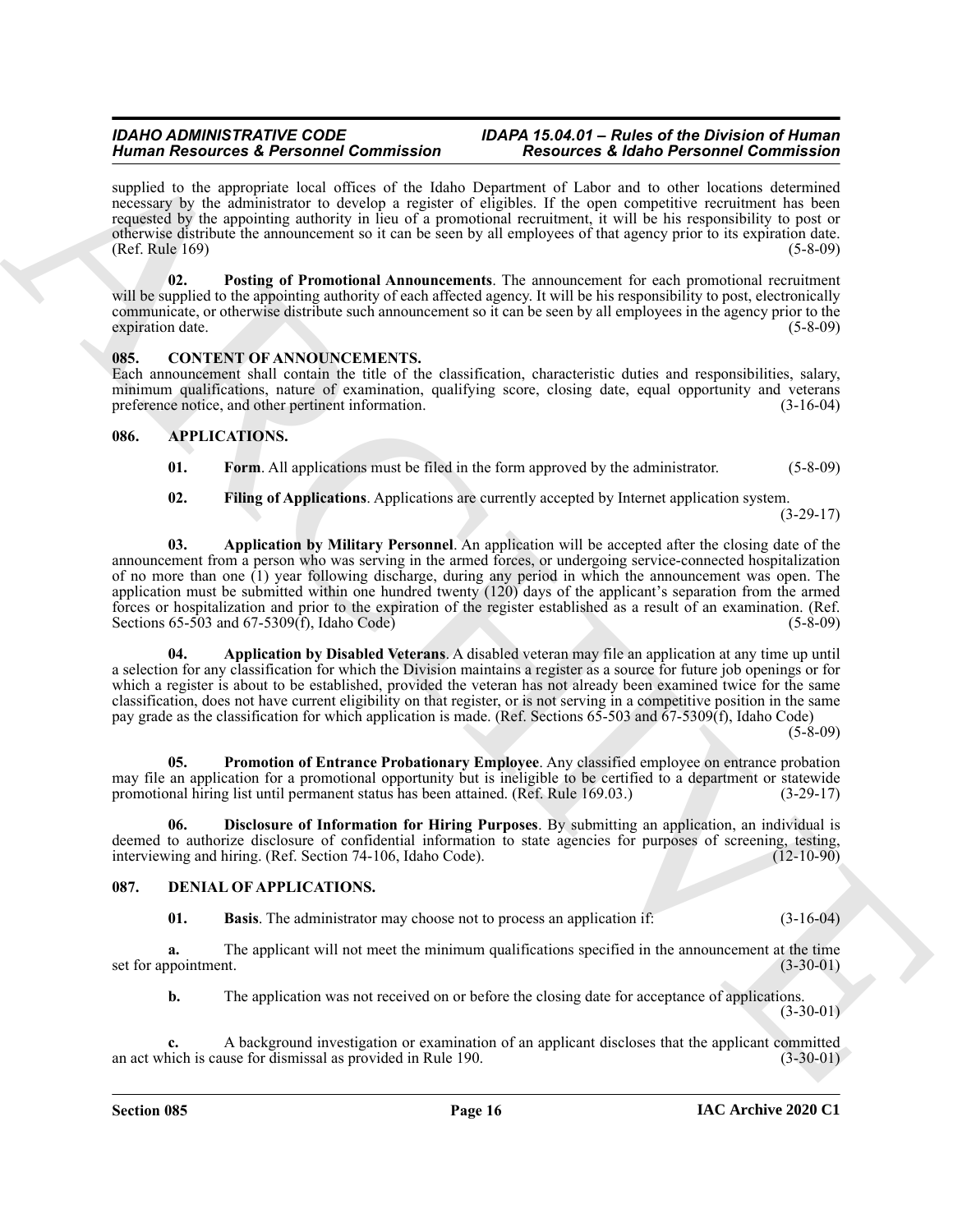<span id="page-16-9"></span>**02. Further Actions**. When any such finding under Rule 087.01 is made, the administrator may deny the application and may cancel the eligibility of the applicant if he or she has already attained a place on the eligibility register. If the applicant has already received appointment, the administrator may take appropriate action to have the employee removed from the position. (3-30-01) (3-30-01)

#### <span id="page-16-0"></span>**088. -- 089. (RESERVED)**

#### <span id="page-16-10"></span><span id="page-16-1"></span>**090. EXAMINATIONS.**

Examinations shall be designed to evaluate factors pertinent to an individual's ability to perform competently the duties of the classification. The factors tested shall be job-related and may include, but are not limited to, education and experience, knowledge, skills, abilities, aptitude, and physical ability. (3-30-01) (3-30-01)

#### <span id="page-16-15"></span><span id="page-16-2"></span>**091. PROHIBITED FACTORS.**

No part of any examination may include any question designed to reveal prohibited information including the political or religious affiliation or belief, national origin or race of any candidate. (3-30-01) political or religious affiliation or belief, national origin or race of any candidate.

#### <span id="page-16-11"></span><span id="page-16-3"></span>**092. PREPARATION OF EXAMINATIONS.**

<span id="page-16-12"></span>**01. Content of Examinations**. Examinations may include any questions, tests or criteria designed to evaluate the suitability of applicants for job openings within a classification. So far as is practical, promotional examinations will be similar to corresponding open-competitive examinations and the same standards will be applied<br>(3-30-01)<br>(3-30-01) in determining scores.

<span id="page-16-13"></span>**02. Job Analysis and Confidentiality**. Contents of each examination will be determined by the Division on the basis of appropriate professional techniques and procedures of job analysis and test development. No information concerning the specific content of the examination will be divulged to unauthorized personnel by the Division or other personnel who have access to the examinations. (5-8-09) Division or other personnel who have access to the examinations.

<span id="page-16-14"></span>**03. Subject-Matter Experts**. The Division may, at its discretion, collaborate with appointing authorities, incumbents, subject-matter experts, or other qualified persons in the preparation of examinations.

(5-8-09)

#### <span id="page-16-5"></span><span id="page-16-4"></span>**093. CONDUCT AND RATING OF EXAMINATIONS INCLUDING VETERANS' PREFERENCE POINTS.**

<span id="page-16-6"></span>**01. Designation of Examiners**. The examinations will be conducted and rated by persons designated by the administrator.

**02. Scoring of Examinations**. Each examination will be rated for final scores on the basis of one hundred (100) point maximum. The Division will use appropriate statistical and professional techniques and procedures in determining passing points and final scores. (5-8-09)

#### <span id="page-16-8"></span><span id="page-16-7"></span>**03. Veterans Preference**. (3-16-04)

Human Resources & Personnel Commission<br>
16 Fourney Resources & Render Commission<br>
16 Fourney Resources & Render Commission<br>
16 Fourney Render Commission<br>
16 Fourney Render Commission<br>
16 Fourney Render Commission<br>
16 Four **a.** Veterans and disabled veterans points, when applicable under state law, will be added to the final score achieved in the examinations, notwithstanding the fact that the augmented final score may exceed one hundred (100) points. Five (5) percentage points will be added to the earned rating of any veteran, as defined in Section 65- 502, Idaho Code, and the widow or widower of any veteran, as defined in Section 65-502, Idaho Code, as long as the widow or widower remains unmarried. Pursuant to Section 65-504, Idaho Code, ten (10) percentage points will be added to the earned rating of any disabled veteran, as defined in Section 65-502, Idaho Code, or to the unmarried widow or widower of the same, or the spouse of any eligible disabled veteran who cannot qualify for any public employment because of a service-connected disability. Employment registers will be established in order of final score except that the names of all five (5) and ten (10) percentage point preference eligibles resulting from the merit system will be placed on the register in accordance with their augmented rating. (Ref. Sections 65-506 and 67- 5309(f), Idaho Code) (5-8-09)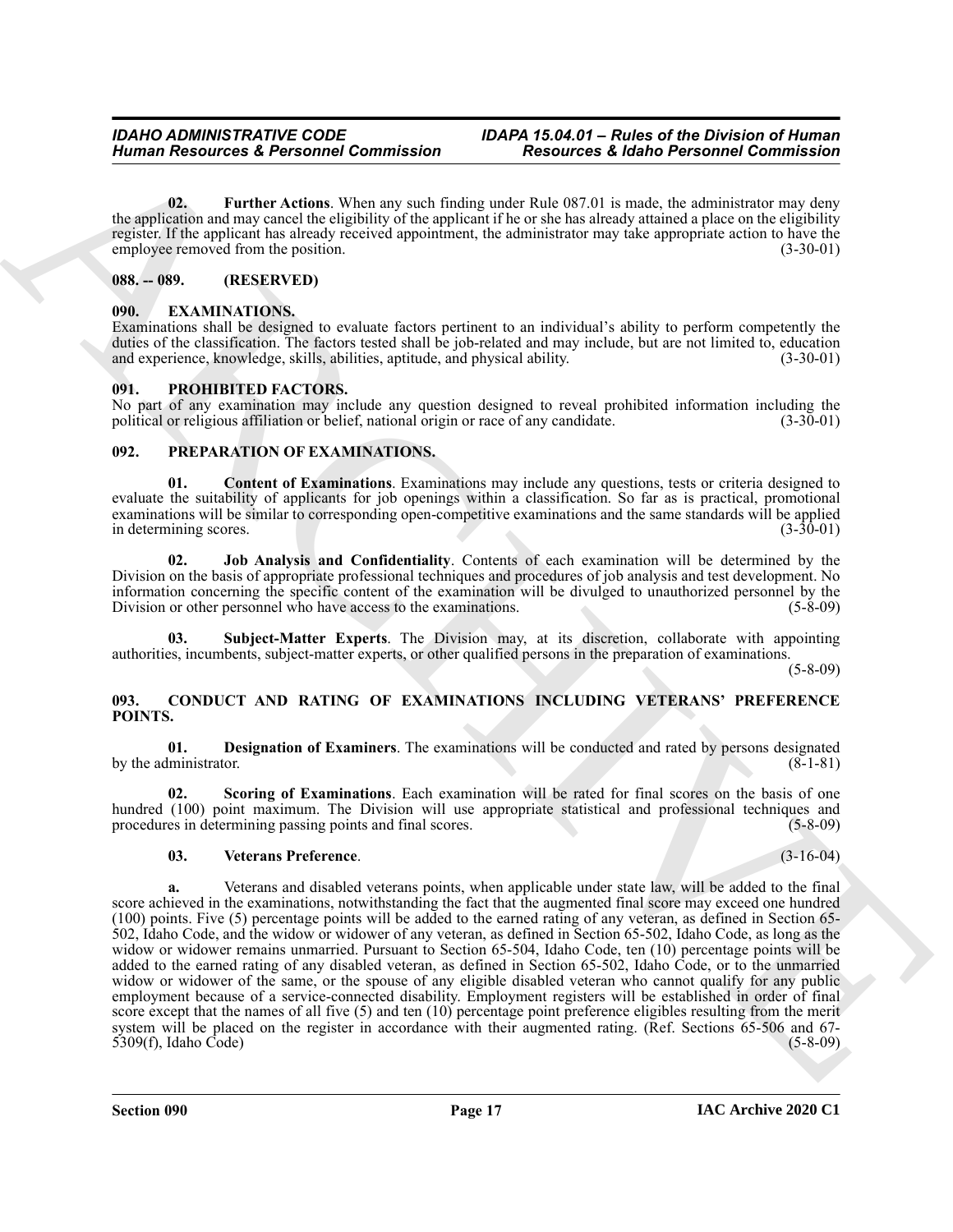<span id="page-17-8"></span><span id="page-17-7"></span>**b.** Veterans and disabled veterans preference points must not be used to achieve a passing score. (5-8-09)

**04. Failing Score**. Failure in any part of the examination may disqualify the applicant in the entire examination and from having his name placed on the register. Final scores will be computed in accordance with weights assigned the individual factors in the total examination. (5-8-09) (5-8-09)

Human Researches & Personnel Commission<br>
We also these control of the state in the state of the state of the state of the state of the state of the state of the state of the state of the state of the state of the state of **05. Waiver of Examination**. Notwithstanding other provisions in these rules, when ten (10) or fewer applications are received from applicants meeting minimum qualifications for a position announcement and there is no existing register, the announced examination may be waived by the administrator. These applicants will be eligible for appointment and their placement on the register will take into account veterans' preference. When using registers developed in this manner, appointing authorities will provide the opportunity for placement interviews for each applicant on the register. (3-16-04) applicant on the register.

<span id="page-17-6"></span>**Examination Upon Reclassification**. An employee occupying a position which is reclassified (Ref. Rule 067.01) may be required at the discretion of the administrator to pass an examination for the classification to which reclassified.

#### <span id="page-17-9"></span><span id="page-17-0"></span>**094. ELIMINATION TESTS.**

Wherever it is stated in the announcement that an applicant must qualify in a series of different tests or satisfy other requirements to become eligible for appointment, and the applicant fails to meet such requirements, he or she shall not be permitted to take any further tests in the examination, and such tests if previously given need not be rated. (4-5-85)

#### <span id="page-17-10"></span><span id="page-17-1"></span>**095. NOTICE AND RECORD OF RESULTS OF EXAMINATION.**

All competitors shall be notified of their final scores electronically or by mail. The records of scores are held as official records for the life of the resulting eligibility registers. (3-16-04)

#### <span id="page-17-11"></span><span id="page-17-2"></span>**096. REVIEW AND APPEAL.**

<span id="page-17-13"></span>**01. Review of Examination Content and Scoring Material**. Any competitor, or his/her representative authorized in writing, shall be permitted to inspect his/her own papers and records, except examination content and scoring material, upon application in person at the office of the Division in Boise during business hours. Alternative arrangements are available for competitors located outside of Boise. Review is limited to the time allowed for appeal of examination scores.

<span id="page-17-12"></span>**02. Appeal of Examination Score**. Any competitor, by written request to the administrator, may appeal his or her examination score within thirty-five (35) calendar days after the notice was sent to such competitor. The administrator will review the test, may change the score, and may take any other action necessary to insure the integrity and quality of the testing process. When such review discloses error affecting the scores of other competitors, the review and adjustment includes their scores. The administrator will provide a written explanation to competitors whose scores are affected by the action taken. (3-16-04)

#### <span id="page-17-4"></span><span id="page-17-3"></span>**097. ALTERNATIVE EXAMINATION PROCESS FOR PERSONS WITH DISABILITIES.**

<span id="page-17-5"></span>**01. Conditions for Eligibility**. Notwithstanding other provisions in these rules, an agency may appoint an individual directly into entrance or promotional probationary status in a classification if the Division of Vocational Rehabilitation, the Idaho Commission for the Blind, or the Industrial Commission certifies the following: (3-16-04)

That the individual has a physical or mental impairment that substantially limits one (1) or more major life activities, as further defined under state or federal law; (3-30-01) (3-30-01)

**b.** That the individual meets the minimum qualifications of the classification and is qualified to perform the essential functions of a particular classified position with or without reasonable accommodation; and (3-16-04)

**c.** That the individual lacks competitiveness in the examination process due to the disability. (Ref.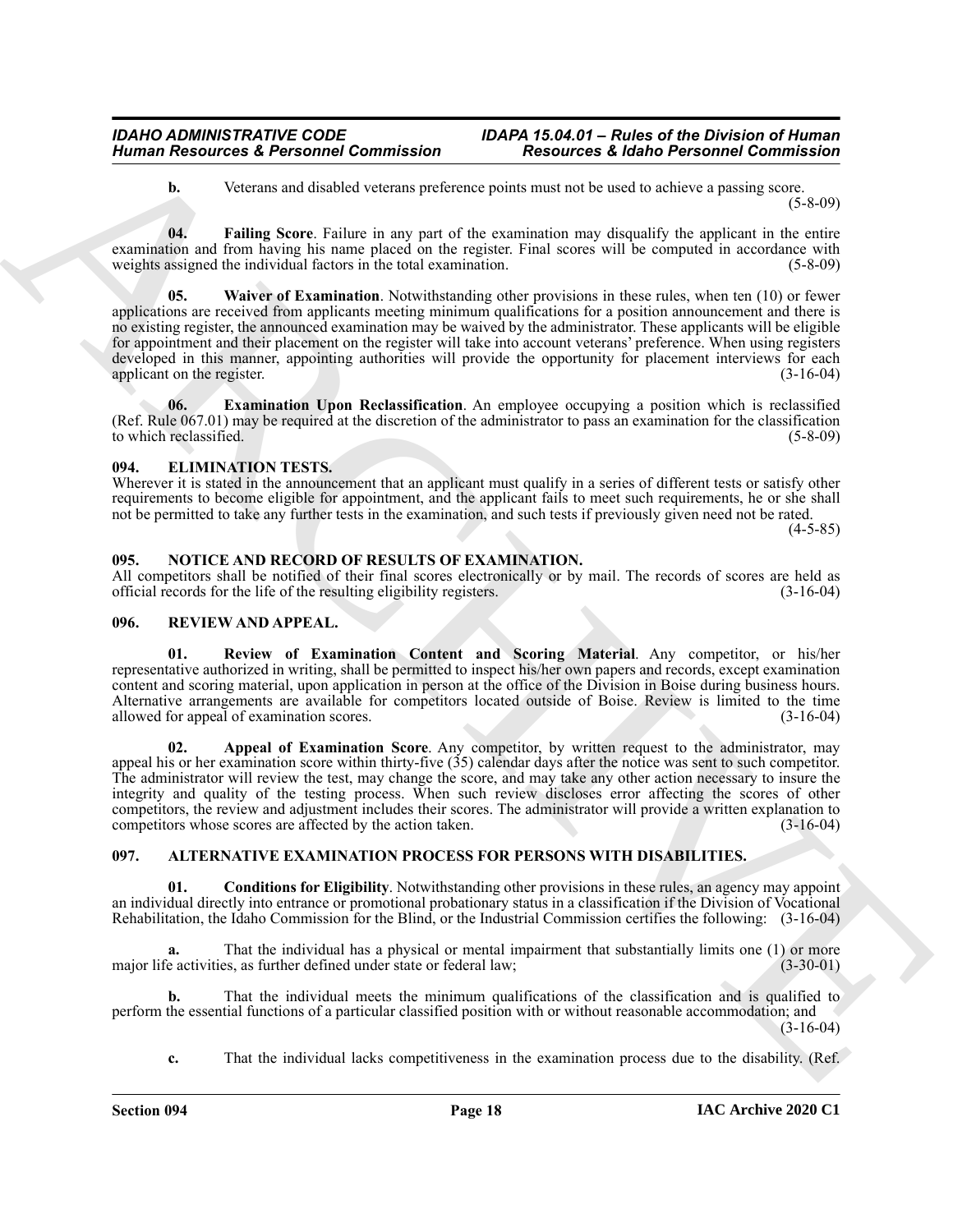Section 67-5309(e), Idaho Code.) (3-16-04)

<span id="page-18-6"></span><span id="page-18-5"></span>**02. Concurrence Required**. The certification shall be made with the concurrence of the Division. (3-30-01)

**03. Probationary Period**. The probationary period shall be the sole examination for individuals under this alternative examination process. (Ref. Rule 150). (7-1-93) certified under this alternative examination process. (Ref. Rule 150).

#### <span id="page-18-0"></span>**098. -- 100. (RESERVED)**

#### <span id="page-18-10"></span><span id="page-18-1"></span>**101. ELIGIBILITY REGISTERS.**

Eligibility registers are established by the Division to provide for fair and impartial selection for entrance into the state classified service and for promotion on the basis of competitive merit examinations. (5-8-09) state classified service and for promotion on the basis of competitive merit examinations.

<span id="page-18-12"></span>**01. Reemployment Preference Registers**. Registers with reemployment preference for a given classification will contain the names of classified employees of permanent status who have been laid off except limited service appointments. (Ref. Rules 140 and 144). limited service appointments. (Ref. Rules 140 and 144).

<span id="page-18-11"></span>**02. Open Competitive Registers**. Open competitive registers for a given classification will contain the names of applicants who successfully passed an open competitive examination for the classification. (5-8-09)

#### <span id="page-18-13"></span><span id="page-18-2"></span>**102. PLACEMENT ON REGISTER.**

<span id="page-18-15"></span>**01. Score Order**. Eligible candidates will be placed on the register for a given classification ranked in descending numerical order based on their final score on the examination for such classification. (5-8-09)

**02. Veterans' Preference**. Eligible veterans or surviving spouses entitled to five (5) point preference will be placed on the open competitive register in accordance with their final score on the examination augmented by preference points. (Ref. Rule  $0\dot{9}3.03$  and Section 65-504, Idaho Code) (5-8-09)

<span id="page-18-16"></span><span id="page-18-14"></span>**03. Disabled Veterans' Preference**. Preference will be awarded to disabled veterans as follows:

(3-20-14)

Human Resources & Personnel Commission<br>
Sensitives & Kidner Personnel Commission<br>
Sensitive Resources & Reinhoft Commission<br>
No. 2000, Case Commission<br>
(1) The Commission Repubblic Commission Commission Records and the tr **a.** Disabled veterans, Purple Heart recipients, spouses of any eligible disabled veterans who cannot qualify for any public employment because of a service-connected disability, and unmarried widows or widowers of disabled veterans entitled to ten (10) point preference will be placed on the open-competitive register in order of their final score on the examination augmented by preference points. (Ref. Rule 093.03 and Sections 65-503 and 65-504, Idaho Code) (3-20-14)

**b.** Disabled veterans who have a current service-connected disability of thirty percent (30%) or more will be offered an interview when their final score on the hiring list places them within the top twenty-five (25) qualified candidates. If more than ten (10) disabled veterans with a disability rating of thirty percent (30%) or more place in the top twenty-five (25) qualified scores of a hiring list, at least ten (10) will be offered an interview. (Ref.<br>Rule 093.03 and Section 65-504, Idaho Code) (3-20-14) Rule  $093.03$  and Section  $65-\overline{504}$ , Idaho Code)

#### <span id="page-18-7"></span><span id="page-18-3"></span>**103. DURATION OF ELIGIBILITY REGISTERS.**

<span id="page-18-9"></span>**01. Reemployment Preference Registers**. Eligible candidates will remain thereon for twelve (12) months from effective date of layoff. (Ref. Rules  $101.01$  and  $144$ )

<span id="page-18-8"></span>**02. Other Registers**. The duration of all other registers will be determined by the administrator based on the frequency of job openings and agency need. (3-16-04)

#### <span id="page-18-17"></span><span id="page-18-4"></span>**104. REMOVAL OF NAMES.**

<span id="page-18-18"></span>**01. Reasons Specified**. Names may be removed from any eligibility register by the administrator because of: (5-8-09)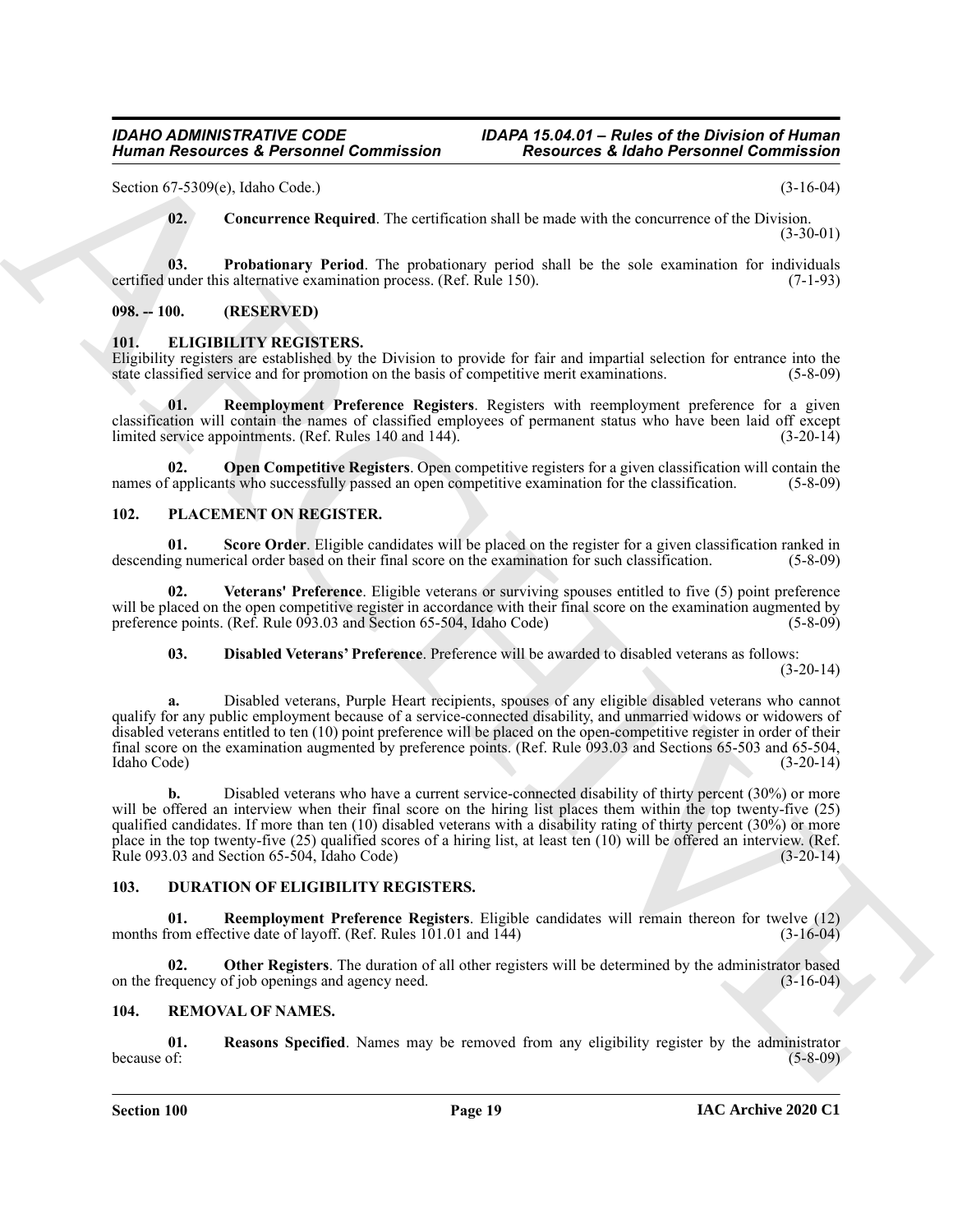**a.** Appointment of the eligible candidate from the register to the classification or appointment to a classification in a higher pay grade. (3-16-04)

**b.** A statement by the eligible candidate that he is not willing to accept appointment under conditions previously specified. (5-8-09)

Himain Resources & Personnel Commission<br>
Charles Commission<br>
Consideration of the education of the education of the education of the education of the education of the education<br>
Note that the education of the education of **c.** Physical, mental or other disability where it has been demonstrated that the disability will prevent the eligible candidate from satisfactorily performing the essential functions of the position with reasonable accommodation for the disability. (3-16-04)

**d.** Failure of an eligible candidate to respond within seven (7) calendar days to documented good faith oncerning availability for employment. inquiry concerning availability for employment.

**e.** The eligible candidate's conduct renders him unsuitable for the position or classification for which he applied. (5-8-09)  $h$  he applied.  $(5-8-09)$ 

**f.** Written rejection of the eligible candidate for good cause by an appointing authority as approved by the administrator. (3-30-01) (3-30-01)

**g.** Conviction of an eligible candidate of any felony. (3-30-01)

**h.** False statements of material facts given in the eligible candidate's application for employment or any subsequent examinations or interviews. (3-30-01)

**i.** Dismissal of an eligible candidate from state service. (3-30-01)

**j.** Paying, promising to pay, or giving any money, thing, service or consideration to any person, directly or indirectly, for any service or influence given, used, or promised towards securing appointment. (3-16-04)

**k.** Directly or indirectly obtaining information regarding examinations to which, as an applicant, he is not entitled. (5-8-09) not entitled. (5-8-09)

**l.** Refusing an interview or refusing to accept a position under the conditions set forth in the ent announcement. (3-16-04) recruitment announcement.

**m.** Having been certified for a probationary appointment for three (3) separate positions in the same classification in the same agency and not been accepted for employment for good cause. (5-8-09)

<span id="page-19-3"></span>**n.** Declining three (3) separate offers of employment or reemployment without good cause. (3-16-04)

**02. Limitations and Duration of Removal**. The administrator will determine if the candidate will be removed from all registers, registers for a particular classification, or registers for specified agencies. All removals will be for one (1) year unless otherwise authorized by the administrator. (3-16-04) will be for one  $(1)$  year unless otherwise authorized by the administrator.

#### <span id="page-19-6"></span><span id="page-19-0"></span>**105. TEMPORARY UNAVAILABILITY NOT REASON FOR REMOVAL.**

Temporary unavailability of an eligible applicant, not to exceed fifteen (15) calendar days, in order that the employee may give his or her employer advance notice of separation is not proper cause for his or her removal from the register.  $(3-30-01)$ 

#### <span id="page-19-4"></span><span id="page-19-1"></span>**106. RESTORATION OF NAMES TO ELIGIBILITY REGISTERS.**

Upon receiving appropriate evidence, the administrator shall restore the name of an eligible candidate to any eligibility register from which it has been removed for causes enumerated in Rule 104. (3-30-01)

#### <span id="page-19-5"></span><span id="page-19-2"></span>**107. REVISION OF CLASSIFICATION SPECIFICATIONS.**

Whenever a classification specification is revised, the names of persons on the existing eligibility register who meet the minimum qualifications for the revised classification shall be placed in score order on the eligibility register for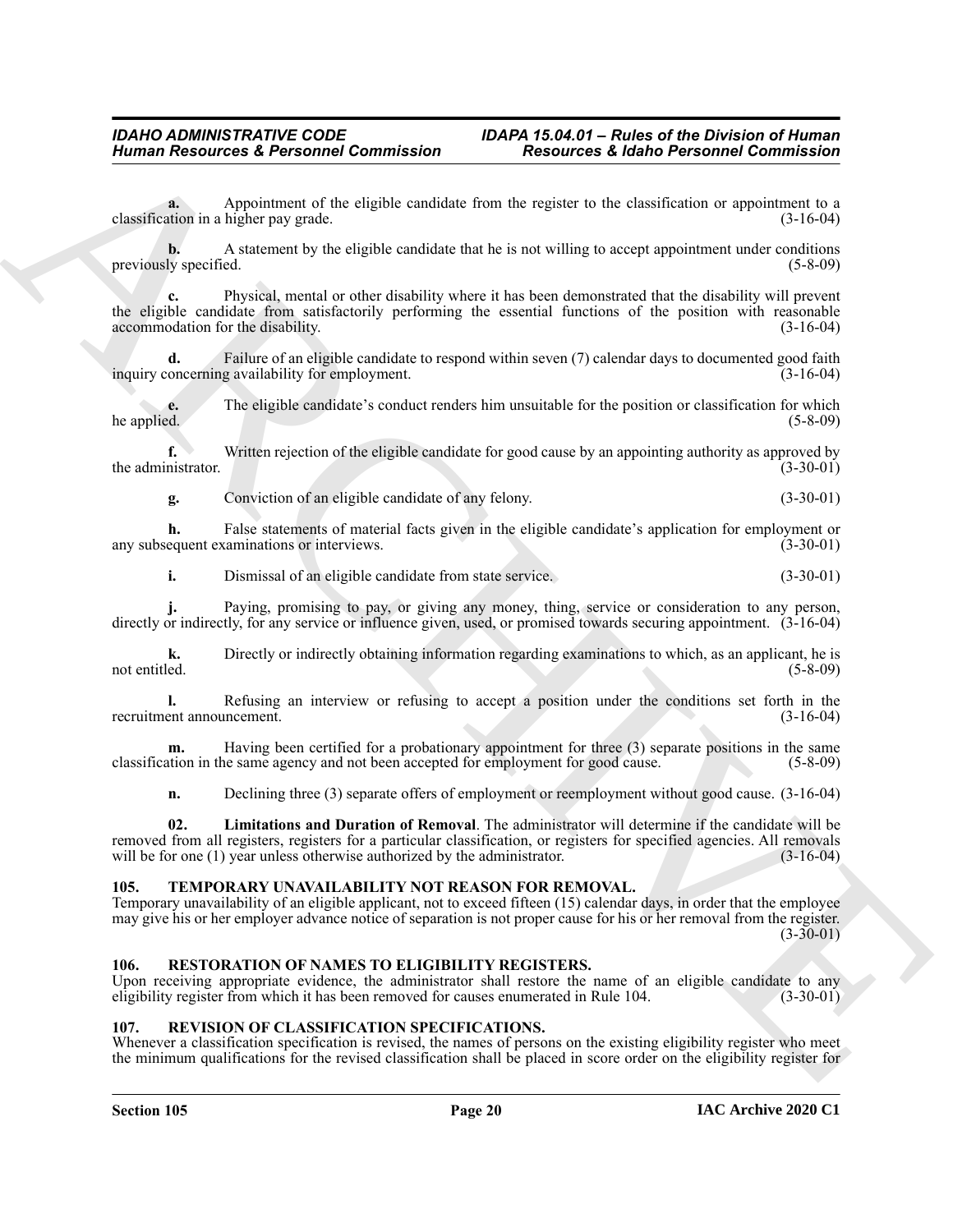the revised classification. (3-16-04)

#### <span id="page-20-0"></span>**108. (RESERVED)**

#### <span id="page-20-12"></span><span id="page-20-1"></span>**109. CERTIFICATION AND SELECTION.**

Whenever a vacancy in a classified position is to be filled by a competitive recruitment process, the appointing authority shall make selection from a hiring list created from eligibility registers certified by the Division. Nonpromotional internal or external transfers or reinstatements do not require registers certified by the Division.

<span id="page-20-17"></span><span id="page-20-2"></span>**110. NUMBER OF NAMES ON REGISTER.**

Human Resources & Personnel Commission<br>
The system of the system of Commission<br>
The system of the system of Commission<br>
The system of the system of the system of the system of the system of the system of the system of the The Division will certify a hiring list from the eligibility register, in the order of their scores, a sufficient number of names so that the appointing authority is able to select for appointment from among twenty-five (25) eligible candidates for each position to be filled. If appointments are to be made to more than one (1) position, one (1) additional name shall be added for each vacancy so that the appointing authority has twenty-five (25) names to consider for each vacancy. The names of all eligible candidates with scores identical to the twenty-fifth ranking eligible candidate on the register shall be provided to appointing authorities for selection purposes. (3-20-14)

#### <span id="page-20-8"></span><span id="page-20-3"></span>**111. ADEQUATE REGISTERS.**

A register with at least five (5) eligible candidates is adequate. If no register exists or if there are less than five (5) eligible candidates, appointing authorities may hire an eligible candidate listed on an inadequate register or request specialized recruitment.

#### <span id="page-20-4"></span>**112. -- 118. (RESERVED)**

#### <span id="page-20-9"></span><span id="page-20-5"></span>**119. APPOINTMENTS, REINSTATEMENTS, TRANSFERS, AND RESIGNATIONS.**

<span id="page-20-11"></span>**01. Reemployment Preference Register**. New appointments to a classification within an agency are not permissible if there is an agency reemployment preference register (Ref. Rule 101.01) for that classification with names of eligibles who are willing to accept employment. (5-8-09)

<span id="page-20-10"></span>**02. Probationary Period Required**. All appointments to positions in the state classified service whenever adequate eligibility registers exist for the classification are probationary appointments except as otherwise provided in Rules 040 and 150. (5-8-09) (5-8-09)

#### <span id="page-20-13"></span><span id="page-20-6"></span>**120. LIMITED SERVICE APPOINTMENTS.**

<span id="page-20-14"></span>**01. Designation**. Classified positions expected to be of limited duration due to funding or nature of the position or project must be identified and designated in advance of announcement. (3-16-04)

<span id="page-20-16"></span>**Permanent Status and Expedited Layoff.** Employees appointed under limited-service appointments have permanent classified status after successful completion of probation. These employees have the same rights and responsibilities as other permanent employees but may be subject to expedited layoff pursuant to Rule 140.01.c. (5-8-09)

<span id="page-20-15"></span>**03. Limited Service Agreement**. Appointing authorities making limited-service appointments must prepare, no later than the date of appointment, a written agreement for signature of both the employee and appointing authority describing the non-career nature of the appointment, potential for layoff, and the duration the employee may expect to work. Renewals and updated agreements are required every two (2) years. A copy of the agreement must be kept by the appointing authority. (3-29-17) kept by the appointing authority.

#### <span id="page-20-18"></span><span id="page-20-7"></span>**121. SEASONAL APPOINTMENT.**

**01. Purpose**. An appointing authority may make a seasonal appointment from a register for work that termittently during the year. (Ref. Section 67-5302(31), Idaho Code). (3-16-04) occurs intermittently during the year. (Ref. Section  $67-5302(31)$ , Idaho Code).

<span id="page-20-20"></span><span id="page-20-19"></span>**02.** Employee Rights. Employees appointed under a seasonal appointment will have all obligations,

 $(3-20-14)$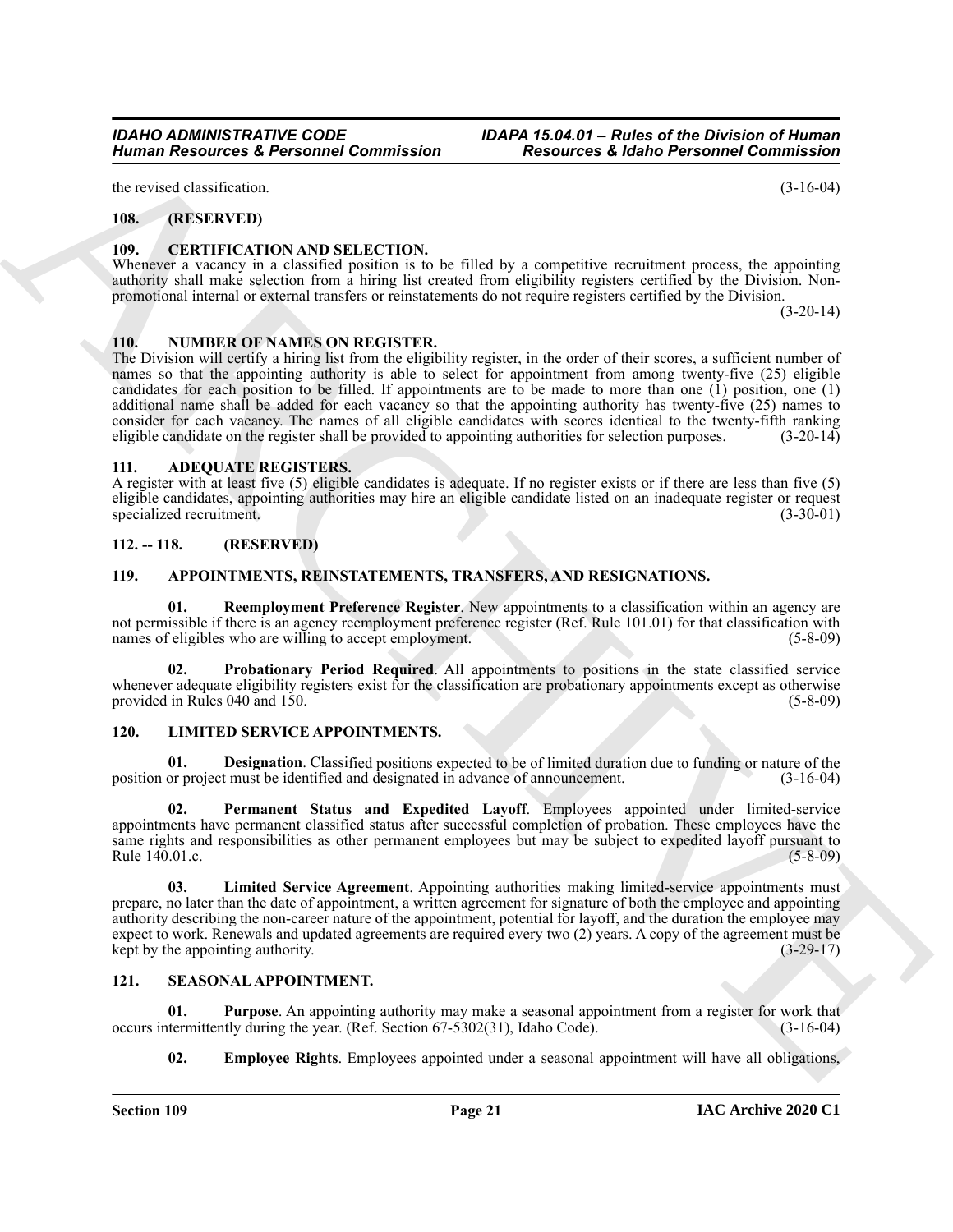rights, and privileges of any classified employee except those accorded by Rules 140 through 147, relating to reduction in force.

<span id="page-21-11"></span>**03. Separation**. Employees appointed under a seasonal appointment may be separated from the seasonal appointment and returned as frequently as intermittent workload dictates. (3-16-04)

<span id="page-21-10"></span>**04. Duration of Appointment**. If an employee has not been called to work for six thousand two hundred forty  $(6,240)$  hours (three  $(3)$  years), the seasonal appointment expires; rehire of the employee must be from a register. (12-10-90)

#### <span id="page-21-12"></span><span id="page-21-0"></span>**122. TEMPORARY APPOINTMENTS (NON-CLASSIFIED).**

<span id="page-21-14"></span><span id="page-21-13"></span>**01. Hours Limitation**. Temporary appointments are limited to one thousand three hundred eighty-five (1,385) hours of work in any twelve (12) month period for any one agency. Both calculations begin on the date of the original temporary appointment (Ref. Section 67-5302(33), Idaho Code). (3-29-17)

ARCHIVE **02. Transition to Classified Service**. Temporary employees who have served at least one thousand forty (1,040) hours of continuous service, may go from temporary status to classified entrance probation status in that same position without further examination if the announcement for the temporary position from which the certified register was created indicates that the temporary position has the potential of becoming a permanent classified position. The classified position must be in the same classification and at the same location as announced. (3-29-17)

#### <span id="page-21-3"></span><span id="page-21-1"></span>**123. PROJECT-EXEMPT APPOINTMENTS (NON-CLASSIFIED).**

Project-exempt appointments are non-classified positions and are limited to the length of the project grant or twentyfour (24) months, or four thousand one hundred sixty (4,160) hours of credited state service, whichever is shorter.<br>(Ref. Section 67-5303(m), Idaho Code) (3-16-04)  $(Ref. Section 67-5303(m), Idaho Code)$ 

#### <span id="page-21-4"></span><span id="page-21-2"></span>**124. REINSTATEMENTS.**

<span id="page-21-5"></span>**01. Eligibility**. As determined by the administrator, a current or former employee will be eligible for reinstatement to a classification in which he held permanent status, or if deleted its successor, or to another classification of equal or lower pay grade under the following conditions (salary treatment is covered by Rule  $072.06$ ). (5-8-09)

**a.** Reinstatement is limited to a period equal to the length of the employee's probationary and permanent employment combined. (3-30-01)

**b.** The current or former employee must have separated from the classification for which reinstatement is desired without prejudice. A former employee must also have separated from state classified service<br>without prejudice. (3-16-04) without prejudice.

**c.** The current or former employee must meet the current minimum qualifications of the classification to which reinstatement is desired. (3-16-04)

<span id="page-21-8"></span>**02. Reinstatement Prohibited**. Reinstatement of a current or former employee is not permissible as long as there is an agency register (Ref. Rule 101.01) for that classification with names of eligibles who have reemployment preference status. (5-8-09)

<span id="page-21-6"></span>**03. Examination**. The administrator may require a current or former employee to pass an examination assification to which reinstatement is desired. (3-16-04) for the classification to which reinstatement is desired.

<span id="page-21-7"></span>**Probationary Period**. An appointing authority may negotiate for a probationary period as a tatement except where prohibited. (Ref. Rules 124.05 and 145.01). (3-16-04) condition of reinstatement except where prohibited. (Ref. Rules  $124.05$  and  $145.01$ ).

<span id="page-21-9"></span>**05. Return from Military Duty**. An employee returning from military leave without pay (Ref. Rule 250.04) who is relieved or discharged from military duty under conditions other than dishonorable will be, upon application, reinstated in his former position, or one of comparable classification, without loss of credited state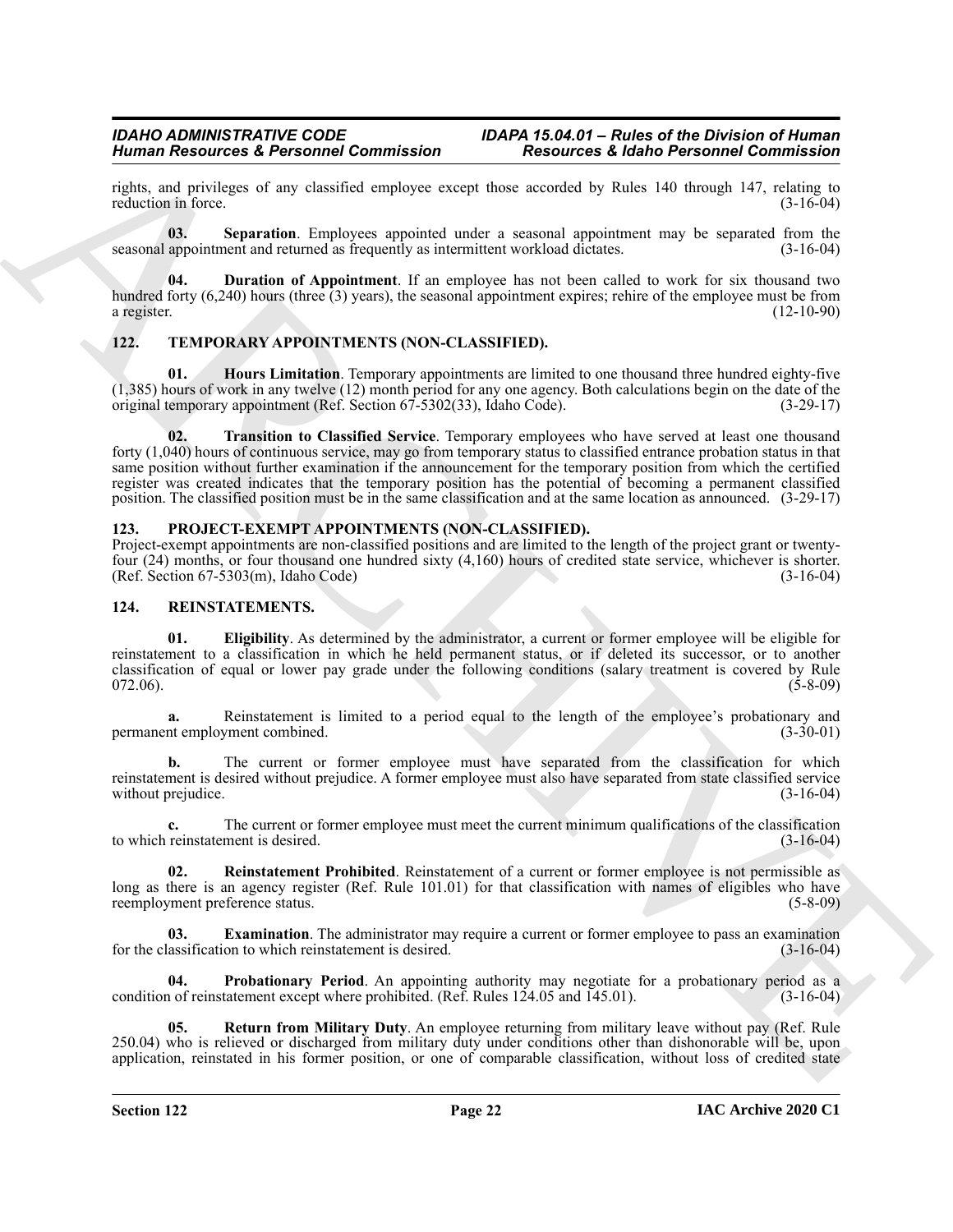service, status, or pay as prescribed by Sections 46-216, 65-508, and 65-511, Idaho Code, USERRA, or the Military Selective Service Act, Title 38, Chapter 43, U.S. Code. Application for reemployment must be made in accordance with the provisions of USERRA. Salary treatment is covered by Rule 072.09. (5-8-09)

#### <span id="page-22-11"></span><span id="page-22-10"></span><span id="page-22-0"></span>**125. TRANSFERS.**

**01. Authority to Transfer**. An appointing authority may transfer an employee at any time from one position to another in the same classification.  $(3-16-04)$ 

<span id="page-22-18"></span>**02. Transfer Within Pay Grade**. An appointing authority may transfer an employee from a classification in which he holds permanent status to another classification allocated to the same pay grade for which the employee meets the minimum qualifications. (5-8-09) (5-8-09)

<span id="page-22-15"></span>**03. Probationary Period**. An appointing authority may negotiate with an employee for a probationary period as a condition for a voluntary transfer. Voluntary probation is not allowed for intra agency transfers. (Ref. Rule 150) (5-8-09)

<span id="page-22-17"></span><span id="page-22-14"></span>**04.** Limitation. Transfers will not be used to abridge an employee's rights in reduction in force of by Rules 140 through 147. prescribed by Rules 140 through 147.

Hence the constraints of Production Control (1) The constraints of the constraints of Control (1) Control (1) Control (1) Control (1) Control (1) Control (1) Control (1) Control (1) Control (1) Control (1) Control (1) Con **05. Transfer Between Agencies**. An employee is eligible for transfer between agencies in the same classification in which he holds permanent status or to another classification in the same or lower pay grade for which the employee meets the minimum qualifications. Accrued vacation and sick leave will be transferred in accordance with Rules 230.04 and 240.02. Salary treatment is covered by Rule 072.06. (5-8-09) (5-8-09)

<span id="page-22-16"></span>**06. Restriction**. Transfer of an employee between agencies is not permissible as long as there is a agency register with reemployment preference status (Ref. Rule 101.01) for the classification in the agency to which transfer is desired with names of eligibles who are willing to accept reemployment. (5-8-09)

<span id="page-22-12"></span>**07. Examination**. The administrator may require an employee transferring between classifications to xamination for the classification to which transfer is desired. (3-16-04) pass an examination for the classification to which transfer is desired.

<span id="page-22-13"></span>**08.** Involuntary Transfer. Notice and an opportunity to be heard must be given to any employee o an involuntary transfer. (5-8-09) subject to an involuntary transfer.

#### <span id="page-22-6"></span><span id="page-22-1"></span>**126. RESIGNATION.**

<span id="page-22-7"></span>**01. Notice**. A classified employee may resign at any time. A resignation is effective at the time designated by the employee, without need for written or advance notice, or acceptance of the resignation by the appointing authority. (5-8-09) appointing authority.

**02. Rescission and Reinstatement**. Once an employee has submitted a resignation, reinstatement is in the discretion of the appointing authority as provided in Rule 124. The appointing authority may but is not required to allow an employee to rescind a resignation prior to its effective date. (5-8-09)

<span id="page-22-9"></span><span id="page-22-8"></span>**03. Resignation in Lieu of Dismissal**. An employee may resign in lieu of being dismissed for cause.

(7-1-93)

#### <span id="page-22-2"></span>**127. -- 128. (RESERVED)**

#### <span id="page-22-4"></span><span id="page-22-3"></span>**129. ACTING APPOINTMENT TO A POSITION.**

**01. Conditions for Acting Appointment**. At the discretion of an appointing authority, a classified employee with permanent status may be appointed to a position in a classification of higher pay grade within his own agency in an acting capacity whenever: (5-8-09)  $(5-8-0)$ 

<span id="page-22-5"></span>**a.** The incumbent of the position in the higher classification is on authorized leave of absence; or (3-16-04)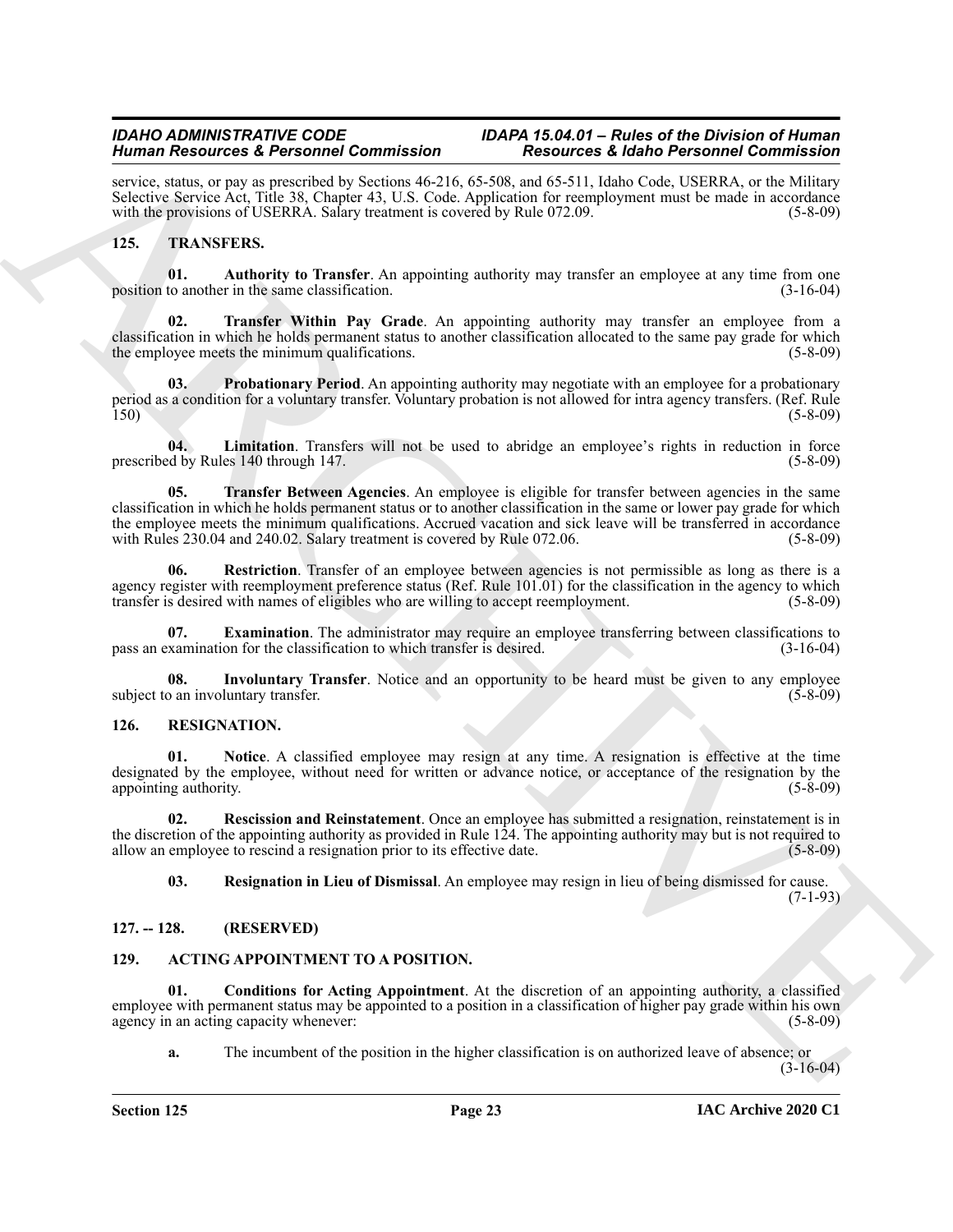**b.** A vacancy exists and there is no agency register with reemployment preference status (Ref. Rule 101.01) with names of eligibles who are willing to accept reemployment, nor adequate agency register for the classification. (5-8-09)

<span id="page-23-6"></span>**02. Minimum Qualifications**. To be eligible for an acting appointment, an employee must meet the minimum qualifications of the class.

<span id="page-23-7"></span>**03. Notification**. Appointing authorities must notify the administrator of each acting appointment no later than the effective date of the appointment unless an exception is specifically authorized by the administrator.

(5-8-09)

<span id="page-23-5"></span>**04. Effective Date**. The effective date of each acting appointment may be retroactive to the beginning of the pay period during which approval is granted. (3-16-04)

#### <span id="page-23-11"></span><span id="page-23-0"></span>**130. LIMITATION ON LENGTH OF APPOINTMENT.**

Acting appointments are limited to the period of time necessary to fill the vacancy pursuant to procedures prescribed in these rules but in no case can continue beyond one thousand forty (1,040) hours of credited state service unless specifically extended by the administrator. (3-16-04)

#### <span id="page-23-17"></span><span id="page-23-1"></span>**131. SALARY.**

For any credited state service which an employee serves in a classification in an acting capacity, he or she shall receive the salary for the classification as though he or she had actually been promoted. (3-16-04) receive the salary for the classification as though he or she had actually been promoted.

#### <span id="page-23-8"></span><span id="page-23-2"></span>**132. EXPIRATION OF APPOINTMENT.**

<span id="page-23-10"></span>**01. Return of Incumbent**. When the incumbent of the classification returns from leave of absence, or the vacant position is filled, the acting appointment expires. The acting appointee is returned to the class, the pay grade and rate held immediately preceding the acting appointment. (3-16-04) grade and rate held immediately preceding the acting appointment.

<span id="page-23-9"></span>**02. Failure of Incumbent to Return**. Should the employee on leave of absence separate from state service, the employee serving in the acting appointment may continue to serve in that capacity until the vacancy has been filled but in no case exceed the time limits prescribed in Rule 130. (3-16-04)

#### <span id="page-23-3"></span>**133. -- 139. (RESERVED)**

#### <span id="page-23-14"></span><span id="page-23-12"></span><span id="page-23-4"></span>**140. REDUCTION IN FORCE.**

**01. Conditions for Layoff**. An appointing authority may lay off an employee whenever necessary due to: shortage of funds or work; reorganization; the end of a limited service appointment; employee's failure to complete interagency promotional probation when demotion options are not available; or abolishment of one (1) or more positions (ref. Rule 066). (3-16-04)

<span id="page-23-16"></span>**02. Layoff Decisions**. Layoff decisions must not be based on race, color, national origin, gender, age, religion, disability, or political affiliation. Layoffs must be accomplished in a systematic manner with equity for the rights of classified employees and not do away with an employee's right to problem solving, or appeal if the layoff is in fact a dismissal. (5-8-09)

Human Resources & Personnel Commission<br>
(Account a Resources & Personnel Commission)<br>
(Account a Mayna Mayna Mayna Mayna Mayna Mayna Mayna Mayna Mayna Mayna Mayna Mayna Mayna Mayna Mayna Mayna Mayna Mayna Mayna Mayna Mayn **03. Assessment for Adverse Impact**. In planning and conducting a reduction in force, the appointing authority must consider the effect layoff units and positions to be abolished may have on the composition of the agency work force. If layoff units or exclusions are established, adverse impact of protected classes must be assessed. The appointing authority must administer the reduction in force consistent with state and federal laws, and rules and guidelines governing adverse impact. (5-8-09)

- <span id="page-23-15"></span><span id="page-23-13"></span>**04. Layoff by Position**. Reduction in force must be by classification of position. (5-8-09)
- **a.** Reduction in force may be limited to or specifically exclude employees appointed under selective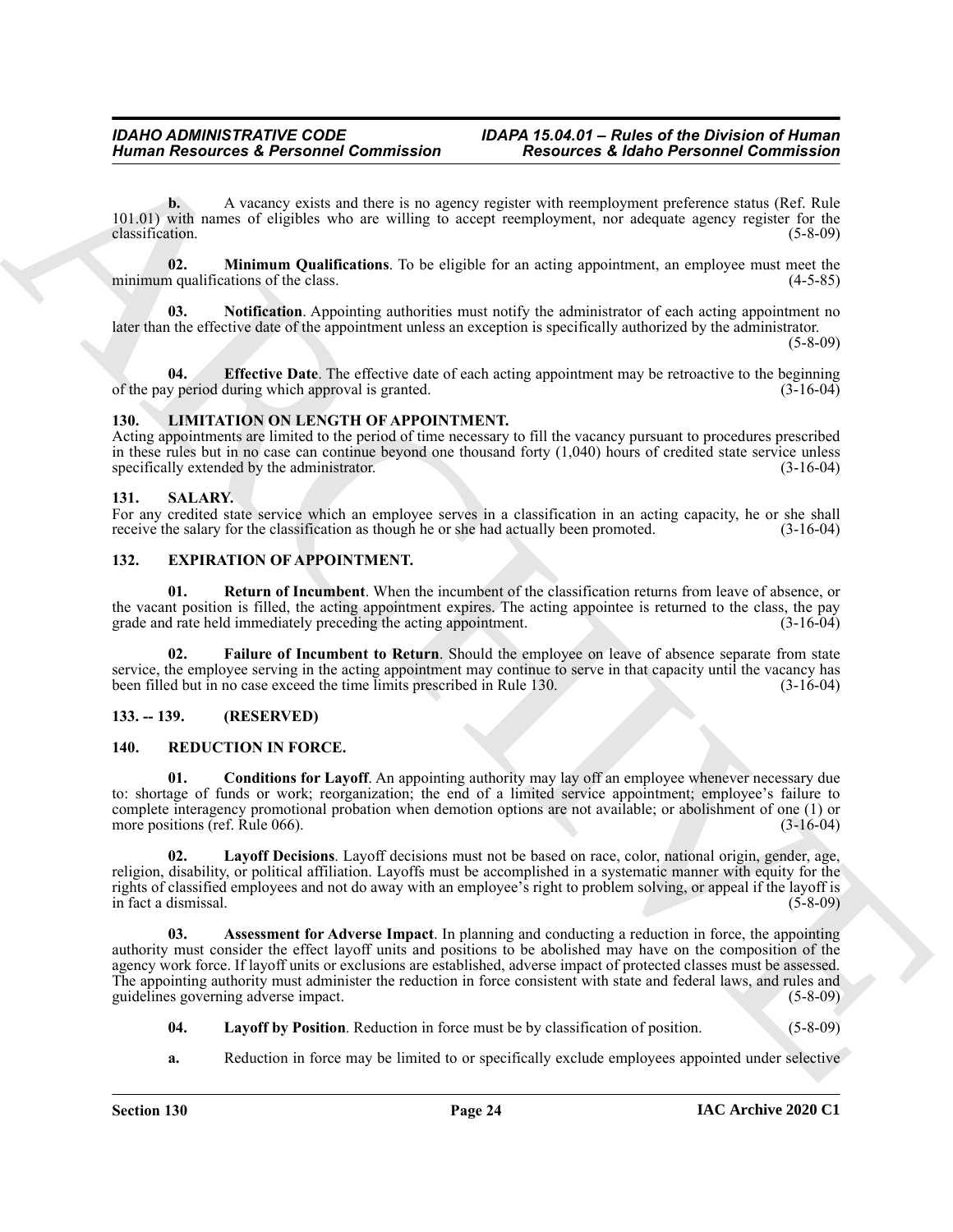certification (Ref. Rule 112) for bona fide occupational qualifications, or appointed to a classification with minimum qualification specialties. Inclusions or exclusions must include or exclude all incumbents of the classification appointed under similar selective certification, or the same option or minimum qualification specialty and must be approved in advance by the administrator. (3-16-04) approved in advance by the administrator.

**b.** An appointing authority may petition the administrator to exclude an individual from a reduction in force whose retention may be required to meet agency mission critical needs. Requests must provide a documented rationale with exclusions approved in advance by the administrator. (3-20-20)

Human Research & President Generality since the state of Euler Constitution and the state of Constitution and the state of Constitution and the state of Constitution and the state of Constitution of the state of Constitut **c.** Limited-service appointments are defined by the project, program, or function for which the appointments were made. When a limited service project is completed or funding concluded, the limited service appointee is separated from state service as a layoff. However, limited service appointees have no reemployment preference and will not displace other regular permanent or limited services staff via voluntary demotion in lieu of layoff. (3-16-04)

<span id="page-24-4"></span>**05. Layoff Unit**. Reduction in force must be agency-wide or by organizational unit designated for layoff purposes. Layoff units are geographic, programmatic, or other identified subdivisions of an agency designated for layoff purposes by the appointing authority. They must be approved by the administrator before the effective date of the layoff. Organizational layoff unit designations must be renewed with a change in appointing authority or<br>(5-8-09) administrator. (5-8-09)

<span id="page-24-5"></span>**06. Reduction of Hours Worked**. An involuntary reduction in the number of hours worked for a selected position constitutes a layoff unless there is an equal reduction of hours worked for all positions in the same classification in the agency or approved layoff unit for a limited period of time, such as a furlough. (5-8-09)

<span id="page-24-3"></span>**07. Downward Reclass**. A material change in duties of one (1) or more positions resulting in an employee's reclassification to a classification allocated to one (1) pay grade lower does not constitute a layoff (Ref Rule 067). More than one (1) pay grade change downward is considered a layoff, unless the change of duties is disciplinary (Ref. Section 190). (5-8-09) disciplinary (Ref. Section  $190$ ).

#### <span id="page-24-1"></span><span id="page-24-0"></span>**141. CALCULATION OF RETENTION POINTS.**

There will be an evaluation of all employees in the classification in the agency or organizational unit affected by the reduction in force based on a retention point system. Retention points are derived from experience as described in performance evaluations, classified credited state service, and veterans preference as described in Rule 141.03. The appointing authority will determine a process for the impartial assessment of evaluations to assign points as follows:

| <b>Exemplary Performance</b>           | .100 points |
|----------------------------------------|-------------|
| Solid Sustained Performance            | .075 points |
| Achieves Performance Standards         | .050 points |
| Does Not Achieve Performance Standards | .0 points   |

 $(3-20-14)$ 

<span id="page-24-2"></span>**01. No Performance Evaluation on File for a Twelve-Month Period**. All credited state service for which there is no performance evaluation will receive seventy-five thousandths (.075) points per hour. A supervisor's failure to document performance in a timely manner cannot be used to disadvantage an employee during retention point calculation. (5-8-09)

**a.** Grace period. Supervisors have ninety (90) days after each two thousand eighty (2,080) hours an employee works to complete the performance evaluation documentation. During that ninety  $(90)$  day time frame, the evaluation may be written to cover the two thousand eighty (2,080) hours or extended to also cover the time frame up<br>to the date of the evaluation. (3-16-04) to the date of the evaluation.

**b.** Changes in prior periods not allowed. Once an evaluation has been signed by the supervisor, employee, manager, and other applicable reviewers, the document may not be changed, unless the change is a result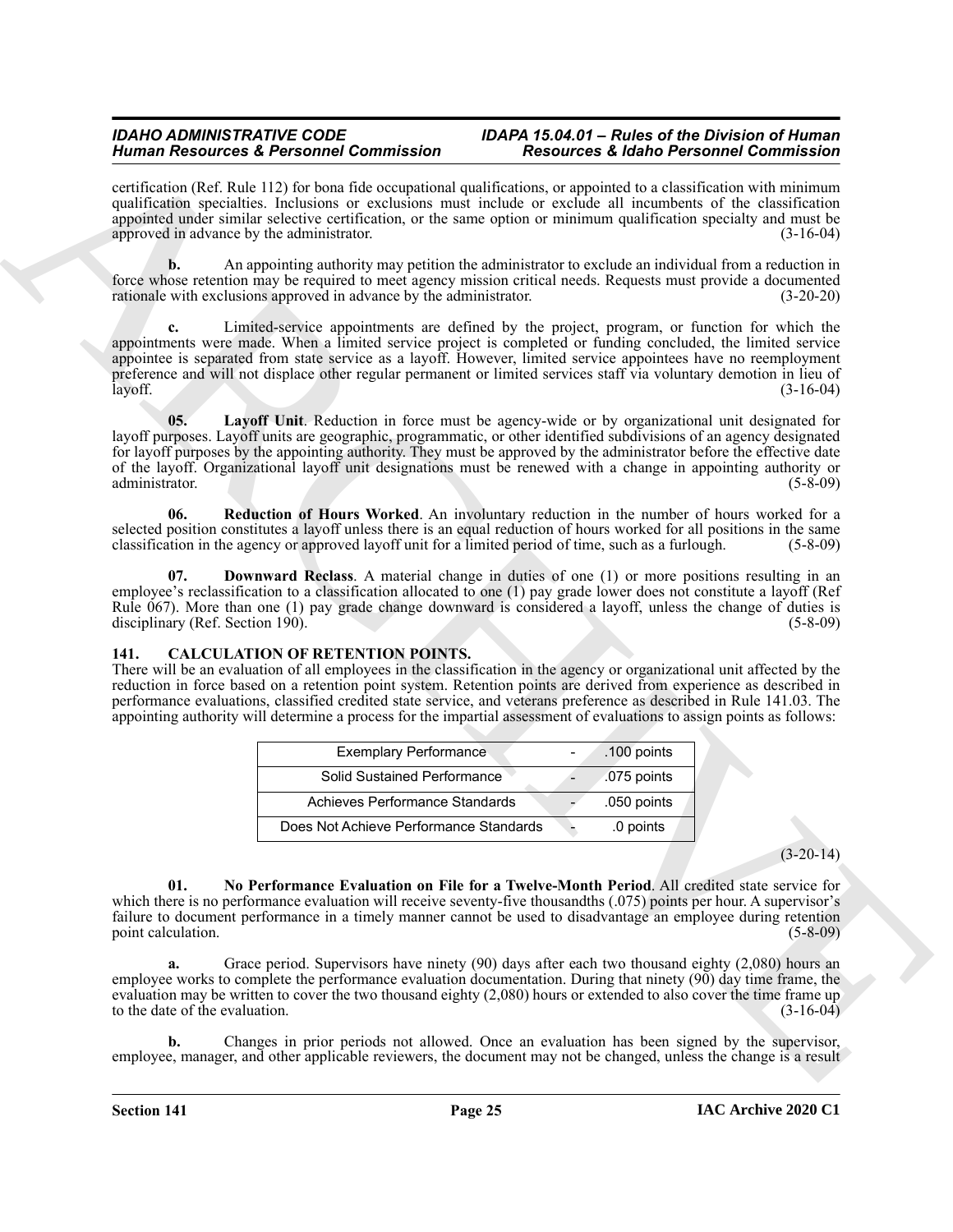*IDAHO ADMINISTRATIVE CODE IDAPA 15.04.01 – Rules of the Division of Human*

of a problem solving dispute resolution. (3-16-04)

<span id="page-25-4"></span>**02. Calculation of Retention Points Since Last Evaluation**. The most recent performance evaluation should be used to pro-rate retention points when calculating credited state service since that evaluation, unless that evaluation occurred more than two thousand eighty (2,080) hours from the date of calculation. In such cases, points are calculated in conformance with Rule 141.01. (5-8-09)

<span id="page-25-5"></span>**03. Veterans Preference**. Veterans as defined in Title 65, Chapter 5, Idaho Code, will receive preference by the addition of retention points equivalent to three (3) years of service at a level that achieves performance standards. (Ref. Section 65-501, Idaho Code) (3-20-14)

<span id="page-25-3"></span>**04.** Calculation Date Cutoff. No points will be calculated for the sixty (60) days prior to the effective is layoff. date of the layoff.

<span id="page-25-2"></span>**05. Audit of Retention Points**. Each employee is entitled to an audit of retention points by an independent auditor designated by the administrator in cases of dispute between the appointing authority and the employee. The request for audit must be filed with the appointing authority within five (5) calendar days of the employee's receipt of layoff notification. The decision of the independent auditor is binding on both parties unless an appeal is filed within thirty-five (35) calendar days from the date of the auditor's notification to the affected parties. (5-8-09)

#### <span id="page-25-6"></span><span id="page-25-0"></span>**142. CREDITED STATE SERVICE.**

Eligible credited state service for purposes of Rule 140 is defined as follows: (4-5-85)

<span id="page-25-9"></span>**01. Service Prior to State Personnel System**. All credited state service prior to the establishment of classified service, Title 67, Chapter 53, Idaho Code. (Ref. Sections 67-5332 and 59-1604, Idaho Code, for definitions of credited state service) (4-5-85)

<span id="page-25-7"></span>**02. Classified Service**. All classified credited state service since the establishment of classified service. (4-5-85)

<span id="page-25-8"></span>**03. Nonclassified Service**. All credited state service in a position exempt from classified service if that position is subsequently transferred to classified service pursuant to Rule 040. (7-1-87)

#### <span id="page-25-10"></span><span id="page-25-1"></span>**143. REDUCTION IN FORCE DETERMINATION AND NOTIFICATION.**

<span id="page-25-12"></span>**01. Identification of Classifications**. The appointing authority will identify the classification of positions to be reduced or eliminated. (5-8-09)

<span id="page-25-14"></span><span id="page-25-11"></span>**02. Calculation of Retention Points**. Retention points will be calculated for all employees assigned to the classification of position including those serving in underfill positions. Retention points need not be calculated where layoff involves a single-incumbent class. (5-8-09)

Human Research at *Revisions* Commission<br>
(a) politic order at the state of the state of the state of the state of the state of the state of the state of the state of the state of the state of the state of the state of th **03. Order of Reduction in Force**. The order of reduction in force will be by type of appointment held by the employee in the affected classification as follows: first to be laid off are the entrance probationary appointees, and then the permanent appointees including those serving a voluntary probation. Employees will be placed on the layoff list beginning with the employee with the highest number of retention points. Employee layoffs will be made from the layoff list in inverse order. When two (2) or more employees have the same combined total of retention points, retention will be determined in the following sequence: (Ref. Rule 150.02.c.) (3-28-18)

**a.** The employee with the highest total retention points for the past thirty-six (36) months. (3-16-04)

<span id="page-25-13"></span>**b.** Random selection. (4-5-85)

**04. Notification to Affected Employees**. Each employee affected will be notified in writing of layoff and the rationale for the decision at least fifteen (15) calendar days prior to the effective date. Notification will include a copy of the agency layoff procedure and a copy of the computation of retention points when required (Ref.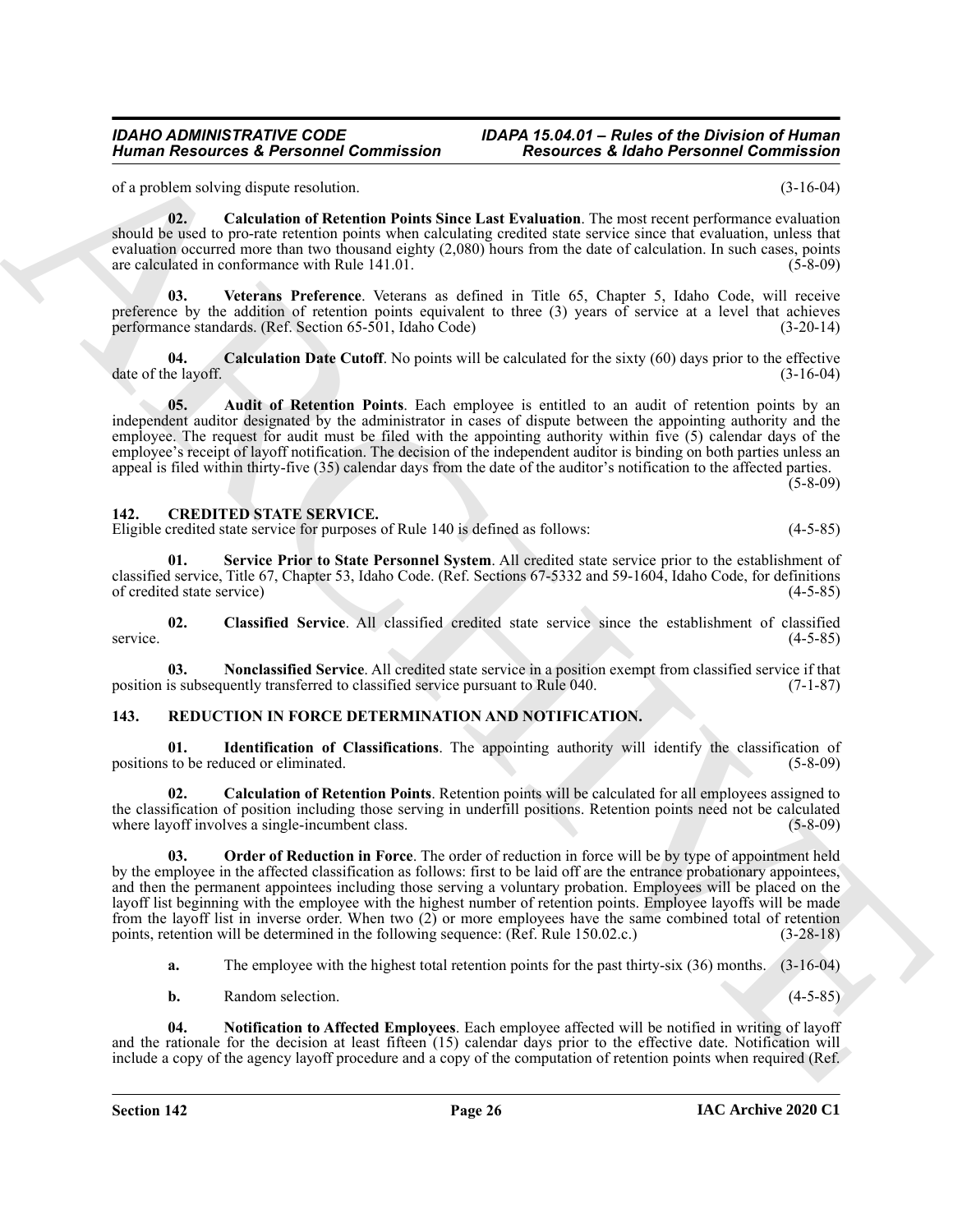### *IDAHO ADMINISTRATIVE CODE IDAPA 15.04.01 – Rules of the Division of Human*

Rule 143.02). (5-8-09)

<span id="page-26-5"></span>**05. Notification to Administrator**. The appointing authority must give written notice of layoff to the administrator at least fifteen (15) calendar days prior to its effective date and must provide a list of persons affected by the layoff with their retention point calculations and must indicate which employees will be laid off. (5-8-09)

#### <span id="page-26-4"></span><span id="page-26-0"></span>**144. PLACEMENT ON REGISTER WITH REEMPLOYMENT PREFERENCE.**

A permanent employee laid off from their job or who chooses a voluntary demotion in lieu of a layoff, under these rules shall be placed on their classification's register with reemployment preference in unranked order. Such placement will be for one (1) year from the effective date of demotion or layoff, or until the employee or former employee declines a total of three (3) separate job offers without good cause, whichever comes first. (Rule 104.01.n.) An employee or former employee may request their name be removed at any time.  $(3-16-04)$ 

#### <span id="page-26-1"></span>**145. USE OF REGISTERS WITH REEMPLOYMENT PREFERENCE.**

#### <span id="page-26-9"></span><span id="page-26-6"></span>**01. Priority for Reemployment by Agency that Conducted the Layoff**. (3-16-04)

Human Research at *Revisions* Commission<br>
(*bia 1932)*<br>
Research at *Revisions* Commission<br>
(*bia 1933)*<br>
(*bia 1933)*<br>
(*bia 1933)*<br>
(**ARCHIVE ARCHIPS ARTIFIC AND ARCHIPS ARTIFIC AND CONTROL**<br>
(**ARCHIPS ARTIFIC ARCHIPS A a.** The employee who has been laid off will be offered reemployment to a position in the classification from which laid off, before any person outside that agency may be promoted to, transferred to, reinstated or appointed to that classification by an appointing authority of that agency. Appointing authorities may reassign or transfer individuals who are in the same classification within their agency but may not demote, promote, reclassify, or make acting appointments to that classification. If that agency determines a need to fill that classification, the employee who was laid off has first priority for that position. (Ref. Rules 125.04 and 125.08) Extenuating circumstances due to short term budget, workload, location, or other complexities may be used by the appointing authority to request a temporary waiver of this rule by the administrator. (4-7-11)

**b.** When attempting to fill vacancies for a classification where a lay off occurred, the agency will provide an opportunity to interview and will make their hiring selection from the individuals their agency laid off from the classification, including those separated from state service under Rule 241.02 and those that took a voluntary demotion in lieu of layoff. (5-8-09)

**c.** Individuals being returned to the classification from which they were laid off will be reinstated with the same salary, permanent status and their sick leave balance restored. If the pay minimum has increased, see Rule 072.03. (5-8-09)

<span id="page-26-7"></span>**02. Consideration for Hire by Other Agencies**. For promotional opportunities, internal agency candidates are normally considered before outside recruitment occurs, including other agencies' laid off candidates. However, individuals who have been laid off must be offered the opportunity to interview before other agencies consider candidates from statewide promotional or open-competitive recruitments. (3-16-04)

<span id="page-26-8"></span>**03. Employment by Other Agency**. Individuals may be reappointed or reinstated if eligible. The salary of an employee re-hired after a layoff is negotiable between the employee and new appointing authority in the current pay grade for the classification in which the employee is appointed. (3-16-04)

<span id="page-26-10"></span>**04. Return to Register**. If an individual finds another agency's position unsatisfactory or does not satisfactorily complete a voluntary probation period, he may be placed back on a register for the remainder of their twelve (12) month time frame. Individuals appointed to a position, other than the classification from which laid off, will remain on preference register status for the remainder of the twelve-month (12) period if otherwise eligible.

 $(5 - 8 - 09)$ 

#### <span id="page-26-2"></span>**146. (RESERVED)**

#### <span id="page-26-11"></span><span id="page-26-3"></span>**147. VOLUNTARY DEMOTION IN LIEU OF LAYOFF.**

Within their layoff unit, an employee with permanent status may choose to accept a voluntary demotion rather than be laid off. Demotion options are limited to a classification, or if deleted, its successor, in which the employee held permanent status in the agency. Such demotion will not be permitted if it causes the layoff of an employee with greater retention points. (5-8-09)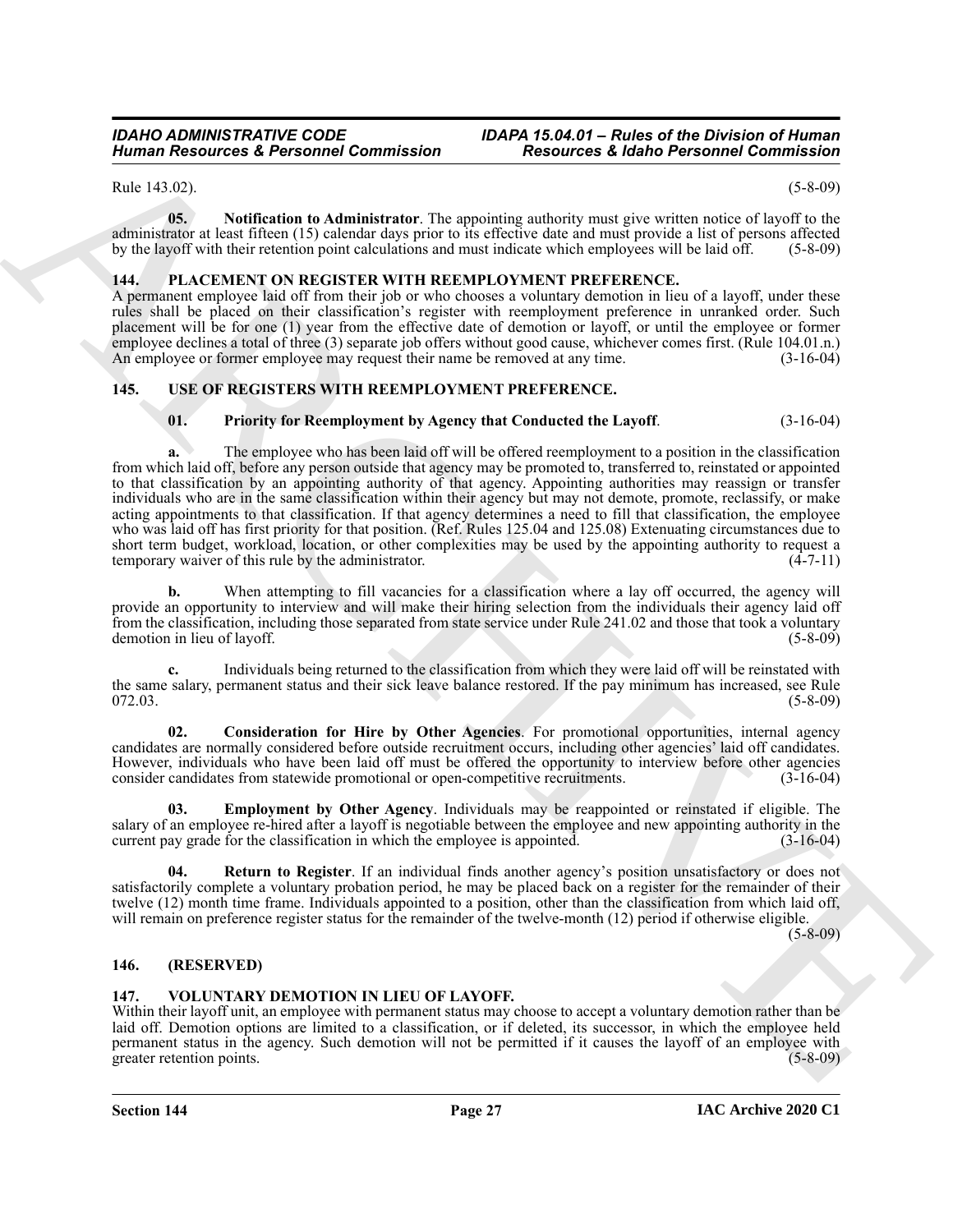#### <span id="page-27-9"></span>**01. Eligibility**. (3-16-04)

**a.** Qualified. Employee must meet the classification's current minimum qualifications and any minimum qualification specialties. (3-16-04)

**b.** Exclusion. Limited service appointees are not eligible to take any voluntary demotion that would result in the displacement of other employees. However, voluntary demotions to a vacant position are allowed with the approval of the appointing authority. (3-16-04)

<span id="page-27-8"></span>**02. Acceptance**. To accept a voluntary demotion rather than a layoff, the employee must notify the appointing authority in writing of their decision no later than three  $(3)$  working days after written notification of the layoff and opportunity to demote to a specific position. layoff and opportunity to demote to a specific position.

#### <span id="page-27-0"></span>**148. -- 149. (RESERVED)**

#### <span id="page-27-5"></span><span id="page-27-2"></span><span id="page-27-1"></span>**150. PROBATIONARY PERIODS.**

**01. Probationary Period Required**. Except as provided in Rule 040, every appointment and in to a classified position is probationary. (3-28-18) promotion to a classified position is probationary.

<span id="page-27-7"></span>**02. Types of Probationary Periods**. The probationary period serves as a working test period to provide the agency an opportunity to evaluate a probationary employee's work performance and suitability for the position. There are three (3) types of probationary periods: (5-8-09)

**a.** Entrance probation is the probationary service required of an employee at the time of his original appointment or any subsequent appointment to state classified service excluding reinstatement and transfer, the duration of which is one thousand forty (1,040) hours of credited state service except for peace officers (defined in Section 19-5101, Idaho Code), who must serve two thousand eighty (2,080) hours. (5-8-09)

**b.** Promotional probation is the probationary service required when an employee is promoted, the duration of which is one thousand forty (1,040) hours of credited state service except for peace officers (defined in Section 19-5101, Idaho Code), who must serve two thousand eighty (2,080) hours. (5-8-09)

<span id="page-27-3"></span>**c.** Voluntary probation is an agreement between employees and the appointing authority for interagency employment actions such as reinstatement, transfer, or voluntary demotion. A voluntary probation is not to be used for employment actions within the agency. The probationary period is negotiable but may not exceed one thousand forty (1,040) hours of credited state service except for peace officers (defined in Section 19-5101, Idaho Code), who may serve up to two thousand eighty (2,080) hours. (5-8-09)

Human Resources & Personne Commission<br>
(Exception Commission Commission Commission Commission Commission Commission Commission Commission<br>
(Columbus Commission Commission Commission Commission Commission Commission Commis **03. Extension of Probationary Period**. Upon written request demonstrating good cause, the administrator may extend the probationary period of an employee for an additional specified period not to exceed one thousand forty (1,040) hours of credited state service. Extension must occur before an employee has worked one thousand forty  $(1,040)$  hours or two thousand eighty  $(2,080)$  hours for peace officers. (Ref. Section 67-5309(j), Idaho Code) (5-8-09) Code) (5-8-09)

<span id="page-27-4"></span>**04. Interruption of Probationary Period**. The probationary period in any classification must be completed within a single agency uninterrupted by termination (Ref. Rule 152.02) or dismissal (Ref. Rule 190). An employee who separated during the probationary period must begin a new probationary period upon reappointment or promotion. (5-8-09) promotion. (5-8-09)

<span id="page-27-6"></span>**Temporary Service Credit**. At the request of the hiring agency, the administrator will allow temporary service time in a given classification to be used toward fulfilling the entrance probationary requirement in that classification as established in Section 67-5309(j), Idaho Code. The temporary duties must be substantially the same as the regular permanent appointment. (Ref. Section 67-5309(x), Idaho Code, and Rules 122 and 150.01)<br>(3-29-12)  $\sqrt{3-29-12}$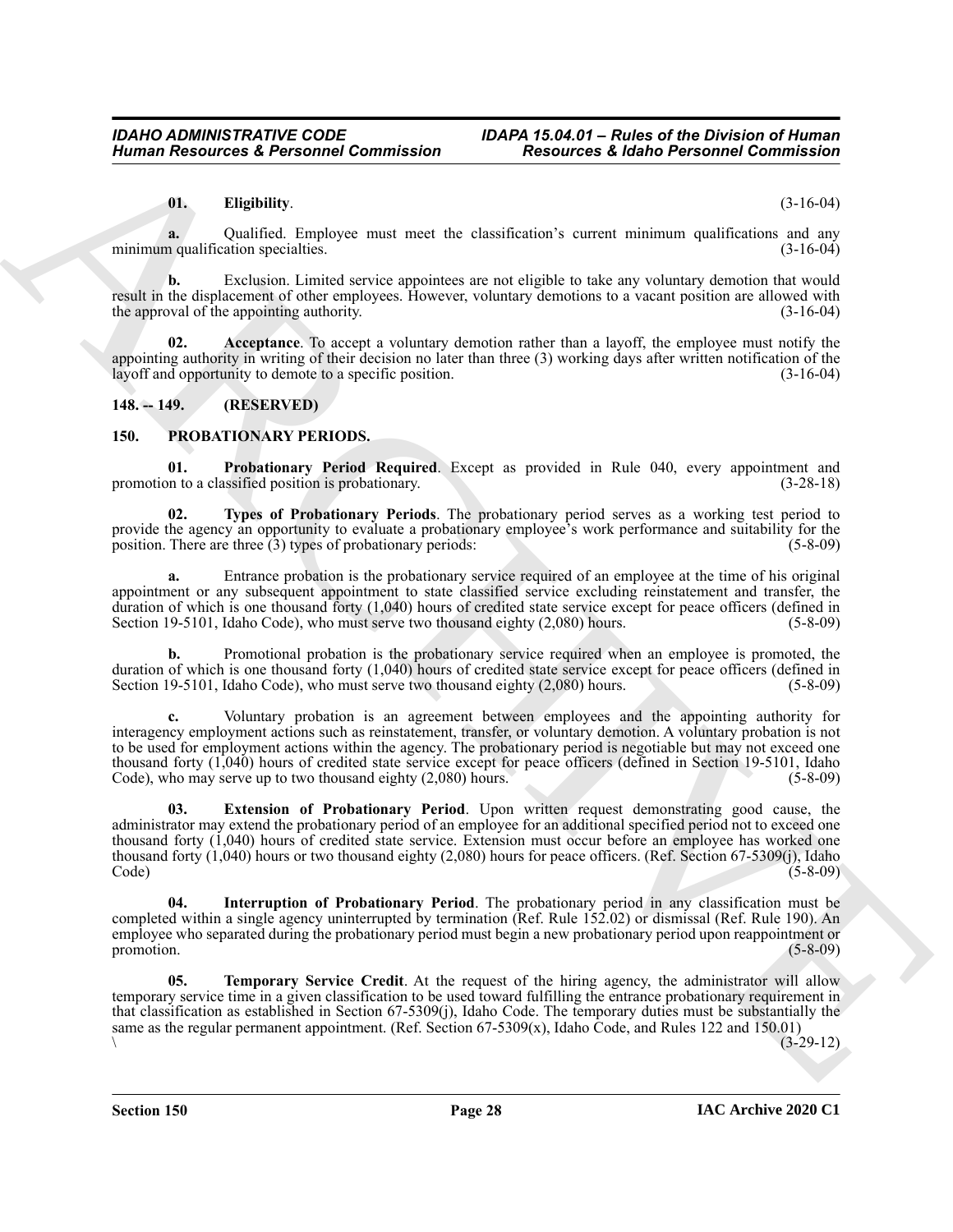<span id="page-28-3"></span>**06. Acting Service Credit**. At the request of the hiring agency, the administrator will allow acting appointment service time in a given classification to be used toward fulfilling the promotional probationary requirement in that classification as established in Section 67-5309(j), Idaho Code. The acting appointment duties must be substantially the same as the regular permanent appointment. (Ref. Section 67-5309(y), Idaho Code, and Rules 129 and 150.01) (3-29-12)

#### <span id="page-28-4"></span><span id="page-28-0"></span>**151. SATISFACTORY SERVICE.**

Human Resources Electronic Control into the state of the bisocher control into the state Proposition Control into the state of the state of the state of the state of the state of the state of the state of the state of the When a probationary employee has satisfactorily served the probationary period hours, the employee will become permanent status. The appointing authority shall no later than thirty (30) calendar days after the expiration of the probationary period provide the employee and the Division a performance evaluation. Certification to permanent status is effective one thousand forty (1,040) hours of credited state service after appointment, except that it is effective two thousand eighty (2,080) hours of credited state service after appointment for peace officer classifications unless either period has been extended pursuant to Rule 150.03. (Ref. Section 67-5309(j), Idaho Code, and Rule 210.04) (3-29-17)

#### <span id="page-28-5"></span><span id="page-28-1"></span>**152. SEPARATION DURING PROBATION.**

**01. Notification**. If a probationary employee does not serve satisfactorily, the appointing authority must provide the employee and the Division a performance evaluation indicating unsatisfactory performance in order to process the failure to complete probation separation within thirty (30) days after the expiration of the probationary period. (Ref. Section 67-5309(j), Idaho Code, and Rule 210.04) (3-29-17)

<span id="page-28-7"></span><span id="page-28-6"></span>**02. During Entrance and Voluntary Probation**. (3-30-01)

**a.** An employee who does not serve satisfactorily during the entrance or voluntary probation must first be given the opportunity in writing to resign without prejudice; an employee who fails to resign may be terminated without cause assigned and without the right to file for problem-solving or an appeal. (Ref. Section 67-<br>5309(i), Idaho Code, and Rule 210.04) (5-8-09)  $5309(i)$ , Idaho Code, and Rule  $210.04$ )

**b.** Notice to the employee of termination for unsatisfactory service must be made not later than fifteen (15) calendar days prior to the effective date of termination, unless there are extenuating circumstances. (5-8-09)

#### <span id="page-28-8"></span><span id="page-28-2"></span>**153. UNSATISFACTORY PERFORMANCE DURING A PROMOTION PROBATION PERIOD.**

<span id="page-28-9"></span>**01. Disciplinary Action**. Regardless of the probation status, when a Rule 190 violation supports demotion, suspension, or dismissal, such action may occur. (3-16-04)

**02. Intra-Agency**. If an employee, on promotional probation, does not meet performance expectations, he or she shall be returned to a position in the classification which he or she holds permanent status or to another classification in the same pay grade for which the employee meets minimum qualifications. If the employee refuses to accept the position, it is considered a voluntary resignation. (3-16-04)

#### <span id="page-28-11"></span><span id="page-28-10"></span>**03. Inter-Agency**. (3-16-04)

**a.** The employee may voluntarily demote to a vacant position in any classification he or she has held permanent status in state career service. However, the employee must meet the current minimum requirements for that classification. If more than one (1) option exists for demotion, the employee should be placed in the higher paid position, but the specific assignment is up to the appointing authority. (3-16-04)

**b.** If no position is available for the voluntary demotion option, the employee may be laid off and may: (3-16-04)

i. Request their name be placed on a register with reemployment preference rights for the next available vacancy in the classification they would have demoted to in his/her new agency; and/or (3-16-04)

ii. Request their name be placed on a register for the classification in the agency where they last held permanent status.  $(3-16-04)$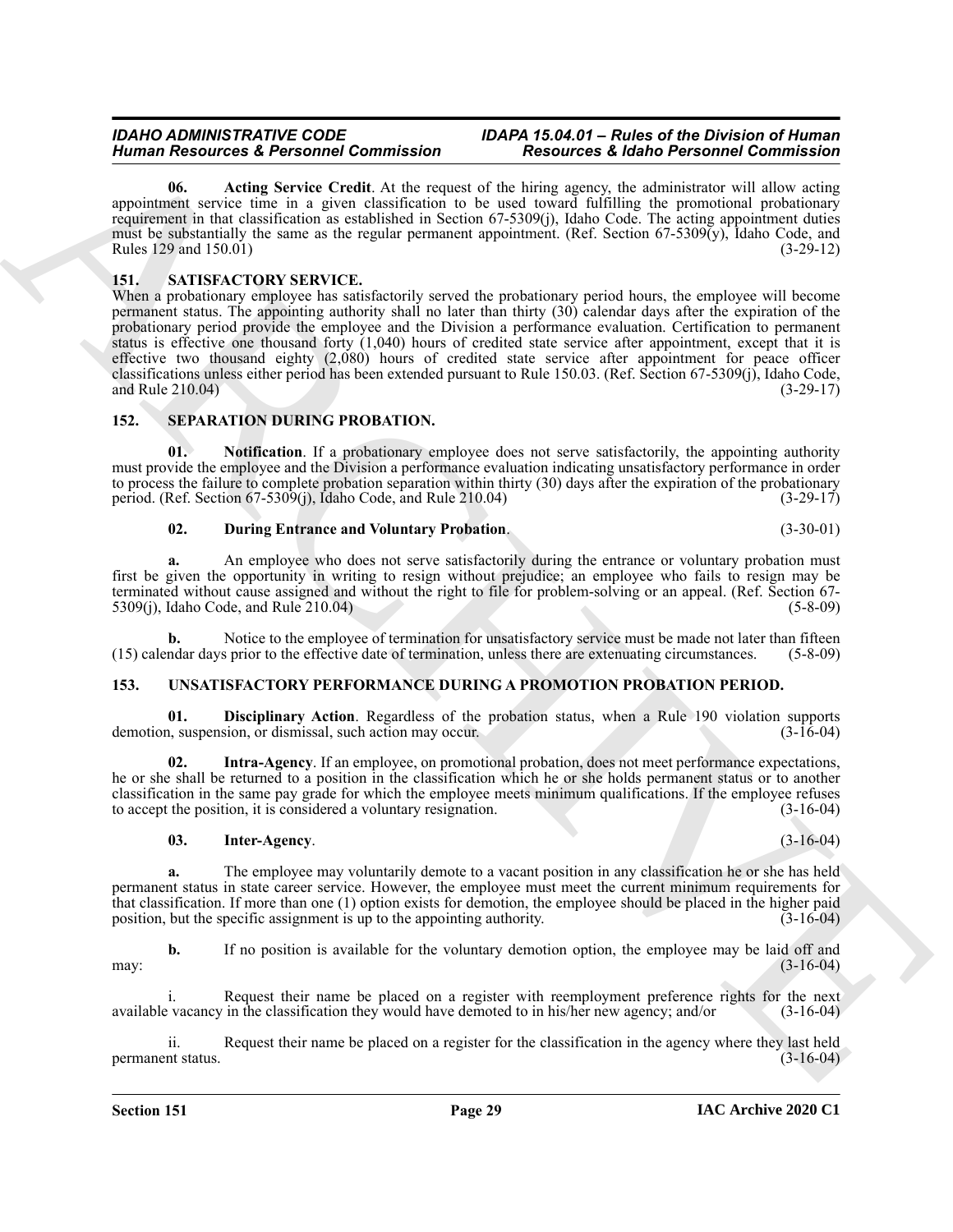**c.** When reinstatement occurs in the classification they promoted from, in the new agency or the prior the employee's name is removed from reemployment required preference status.  $(3-16-04)$ agency, the employee's name is removed from reemployment required preference status.

#### <span id="page-29-8"></span><span id="page-29-0"></span>**154. FAILURE TO PROVIDE PERFORMANCE EVALUATION.**

If the appointing authority fails to provide a performance evaluation as required in Rule 151, the employee shall be considered to have satisfactorily completed the probationary period and be certified to permanent status as provided by Rule 151, unless the probationary period has been extended by the administrator. (Ref. Rule 150.03) (3-16-04)

#### <span id="page-29-1"></span>**155. -- 158. (RESERVED)**

#### <span id="page-29-15"></span><span id="page-29-14"></span><span id="page-29-2"></span>**159. STATUS AND TENURE.**

**01. Probationary Promotions**. Employees serving a promotional probationary period have continued permanent status in the classification from which promoted until they are certified as having satisfactorily completed the promotional probationary period in the classification to which promoted. (Ref. Rules 151, 152, and 153) (5-8-09)

<span id="page-29-16"></span>**02. Tenure of Employment**. All employment in the state classified service is without definite term except where the term may be specified by law, or under conditions of a limited-service appointment. (Ref. Rule 120)  $(5-8-09)$ 

<span id="page-29-3"></span>**160. -- 168. (RESERVED)**

#### <span id="page-29-4"></span>**169. PROMOTIONS.**

#### <span id="page-29-13"></span><span id="page-29-9"></span>**01. Use of Promotional Registers**. (7-1-93)

**a.** Preference for Promotion. Whenever practical, a vacancy in a classified position must be filled by the promotion of an employee in the agency in which the vacancy occurs. (Ref. Section 67-5309(g), Idaho Code)  $(5-8-09)$ 

**b.** Exception. An appointing authority may request that a position be filled from a statewide promotional register (Ref. Rule 101.03) or an open competitive register (Ref. Rule 101.04) whenever he determines that such an appointment will best serve the interests of the agency. (5-8-09)

**c.** Agency Registers with Reemployment Preference Status. Promotions to a classification are not permissible as long as there is an agency register with reemployment preference status (Ref. Rule 101.01) for the classification with names of eligible candidates who are willing to accept reemployment. (5-8-09)

<span id="page-29-11"></span>**02. Interagency Promotions**. All interagency promotions must be made using statewide promotional registers (Ref. Rule  $101.\overline{03}$ ) (5-8-09)

<span id="page-29-12"></span><span id="page-29-10"></span>**03. Eligibility for Promotion**. Promotional appointees must have permanent status (Ref. Rule 159) and meet the minimum qualifications of the promotional classification.

Human Resources & Personnel Commission<br>
Warner Water (Water Street External Post Commission Commission Commission Commission Commission Commission Commission Commission Commission Commission Commission Commission Commissi **Promotion, In-Grade**. To reflect unique agency organization design, an agency may choose to request an internal competitive process to recognize the advancement of an employee with permanent status from a position occupied in one classification to a position in another classification having greater points or a unique specialty area, but within the same pay grade. With the approval of the administrator, an in-grade promotion will be treated in all regards as a promotion. (4-7-11)

#### <span id="page-29-5"></span>**170. -- 178. (RESERVED)**

#### <span id="page-29-7"></span><span id="page-29-6"></span>**179. DEMOTIONS.**

Demotions are reductions of an employee from a position which the employee occupies in one classification to a position in another classification in a lower pay grade. Demotions authorized under these rules apply to both probationary and permanent status employees who meet the minimum qualifications of the classification to which demoted. (5-8-09)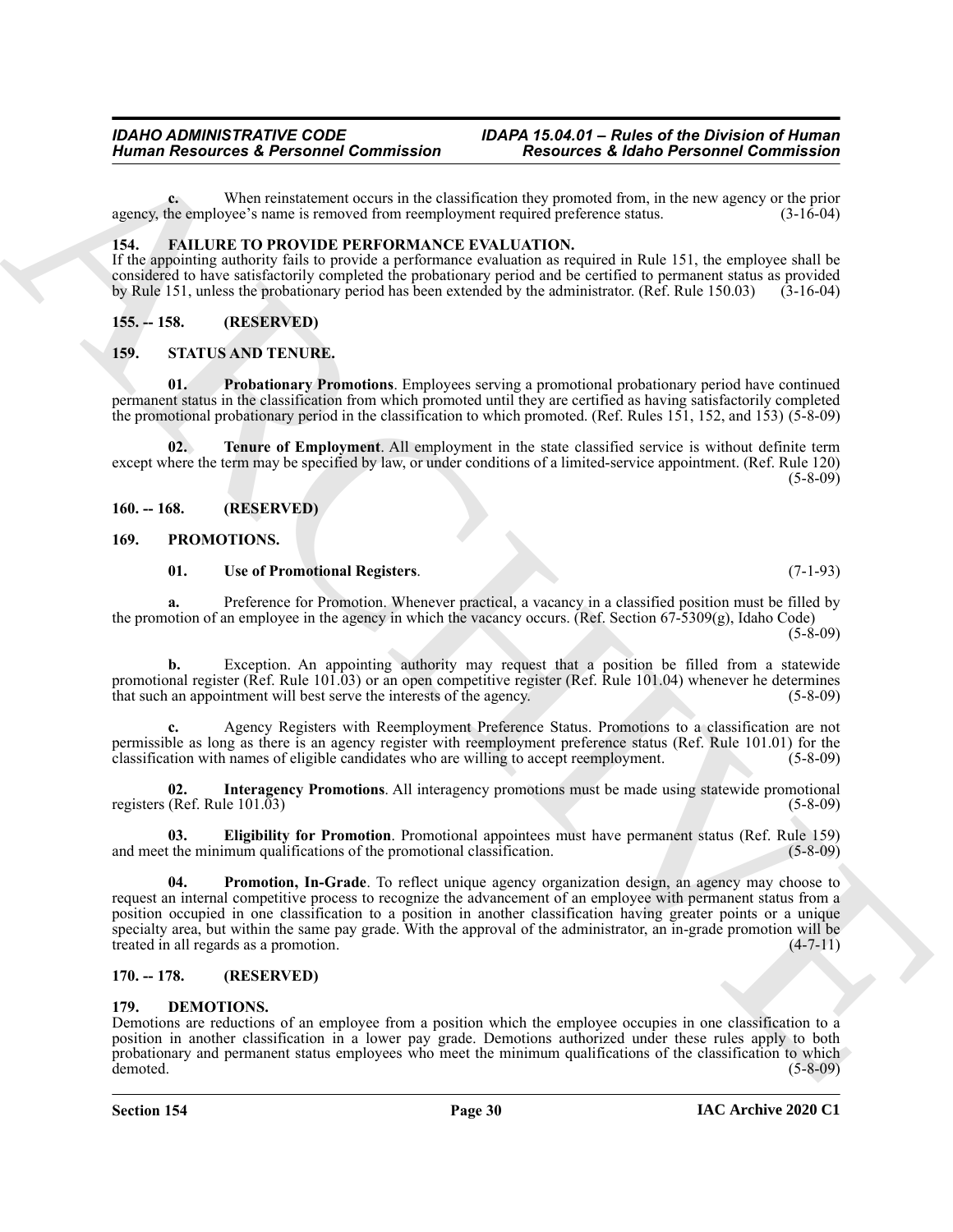#### <span id="page-30-0"></span>**180. (RESERVED)**

#### <span id="page-30-8"></span><span id="page-30-1"></span>**181. NONDISCIPLINARY DEMOTION OPTIONAL.**

#### <span id="page-30-7"></span><span id="page-30-2"></span>**182. DISCIPLINARY DEMOTION.**

#### <span id="page-30-6"></span><span id="page-30-5"></span><span id="page-30-4"></span><span id="page-30-3"></span>**190. DISCIPLINARY ACTIONS.**

|                                      | <b>Human Resources &amp; Personnel Commission</b>                                | <b>Resources &amp; Idaho Personnel Commission</b>                                                                                                                                                            |             |
|--------------------------------------|----------------------------------------------------------------------------------|--------------------------------------------------------------------------------------------------------------------------------------------------------------------------------------------------------------|-------------|
| (RESERVED)<br>180.                   |                                                                                  |                                                                                                                                                                                                              |             |
| 181.<br>by the appointing authority. | NONDISCIPLINARY DEMOTION OPTIONAL.                                               | An appointing authority may allow a voluntary demotion when requested or accepted by an employee and approved                                                                                                | $(3-16-04)$ |
| 182.                                 | <b>DISCIPLINARY DEMOTION.</b><br>sufficiently severe to warrant dismissal.       | An appointing authority may make a disciplinary demotion for causes enumerated in Rule 190 that are not                                                                                                      | $(7-1-87)$  |
| $183. - 189.$                        | (RESERVED)                                                                       |                                                                                                                                                                                                              |             |
| <b>190.</b>                          | DISCIPLINARY ACTIONS.                                                            |                                                                                                                                                                                                              |             |
| 01.<br>employee's employment:        |                                                                                  | Cause for Disciplinary Actions or Separation From State Service. Dismissal, suspension,<br>demotion, or the reduction in pay, of a classified employee, may occur for any of the following causes during the | $(5-8-09)$  |
| a.                                   | statutes, or rules of the agency or the Division and Idaho Personnel Commission. | Failure to perform the duties and carry out the obligations imposed by the state constitution, state                                                                                                         | $(5-8-09)$  |
| b.                                   | meet established performance standards.                                          | Inefficiency, incompetency, or negligence in performing duties, or job performance that fails to                                                                                                             | $(5-8-09)$  |
| $c_{\cdot}$                          | cannot be made for the disabling condition.                                      | Physical or mental incapability for performing assigned duties, if a reasonable accommodation                                                                                                                | $(5-8-09)$  |
| d.                                   |                                                                                  | Refusal to accept a reasonable and proper assignment from an authorized supervisor.                                                                                                                          | $(4-5-85)$  |
| е.<br>discipline in the agency.      |                                                                                  | Insubordination or conduct unbecoming a state employee or conduct detrimental to good order and                                                                                                              | $(5-8-09)$  |
| f.<br>substances, while on duty.     |                                                                                  | Intoxication or being under the influence of alcohol, or the misuse of medications or controlled                                                                                                             | $(5-8-09)$  |
| g.                                   |                                                                                  | Careless, negligent, or improper use or unlawful conversion of state property, equipment, or funds.                                                                                                          | $(4-5-85)$  |
| h.                                   | promotion or privileges for individual advantage.                                | Use of any influence which violates the principles of the merit system in an attempt to secure a                                                                                                             | $(4-5-85)$  |
| crime involving moral turpitude.     |                                                                                  | Conviction of official misconduct in office, or conviction of any felony, or conviction of any other                                                                                                         | $(4-5-85)$  |
| j.                                   |                                                                                  | Acceptance of gifts in exchange for influence or favors given in the employee's official capacity.                                                                                                           | $(5-8-09)$  |
| k.                                   | Habitual pattern of failure to report for duty at the assigned time and place.   |                                                                                                                                                                                                              | $(4-5-85)$  |
| $\mathbf{l}$ .                       | Habitual improper use of sick leave.                                             |                                                                                                                                                                                                              | $(4-5-85)$  |
| m.                                   | Unauthorized disclosure of confidential information from official records.       |                                                                                                                                                                                                              | $(4-5-85)$  |
| n.                                   | Absence without leave.                                                           |                                                                                                                                                                                                              | $(4-5-85)$  |
| 0.                                   | Misstatement or deception in application for employment.                         |                                                                                                                                                                                                              | $(4-5-85)$  |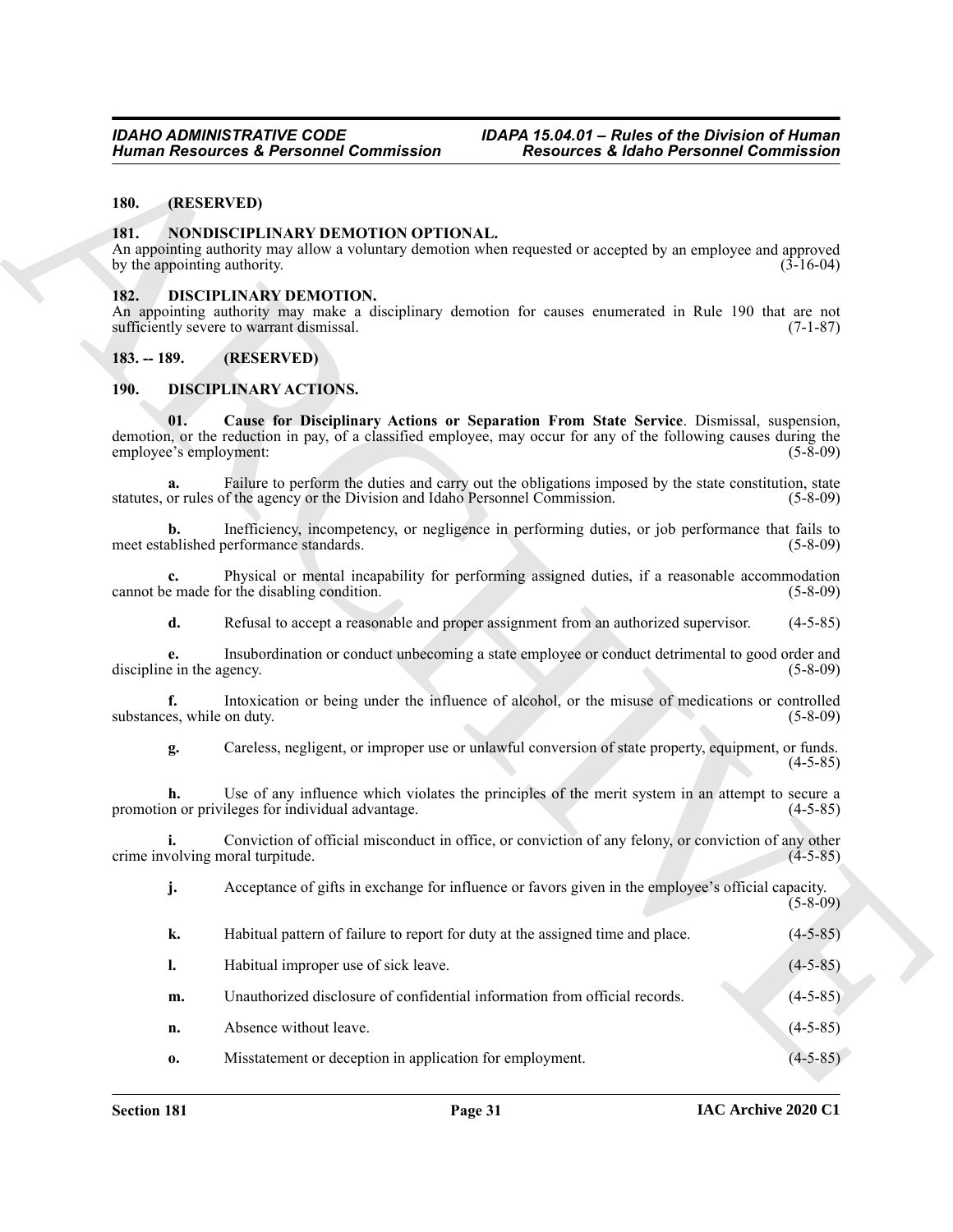**p.** Failure to obtain or maintain a current license or certificate lawfully required as a condition in performance of duties. (4-5-85)

<span id="page-31-4"></span>**q.** Prohibited participation in political activities. (Ref. Section 67-5311, Idaho Code) (4-5-85)

**02. Suspension for Investigation**. An appointing authority may place an employee on administrative leave for investigation of disciplinary causes enumerated in Rule 190.01. Each suspension for investigation will be superseded by reinstatement to duty, dismissal, disciplinary demotion, or suspension within thirty (30) calendar days of the suspension for investigation or within an extension of an additional thirty (30) calendar days approved by the administrator. Further extensions may be granted with the approval of the Administrator. (3-20-14) administrator. Further extensions may be granted with the approval of the Administrator.

<span id="page-31-2"></span>**03. Disciplinary Suspension**. An appointing authority may suspend without pay an employee for discipline for causes enumerated above. Disciplinary suspension of an employee with permanent status is subject to appeal by the employee to the Commission. (5-8-09)

<span id="page-31-5"></span>**04. Suspension on Felony Charges**. An appointing authority may suspend without pay an employee upon the issuance of a complaint, an information or indictment for felony charges. Such suspensions may remain in effect during the time such charges are pending. Full reinstatement of all benefits and salary that the employee would have otherwise been entitled must be provided by the appointing authority to the employee upon a subsequent finding that charges or information were without grounds or the employee was not found guilty. For the purpose of this rule, a judgment withheld under Rule 33(d) of the Idaho Rules of Criminal Procedure is a conviction. (5-8-09) a judgment withheld under Rule  $33(d)$  of the Idaho Rules of Criminal Procedure is a conviction.

<span id="page-31-3"></span>**05. Notice to Administrator**. Whenever an appointing authority considers it necessary to take disciplinary action against an employee, he must notify the employee and the administrator concurrently in writing; and set forth the specific rules violated and the reasons for the action. Suspensions with pay for investigation (Ref. Rule 190.02) may be made without prior notice to the employee; in this case, the appointing authority must notify the administrator as soon as practical. (5-8-09) administrator as soon as practical.

#### <span id="page-31-0"></span>**191. -- 199. (RESERVED)**

#### <span id="page-31-1"></span>**200. PROBLEM-SOLVING AND DUE PROCESS PROCEDURES.**

#### <span id="page-31-9"></span><span id="page-31-6"></span>**01. Overview of Procedures**. (3-30-01)

**a.** The due process procedure deals with the disciplinary matters set forth in Section 67-5315(2), Idaho Code, dismissals, suspensions without pay, and demotions, and with all involuntary transfers. The due process procedure generally requires the employee receive notice and an opportunity to respond before a disciplinary decision or involuntary transfer is made by the agency. Decisions regarding disciplinary dismissals, suspensions without pay, and demotions may be appealed in accordance with Rule 201. (5-8-09) and demotions may be appealed in accordance with Rule 201.

**b.** The problem-solving procedure deals with all matters not specifically reserved for the due process procedure. Problem solving decisions may not be appealed to the Commission except as authorized by Section 67- 5316, Idaho Code.

<span id="page-31-8"></span><span id="page-31-7"></span>**02. Establishment of Agency Problem-Solving and Due Process Procedures**. Each participating agency must maintain written employee problem-solving and due process procedures, which have been approved by the administrator for conformity to law and Rule 200. (5-8-09) (5-8-09)

Human Resources & Personnel Commission<br>
Freedom Commission (and the state of the state of the state of the state of the state of the state of the state of the state of the state of the state of the state of the state of t **03. Eligibility and Time for Filing Under Problem-Solving Procedure**. Any classified employee with permanent, or entrance probationary status may file under the problem-solving procedure as defined by Section 67-5315(1), Idaho Code. An employee must file under the problem-solving procedure in writing not later than ten (10) working days after being notified or becoming aware of a nondisciplinary matter which may be handled through the problem-solving procedure; however, if the filing alleges an ongoing pattern of harassment or illegal discrimination, the agency is strongly encouraged to waive any time limits. The time limit for filing will be extended due to the employee's illness or other approved leave, up to ten (10) days after return to the job. The agency may accept a filing that is or appears to be filed late. Agency policies may provide for waiver of time elements or any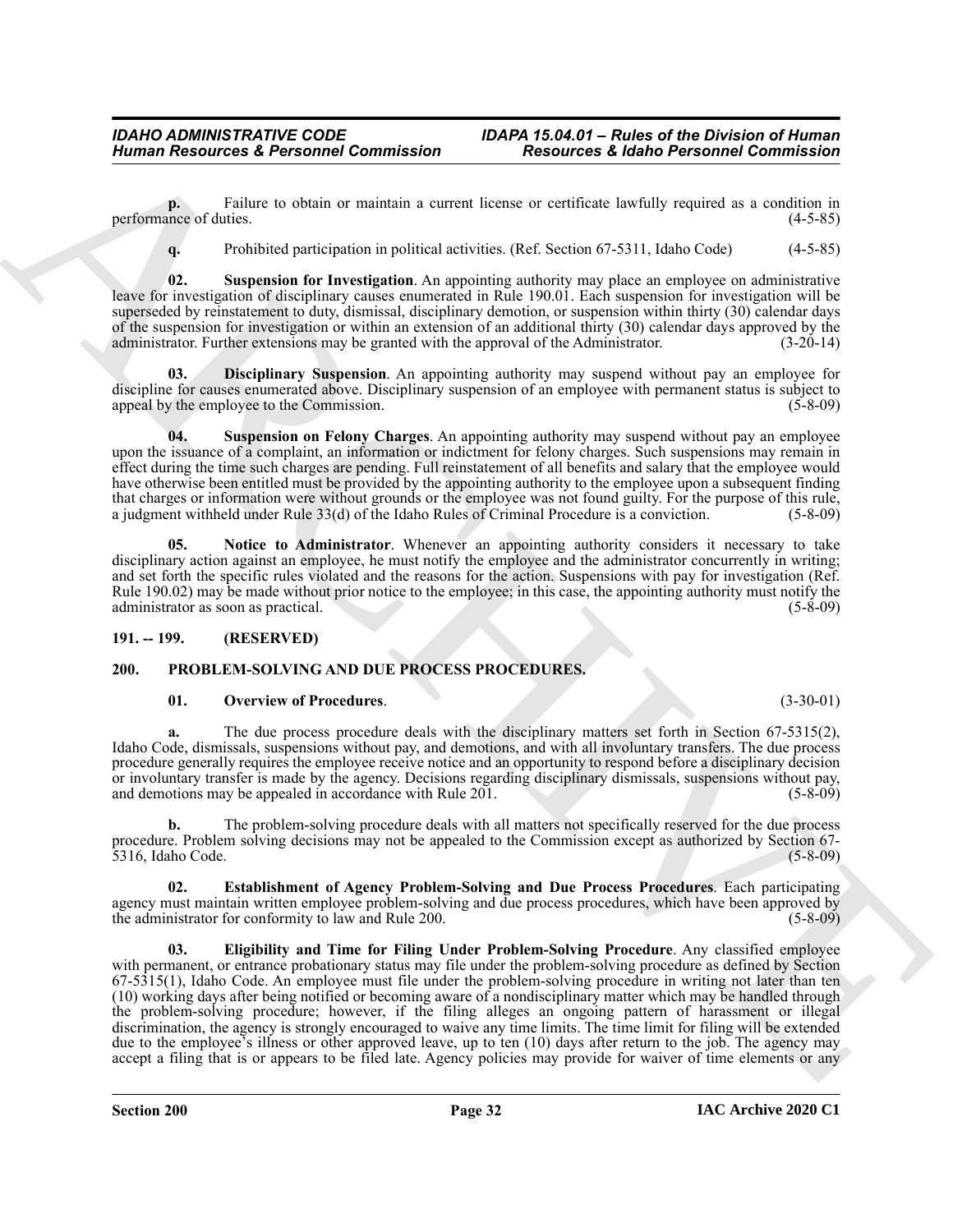intermediate step of the problem-solving procedure upon mutual agreement of the employee and appointing authority.  $(3-28-18)$ 

<span id="page-32-5"></span>**04. Elements of the Problem-Solving Procedure**. The procedure must contain a statement from the agency head encouraging employees to use the procedure for any nondisciplinary, job-related matters, and encouraging the employee, supervisors, and upper-level managers and administrators to resolve the matter at the lowest management level possible within the organization. The statement must also provide a means whereby agency representatives can obtain timely authority, if needed, to resolve the matter. The procedure must require the employee to make a reasonable attempt to discuss the issue with the immediate supervisor before filing. After a written filing is received, the procedure must provide for such additional levels of management within the employee's chain of command as are appropriate in the agency. The procedure must also provide for the use of an impartial mediator upon agreement by the employee and agency. Timelines must not exceed five (5) working days between each step unless both the employee and the agency agree, in writing, to a specific number of days to extend the timelines herein, not to exceed thirty (30) days between each step. The procedure must also inform the employee that he is entitled to be represented by a person of the employee's own choosing at each step of the procedure, except the initial informal discussion with the immediate supervisor. Two (2) or more employees may join in a single filing under the problemsolving procedure. Retaliation for filing under the problem-solving procedure, for participating as a witness, or representative is expressly prohibited. This procedure does not apply to unsatisfactory performance during entrance probation (Ref. Sections 67-5309(j), 67-5315(1)(4), Idaho Code, and Rule 152). (3-29-17)

<span id="page-32-6"></span><span id="page-32-4"></span>**05. Filings Alleging Sexual Harassment or Other Illegal Discrimination**. Each agency's problemsolving procedure must provide an optional alternative procedure for an employee to file allegations of sexual harassment or discrimination based on race, color, sex, national origin, religion, age, or disability. The procedure must expressly prohibit sexual harassment and discrimination. Employees must be informed of their right to file complaints with the Idaho Human Rights Commission. The alternative procedure must designate a specific person or persons to receive and investigate such filings, and require that the investigation and resolution of them be conducted with maximum regard for confidentiality. (5-8-09)

Human Newsletter & Personnel Commission<br>
and the transformation of the procedure and the procedure and system and the system of the origins of the system of the system of the system of the system of the system of the syst **06. Elements of Due Process Procedure**. An agency must provide notice and an opportunity to respond before making a decision to impose any disciplinary sanction or involuntary transfer, as set forth in Section 67-5315(2), Idaho Code. With respect to notice, an agency must provide notice of the contemplated action, the basis or reason for the contemplated action, and an explanation of the evidence supporting the contemplated action. The notice must be provided to the employee and administrator concurrently. With respect to the opportunity to respond, the employee must be given the opportunity to respond to the notice and present reasons why the contemplated action should not be taken. The opportunity to respond must not occur later than ten (10) working days after the employee has received notice, unless both the employee and agency agree otherwise in writing. After the employee has responded, or after the period to respond has expired or has been waived in writing by the employee, whichever occurs first, the appointing authority, or designee, must make and implement the agency's decision not later than ten (10) working days thereafter, excluding days the appointing authority, or designee, is out of the office, unless both the employee and agency agree otherwise in writing. The procedure must inform the employee of his right to be represented by a person of the employee's own choosing during the opportunity to respond. The procedure must also provide for the use of an impartial mediator upon agreement by the employee and agency. The procedure does not apply to unsatisfactory performance during entrance and promotional probation (Ref. Sections 67-5309(j), 67- 5315(2), Idaho Code, and; Rules 150 through 153). The due process procedure is complete when the appointing authority, or designee, mails or delivers a decision to the affected employee. The decision must also be sent to the administrator concurrently.

<span id="page-32-7"></span>**Notification**. A copy of the approved problem-solving and due process procedures must be furnished and explained to each employee with permanent, or entrance probationary status in the agency concerned. (3-28-18)

**Assistance to Agencies**. The administrator will assist agencies whenever requested in the development or revision of their agency problem-solving and due process procedures. (5-8-09)

#### <span id="page-32-0"></span>**201. APPEAL PROCEDURE.**

<span id="page-32-3"></span><span id="page-32-2"></span><span id="page-32-1"></span>**01. Idaho Rules of Administrative Procedure of the Attorney General**. In addition to the following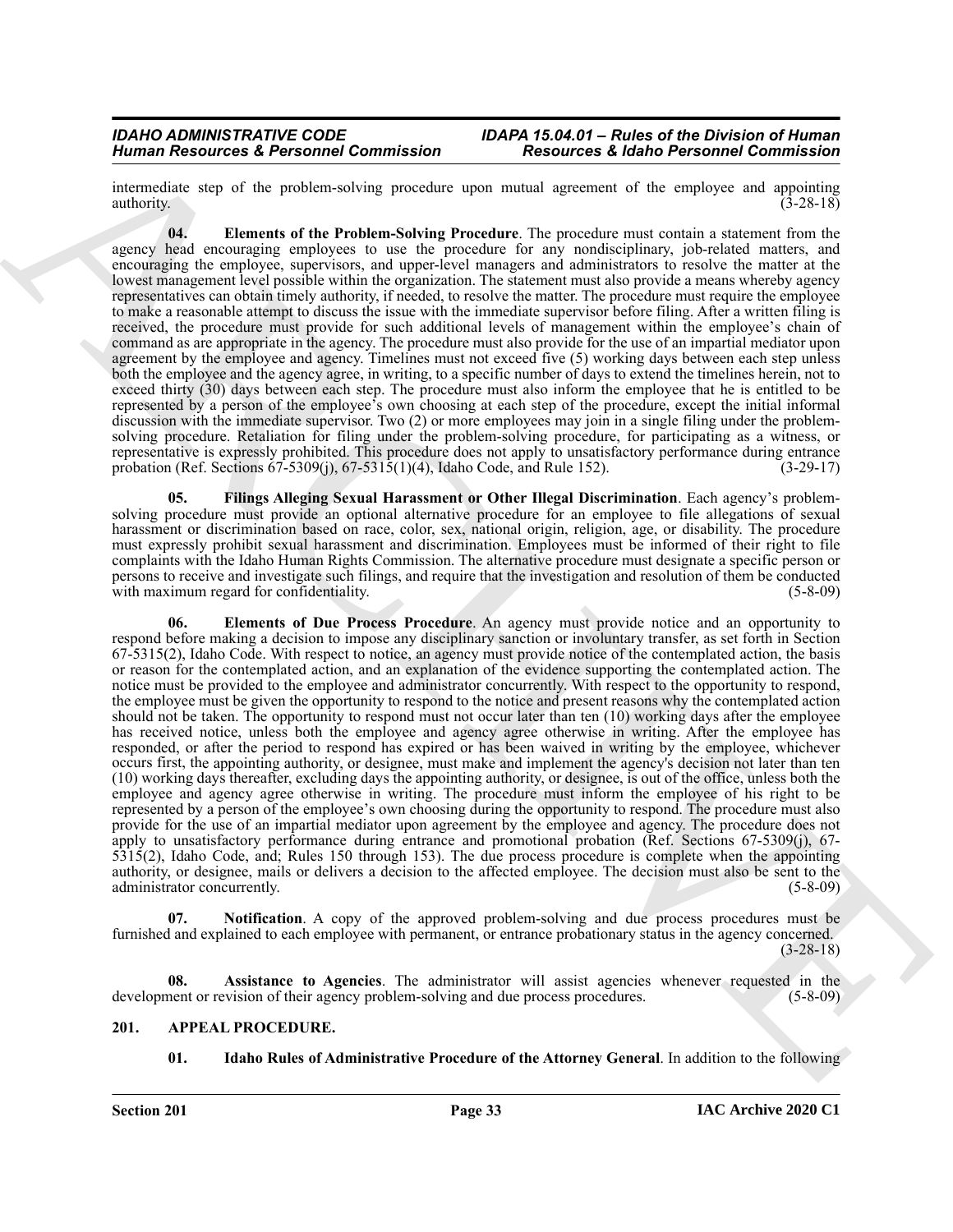#### *IDAHO ADMINISTRATIVE CODE IDAPA 15.04.01 – Rules of the Division of Human Human Resources & Personnel Commission Resources & Idaho Personnel Commission*

rules on appeals and petitions for review, the "Idaho Rules of Administrative Procedure of the Attorney General" on contested cases, IDAPA 04.11.01.000 et seq., apply with the following exceptions, which are inconsistent with the Commission's statute or practice: IDAPA 04.11.01.055, 202, 240, 250, 270.01, 280, 300, 302, 651, 720, 730, 740, 790, 791, 821.02, and 860. Petitions for rulemaking and declaratory rulings are addressed in Rules 270 and 271. (3-16-04)

<span id="page-33-9"></span><span id="page-33-2"></span>**02. Filing of Appeal and Appearances**. Every appeal filed with the Commission must be written and state the decision that is being appealed and the action requested of the Commission. The Commission must serve a copy of the appeal on the respondent and upon the legal counsel for the Commission. Notices of appearance and notices of substitution of counsel need not be filed by deputy attorneys general or members of law firms already representing a party in an appeal or petition for review. (3-20-20)

Human Research & Pershami Schwarzh (1990), and the statistics of Research & Research & Research & Research & Research & Research & Research & Research & Research & Research & Research & Research & Research & Research & Re **03. Time for Appeal**. An appeal from a decision of an appointing authority is deemed to be timely filed if received at the office of the Commission within thirty-five (35) calendar days after completion of the agency due process procedure. Personal delivery or deposit in the United States mail, postage prepaid, of a written notification to the affected employee of the appointing authority's decision constitutes completion of the agency due process procedure. An appeal of a decision or action of the administrator or staff must be filed at the office of the Commission within thirty-five (35) calendar days of personal delivery of notice of the decision or action, deposit of the notice in the United States mail, postage prepaid, or deposit of the notice in Statehouse mail. (5-8-09)

<span id="page-33-4"></span>**04. Non-Jurisdictional Appeals**. Appeals which are non-jurisdictional may be dismissed without motion by the hearing officer, the chair of the Commission, or his designee. If a hearing officer orders such a dismissal, the dismissal may be appealed to the Commission as a petition for review pursuant to Rule 202.01. If the chair of the Commission orders such a dismissal, it constitutes the final order of the Commission and may be appealed pursuant to Sections 67-5317(3) and 67-5318, Idaho Code. (5-8-09)

<span id="page-33-8"></span>**05. Setting of Hearing**. Within fifteen (15) days after receiving the appeal from the Commission, the hearing officer must consult with the parties to set a mutually agreeable date for hearing. The hearing officer may thereafter postpone or continue the hearing for good cause. (5-8-09) thereafter postpone or continue the hearing for good cause.

<span id="page-33-3"></span>**06. Filing of Documents**. Once an appeal is referred to the hearing officer, all documents relating thereto must be filed directly with the hearing officer during the pendency of the appeal with copies provided simultaneously to opposing counsel and unrepresented parties. (3-20-20)

<span id="page-33-0"></span>**07. Burden of Proof**. In disciplinary actions, the appointing authority has the burden of proving cause for the discipline by a preponderance of the evidence. In all other actions, the appellant has the burden of proof by a preponderance of the evidence. preponderance of the evidence.

<span id="page-33-5"></span>**08.** Open Hearing. Every hearing is public, unless the hearing officer closes the hearing for good dividual parties may represent themselves (pro se) or be represented by an attorney. (5-8-09) cause. Individual parties may represent themselves (pro se) or be represented by an attorney.

<span id="page-33-7"></span>**09. Protective Orders**. The hearing officer may issue protective orders limiting access to information obtained in the course of a hearing. (7-1-93)

<span id="page-33-1"></span>**10. Decision of Hearing Officer**. The hearing officer must issue a decision in the form of a preliminary order explaining the right to file a petition for review under Section 67-5317, Idaho Code. The preliminary order, consisting of such findings of fact, conclusions of law and orders as are necessary, together with the record of the proceedings must be filed at the office of the Commission with a copy sent or delivered to the parties. A motion for reconsideration under Section 67-5243, Idaho Code, is not permitted. (3-20-20)

<span id="page-33-6"></span>**11. Procedure for Award of Attorney Fees and Costs**. As part of his preliminary order, the hearing officer must make findings as to the entitlement to attorney fees and costs, if any, pursuant to Section 12-117, Idaho Code. If the hearing officer finds a prevailing party is entitled to statutory attorney fees and costs, the prevailing party must file a memorandum of costs, including a supporting affidavit stating the basis and method of computation of the amount claimed. The memorandum must be filed with the hearing officer not later than ten (10) working days after receipt of the hearing officer's decision or no attorney fees and costs may be awarded. Objections to the award of attorney fees and costs must be filed not later than ten (10) working days after receipt of the memorandum of costs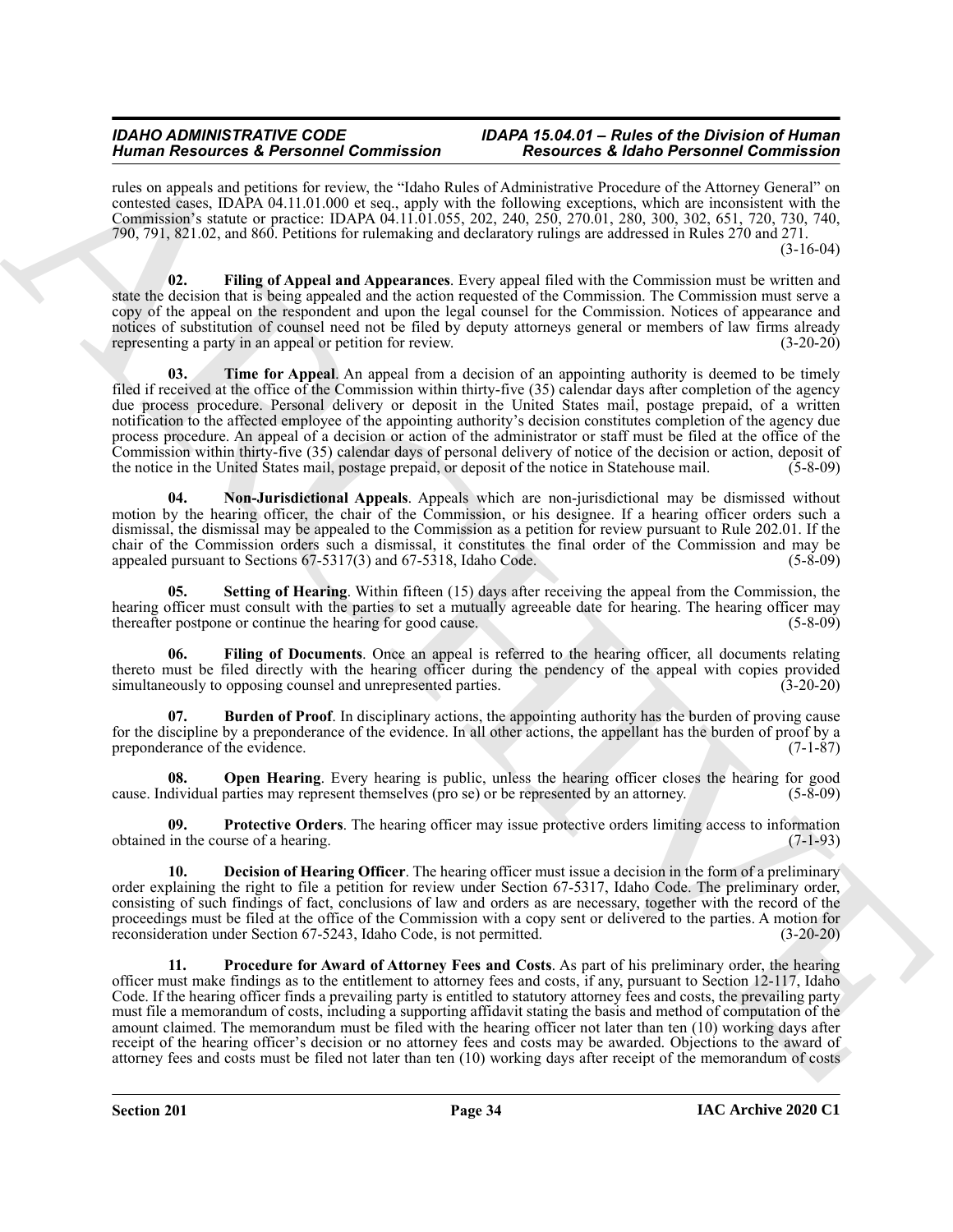### <span id="page-34-1"></span>*IDAHO ADMINISTRATIVE CODE IDAPA 15.04.01 – Rules of the Division of Human*

|                              | <b>Human Resources &amp; Personnel Commission</b>                                                                                                                                                                                                                                                                                                                                                                                                                                                                    | <b>Resources &amp; Idaho Personnel Commission</b>                                                                                                                                                                                                                                                                                                                                                                                                                                                                                                                                                                                                                                                                                                                            |              |
|------------------------------|----------------------------------------------------------------------------------------------------------------------------------------------------------------------------------------------------------------------------------------------------------------------------------------------------------------------------------------------------------------------------------------------------------------------------------------------------------------------------------------------------------------------|------------------------------------------------------------------------------------------------------------------------------------------------------------------------------------------------------------------------------------------------------------------------------------------------------------------------------------------------------------------------------------------------------------------------------------------------------------------------------------------------------------------------------------------------------------------------------------------------------------------------------------------------------------------------------------------------------------------------------------------------------------------------------|--------------|
|                              | memorandum of costs and supporting affidavit.                                                                                                                                                                                                                                                                                                                                                                                                                                                                        | and supporting affidavit. The hearing officer must conduct a hearing on the award of attorney fees and costs within<br>ten $(10)$ days of receiving any objections to the award. If no objections are timely filed with the hearing officer, or if<br>the parties stipulate to have the matter decided on the briefs, no hearing is required. The hearing officer determines<br>the amount of the award and must make written findings as to the basis and reasons for the award within ten (10) days<br>after the hearing on the award of attorney fees and costs. If no hearing is required, the hearing officer must issue his<br>decision on the award of attorney fees and costs no later than thirty $(30)$ days after receipt of the prevailing party's<br>$(5-8-09)$ |              |
| 12.                          | Factors Considered in Award of Attorney Fees and Costs. The following factors are considered<br>in the determination of an award of attorney fees and costs: the time and labor required;                                                                                                                                                                                                                                                                                                                            |                                                                                                                                                                                                                                                                                                                                                                                                                                                                                                                                                                                                                                                                                                                                                                              | $(12-10-90)$ |
| b.                           | The experience and ability of the attorney;                                                                                                                                                                                                                                                                                                                                                                                                                                                                          |                                                                                                                                                                                                                                                                                                                                                                                                                                                                                                                                                                                                                                                                                                                                                                              | $(12-10-90)$ |
| $c_{\cdot}$                  | The prevailing charges for like work;                                                                                                                                                                                                                                                                                                                                                                                                                                                                                |                                                                                                                                                                                                                                                                                                                                                                                                                                                                                                                                                                                                                                                                                                                                                                              | $(12-10-90)$ |
| d.                           | The amount involved and the results obtained;                                                                                                                                                                                                                                                                                                                                                                                                                                                                        |                                                                                                                                                                                                                                                                                                                                                                                                                                                                                                                                                                                                                                                                                                                                                                              | $(12-10-90)$ |
| e.                           | Awards in similar cases; and                                                                                                                                                                                                                                                                                                                                                                                                                                                                                         |                                                                                                                                                                                                                                                                                                                                                                                                                                                                                                                                                                                                                                                                                                                                                                              | $(12-10-90)$ |
| f.                           | Any other factor that appears pertinent to the award.                                                                                                                                                                                                                                                                                                                                                                                                                                                                |                                                                                                                                                                                                                                                                                                                                                                                                                                                                                                                                                                                                                                                                                                                                                                              | $(12-10-90)$ |
| 202.                         | PETITION FOR REVIEW PROCEDURE.                                                                                                                                                                                                                                                                                                                                                                                                                                                                                       |                                                                                                                                                                                                                                                                                                                                                                                                                                                                                                                                                                                                                                                                                                                                                                              |              |
| 01.                          | Filing of Petition for Review. A petition for review shall be filed at the office of the Commission<br>within thirty-five (35) days of the hearing officer's decision issued pursuant to Rule 201.10. The petition shall be in<br>writing and specifically cite the alleged errors of fact or law made by the hearing officer.                                                                                                                                                                                       |                                                                                                                                                                                                                                                                                                                                                                                                                                                                                                                                                                                                                                                                                                                                                                              | $(3-16-04)$  |
| 02.<br>automatically stayed. | Stay of Hearing Officer's Decision. Upon the filing of the petition for review, the jurisdiction of<br>the hearing officer in the matter is ended except for resolving post-hearing motions and awarding attorney fees and<br>costs. The hearing officer's decision and any orders entered pursuant to Rules 201.10 and 201.11 will be                                                                                                                                                                               |                                                                                                                                                                                                                                                                                                                                                                                                                                                                                                                                                                                                                                                                                                                                                                              | $(3-16-04)$  |
| 03.                          | Nature of Hearing. The hearing of the Commission on a petition for review will be limited to oral<br>arguments regarding issues of law and fact as may be found in the record established before the hearing officer and<br>any post-hearing orders. Written arguments or briefs and motions regarding the petition for review will be allowed<br>under such terms as the Commission may direct in its notice of hearing, which will be issued at least twenty-eight<br>(28) days prior to the date set for hearing. |                                                                                                                                                                                                                                                                                                                                                                                                                                                                                                                                                                                                                                                                                                                                                                              | $(12-10-90)$ |
| 04.                          | Transcript. If the petition for review involves questions of fact, the appellant shall provide a full<br>transcript of the proceedings before the hearing officer for the Commission to review. The respondent may pay for an<br>additional copy of the transcript for respondent's own use.                                                                                                                                                                                                                         |                                                                                                                                                                                                                                                                                                                                                                                                                                                                                                                                                                                                                                                                                                                                                                              | $(7-1-87)$   |
| 05.                          | <b>Requests for Postponement and Other Motions.</b>                                                                                                                                                                                                                                                                                                                                                                                                                                                                  |                                                                                                                                                                                                                                                                                                                                                                                                                                                                                                                                                                                                                                                                                                                                                                              | $(7-1-93)$   |
| a.<br>of the Commission.     | Except in emergencies, a request for postponement shall be filed in writing by a party or<br>representative not later than seven $(7)$ days before the scheduled hearing. The Chair of the Commission, or his or her<br>designee, may determine whether good cause is shown for the postponement and grant or deny the request on behalf                                                                                                                                                                             |                                                                                                                                                                                                                                                                                                                                                                                                                                                                                                                                                                                                                                                                                                                                                                              | $(3-16-04)$  |
| b.                           | Motions to dismiss for lack of jurisdiction shall be decided by the Commission. All other motions<br>shall be considered by the Chair of the Commission or at the Chair's discretion may be referred to one (1)<br>Commissioner, whose decision on the motion may be communicated to the parties by letter or other informal means,<br>by the Chair or by counsel to the Commission.                                                                                                                                 |                                                                                                                                                                                                                                                                                                                                                                                                                                                                                                                                                                                                                                                                                                                                                                              | $(3-16-04)$  |
| 06.                          | Decision on Petition for Review. The decision of the Commission shall include a statement of<br>appeal rights under Section 67-5318, Idaho Code. Motion for reconsideration of Commission decisions pursuant to                                                                                                                                                                                                                                                                                                      |                                                                                                                                                                                                                                                                                                                                                                                                                                                                                                                                                                                                                                                                                                                                                                              |              |

#### <span id="page-34-8"></span><span id="page-34-7"></span><span id="page-34-6"></span><span id="page-34-5"></span><span id="page-34-4"></span><span id="page-34-3"></span><span id="page-34-2"></span><span id="page-34-0"></span>**202. PETITION FOR REVIEW PROCEDURE.**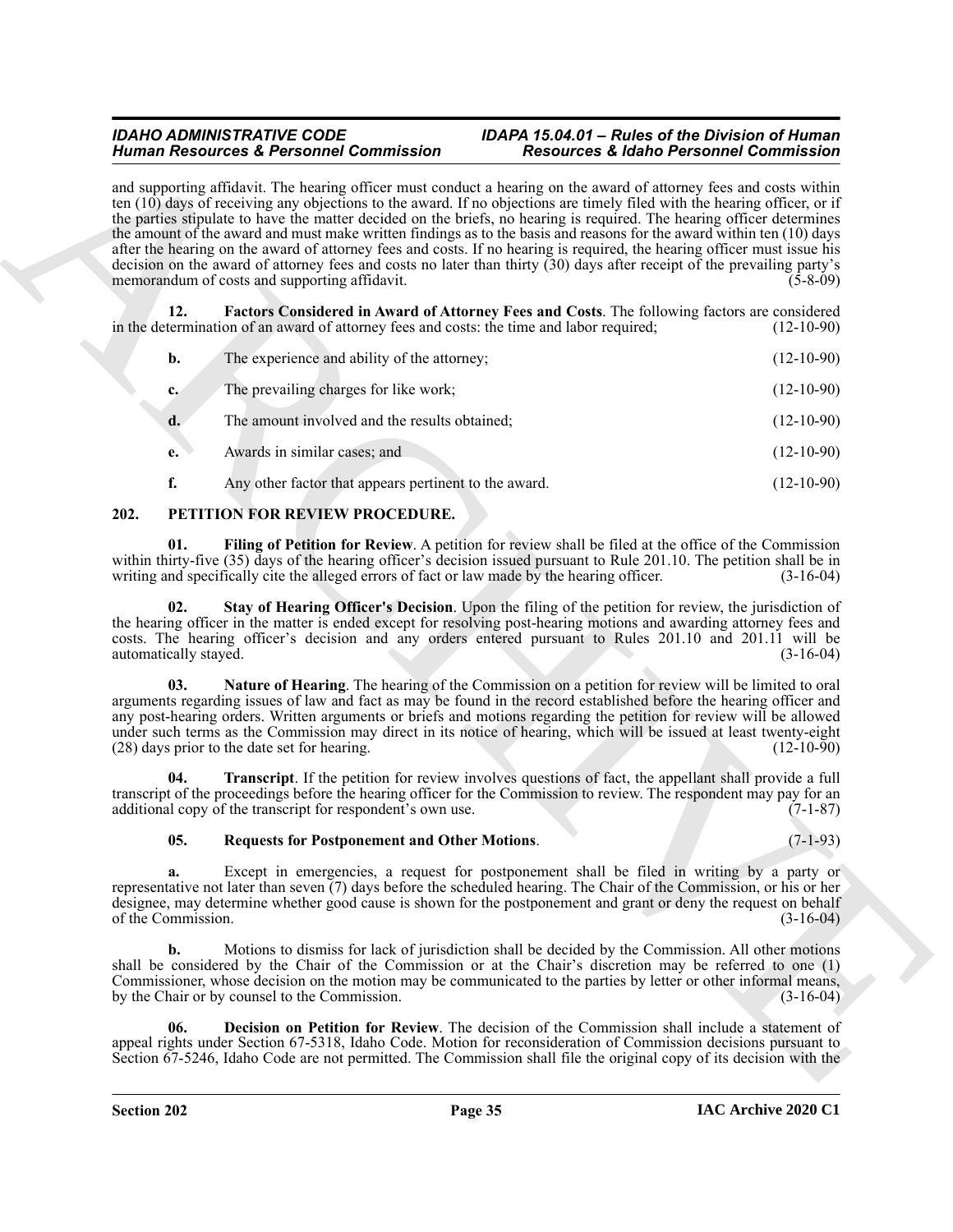### *IDAHO ADMINISTRATIVE CODE IDAPA 15.04.01 – Rules of the Division of Human*

record of the proceedings and mail copies to the parties promptly. (3-16-04)

<span id="page-35-11"></span><span id="page-35-9"></span>**07. Record of the Proceedings**. A verbatim record of the proceedings at hearings before the Commission shall be maintained either by electrical devices or by stenographic means, as the Commission may direct, but if any party to the action requests a stenographic record of the proceedings, the record shall be done stenographically. The requesting party shall pay the costs of reporting the proceedings. (7-1-87)

Human Resources & Personnel Commission<br>
Norman Resources & Personnel Commission<br>
The action of the procedure and of the procedure and of the procedure and the procedure and the procedure and the procedure and the procedur **08. Attorney Fees and Costs in a Petition for Review**. In its decision on petition for review, the Commission shall make findings as to the entitlement to attorney fees and costs, if any, pursuant to Section 12-117, Idaho Code. If the Commission finds the prevailing party, if any, is entitled to attorney fees and costs, the prevailing party shall file a request for attorney fees and costs, with accompanying memorandum and affidavit in support of the request described in Rule 201.11, with the Commission not later than ten (10) working days after receipt of the Commission's decision. Objections to the award of attorney fees and costs shall be filed not later than ten (10) working days after receipt of the request for attorney fees and costs. The Commission shall determine the amount of the award, if any, taking into account the factors defined in Rule 201.12. (3-16-04)

<span id="page-35-10"></span>**09. Protective Orders**. The Commission may issue protective orders limiting access to information in the record. (7-1-93)

#### <span id="page-35-12"></span><span id="page-35-0"></span>**203. REFERRALS FROM FEDERAL AGENCIES ON DISCRIMINATION COMPLAINTS.**

When the Division receives a complaint from a federal agency alleging violation of employment laws, the administrator must take prompt action to investigate. If the complaint is agency specific, the appointing authority will take necessary actions to ensure the investigation is thorough, staff are fully cooperative, and submit findings and any corrective action plan to the administrator and other proper authorities. (5-8-09)

#### <span id="page-35-1"></span>**204. -- 209. (RESERVED)**

#### <span id="page-35-3"></span><span id="page-35-2"></span>**210. PERFORMANCE EVALUATIONS.**

**01.** Performance Evaluations. Each agency shall use the statewide online performance evaluation system; however, another system may be used, provided it meets the basic objectives of the state's online performance evaluation system as approved in advance by the administrator. Agency records and supporting documentation are subject to review by the Division and the employee's overall performance rating must be transmitted to the administrator. (3-20-14)

<span id="page-35-4"></span>**02. Approval of Form**. The Division will make available a standard format for purpose of the statewide online performance evaluation system. An appointing authority may utilize another form provided it meets the basic performance criteria and ratings and is approved in advance by the administrator. (3-20-14)

<span id="page-35-6"></span>**03. Purpose**. The purpose of performance evaluation is to provide an objective evaluation by the immediate supervisor of an employee's performance in comparison with established expectations for the position; and to identify an employee's strengths and weaknesses and where improvement is necessary. All performance evaluations must be discussed with affected employee who will be allowed opportunity to submit written comments regarding the evaluation contents. (5-8-09) regarding the evaluation contents.

<span id="page-35-8"></span>**04. Use of Evaluations**. Performance evaluations should be used in connection with promotions, transfers, demotions, retentions, separations, and reassignments (Ref. Section 67-5309(h), Idaho Code); and used as the affirmative certification for merit increases, bonuses, and salary equity increases (Ref. Section 67-5309B, Idaho Code); and for certifying a probationary employee to permanent status (Ref. Rule 151). Other uses of performance evaluations are optional with the appointing authority. (3-20-14) evaluations are optional with the appointing authority.

**Evaluation Schedule**. All classified employees must be evaluated for their performance during probationary periods for appointments and promotions and for every two thousand eighty (2,080) hours of credited state service thereafter (generally, an annual basis). (Ref. Sections 67-5309(h) and (j), 67-5309B(6), Idaho Code.)<br>Part-time employees must be evaluated on an annual basis. (3-20-14) Part-time employees must be evaluated on an annual basis.

<span id="page-35-7"></span><span id="page-35-5"></span>**06.** Retention of Evaluation. A copy of the performance evaluation must be retained in agency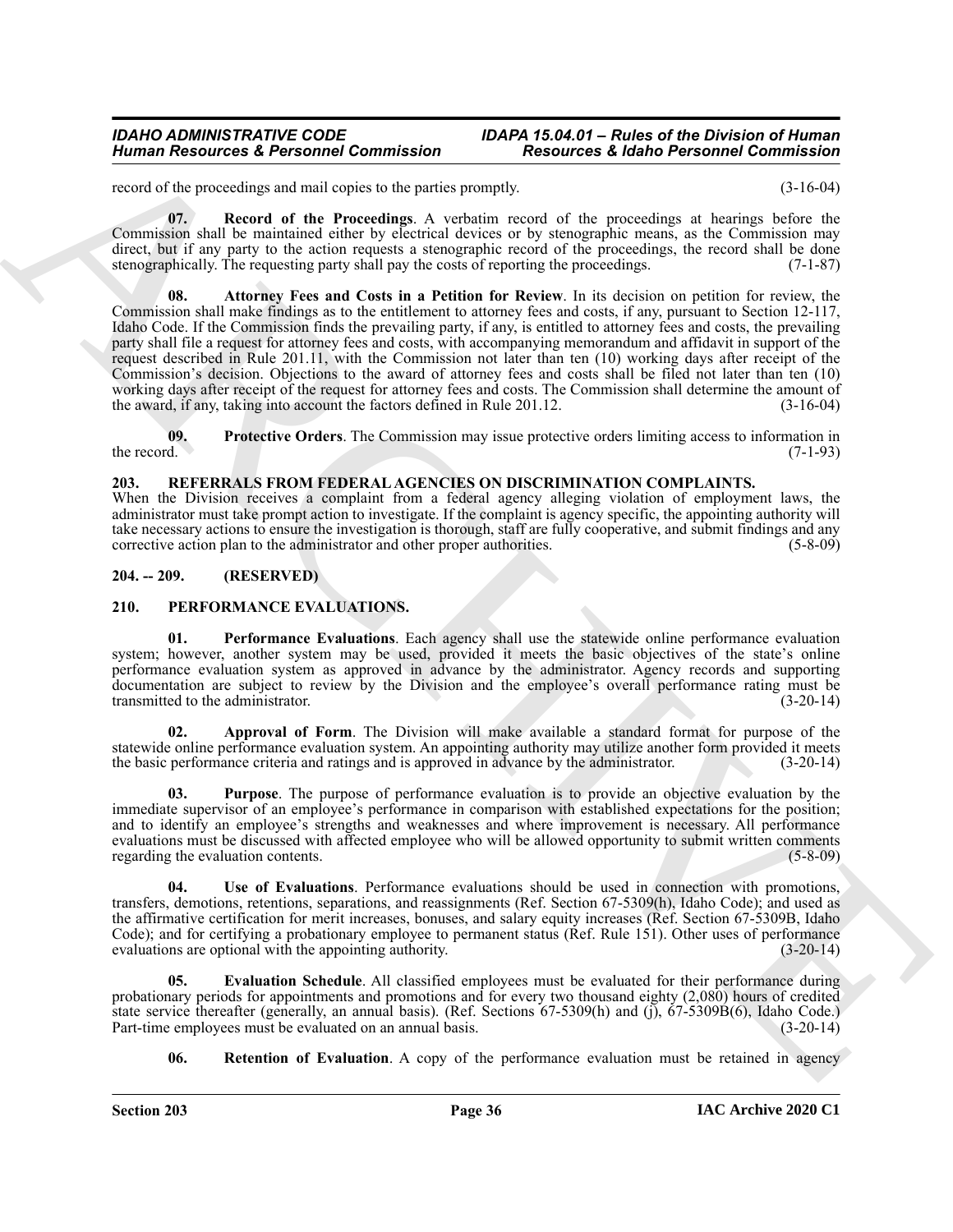#### **Section 220 Page 37**

#### **IAC Archive 2020 C1**

#### *IDAHO ADMINISTRATIVE CODE IDAPA 15.04.01 – Rules of the Division of Human Human Resources & Personnel Commission Resources & Idaho Personnel Commission*

records with a copy furnished to the employee. (3-20-20)

<span id="page-36-4"></span>**07**. **Supervisors' Requirements**. Supervisors are required to manage performance on a consistent basis including completion of performance evaluations on all employees under their direct supervision. (Ref. Section 67-5309B(6), Idaho Code) (3-20-14)

#### <span id="page-36-0"></span>**211. -- 219. (RESERVED)**

#### <span id="page-36-1"></span>**220. RECORDS.**

#### <span id="page-36-8"></span><span id="page-36-5"></span>**01. Employee Service Records**. (7-1-93)

**a.** For each employee in classified service, the Division maintains a service record which must include all personnel transactions pertinent to the employee's employment history. (Ref. Section 67-5309(o), Idaho Code)  $(5-8-09)$ 

Human Researches & Personnel Commission<br>
Northern Persons (2) the explore of the interaction of the experiment of the experiment of the experiment of the experiment of the experiment of the experiment of the experiment of **b.** Any employee may at all reasonable times during business hours review his service record maintained in the Division or maintained in any agency. Except for material used to screen and test for employment, all information maintained in an employee's service record must be made available to the employee or designated representative upon request. File contents may be corrected if found in error according to the procedure contained in Title 74, Chapter 1, Idaho Code. (5-8-09)

<span id="page-36-6"></span>**02. Administrative Records**. The administrator must permanently maintain a record of the proceedings of the Commission and a record of all hearings of appeals. (5-8-09)

**03. Employee Personnel Action Documents**. The appointing authority must furnish each employee with notice of every personnel action affecting the employee's status, pay, tenure, or other terms and conditions of employment, including a copy of their performance evaluations. (5-8-09) employment, including a copy of their performance evaluations.

#### <span id="page-36-9"></span><span id="page-36-7"></span>**04. Transfers, Reemployment and Promotions Between Agencies**. (4-7-11)

**a.** When an employee seeks a transfer, reemployment, or promotion between agencies, the appointing authority of the hiring agency, or designee, is entitled to examine the employee's service record and performance<br>information before the hiring decision is made. (Ref. Section 67-5309(o), Idaho Code) (4-7-11) information before the hiring decision is made. (Ref. Section  $67-5309$ (o), Idaho Code)

**b.** All performance evaluation documents must be provided by the former agency and forwarded to the new agency when an interagency promotion, demotion, or transfer occurs. (3-29-17)

#### <span id="page-36-2"></span>**221. -- 229. (RESERVED)**

#### <span id="page-36-10"></span><span id="page-36-3"></span>**230. VACATION LEAVE.**

<span id="page-36-11"></span>**01. Eligibility**. All classified employees, regardless of status or whether full-time or part-time, earn vacation leave and are eligible to take and be paid for unused vacation leave in accordance with Sections 67-5334,<br>(5-8-09) Idaho Code. (5-8-09)

<span id="page-36-14"></span>**02. Rate of Accrual**. All credited state service (ref. Sections 67-5332 and 59-1604, Idaho Code, for definitions) are counted in determining leave accrual rate. (5-8-09)

<span id="page-36-13"></span>**03. Mutual Agreement**. Vacation leave requested by the employee may be used only when approved by the agency. The employee and the agency must mutually agree upon such time or times when vacation leave least interferes with the efficient operation of the agency taking into consideration the vacation preference of the employee. (5-8-09)

<span id="page-36-12"></span>**04.** Interagency Transfer. An employee who is transferred from one state agency to another agency redited with accrued vacation leave by the receiving agency at the time of transfer. (5-8-09) will be credited with accrued vacation leave by the receiving agency at the time of transfer.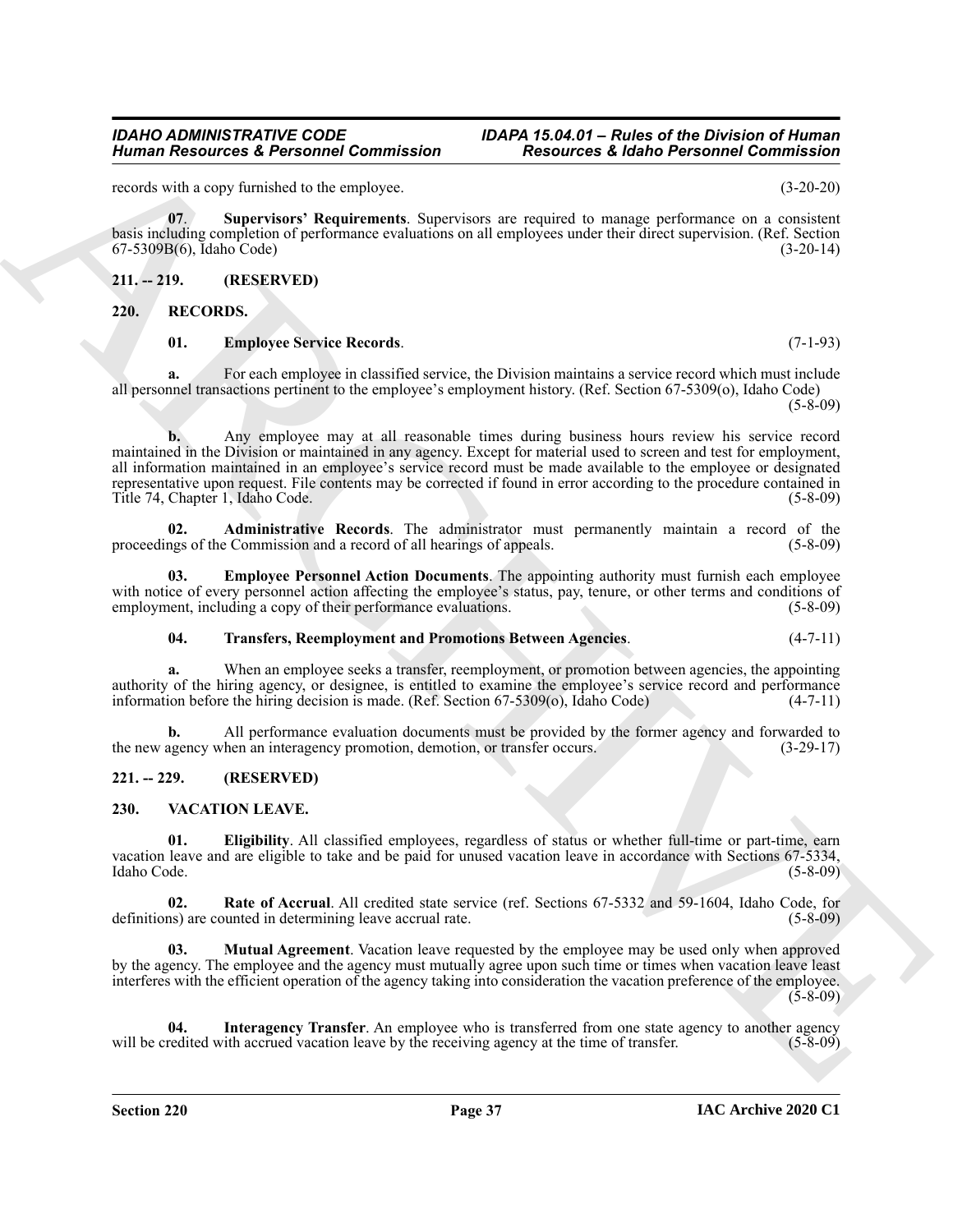#### <span id="page-37-0"></span>**231. -- 239. (RESERVED)**

#### <span id="page-37-3"></span><span id="page-37-1"></span>**240. SICK LEAVE.**

<span id="page-37-5"></span>**01. Eligibility**. Sick leave is earned in accordance with Section 67-5333, Idaho Code. Sick leave must only be taken in pay periods subsequent to being earned. (5-8-09)

<span id="page-37-6"></span>**Interagency Transfer**. An employee who is transferred from one state agency to another will be credited by the receiving agency with the amount of sick leave accrued at the time of transfer. (5-8-09)

<span id="page-37-8"></span>**03. Reasons for Use**. Sick leave must only be used in cases of actual illness or disability or other medical and health reasons necessitating the employee's absence from work, or in situations where the employee's personal attendance is required or desired because of serious illness, disability, or death and funeral in the family. For purposes of this rule, family means a spouse, child, foster child, parent, brother, sister, grandparent, grandchild, or the same relation by marriage, or legal guardian. (5-8-09) same relation by marriage, or legal guardian.

<span id="page-37-9"></span>**04. Serious Medical Conditions**. Sick leave may be used in conjunction with Family and Medical Leave. (Ref. Rule 242)  $(5-8-09)$ 

<span id="page-37-7"></span>**05. Notification**. It is the responsibility of the employee to notify his supervisor as soon as possible in the of sickness or injury which prevents the employee from reporting for duty. (5-8-09) the event of sickness or injury which prevents the employee from reporting for duty.

<span id="page-37-10"></span><span id="page-37-4"></span>**06. Donated Leave**. Vacation leave may be transferred to another employee for the purposes of sick leave in accordance with Section 67-5334, Idaho Code. Such transfers are to be made from employee to employee. Vacation leave is retained by the donating party until it is converted to sick leave in the receiving employee's account. (5-8-09)

Human Research & Revision Commission<br>
241. 229. (1838-1844) Commission <sup>22</sup> Research & Kidner Postmann Commission<br>
241. 229. (1838-1844) 201. 229. (1838-1844) 201. 229. (1838-1844) 201. 229. (1838-1844) 201. 229. (1838-18 **07. Sick Leave Abuse**. A predictable and reliable level of attendance is an essential function of almost all positions. Consistent with the provisions of the Americans with Disabilities Act and the Family Medical Leave Act, a supervisor may investigate suspected sick leave abuse including a pattern of unscheduled absences which have a negative impact on the requirements of the job and take appropriate action. When an employee is absent due to illness or injury in excess of three (3) days, a doctor's certificate of justifiable cause for the absence may be required of the employee at the discretion of the immediate supervisor. A doctor's certification of illness or injury may be required of an employee for periods of less than three (3) consecutive working days whenever the immediate supervisor or manager believes special investigation of the absence should be made. (Ref. Rule 190 and Section 67-<br>5333, Idaho Code) (5-8-09)  $5333$ , Idaho Code)

#### <span id="page-37-11"></span><span id="page-37-2"></span>**241. WORKERS COMPENSATION OR DISABILITY.**

**01.** Use of Leave in a Workers Compensation Claim. In the event of a disability incurred on the job by workers compensation, the employee will be given the choice of either: (5-8-09) covered by workers compensation, the employee will be given the choice of either:

<span id="page-37-13"></span>**a.** Leave of absence without pay while receiving workers compensation; or (5-8-09)

**b.** Utilizing a portion of accrued sick or other paid leave to supplement workers compensation to maintain his regular salary; however, no appointing authority may require an employee to accept sick leave, vacation leave, or compensatory time off for overtime in lieu of workers compensation provided by law. Additionally, an employee may not waive his rights to workers compensation and cannot accept earned leave or other benefits in lieu  $t = (3-29-17)$ 

<span id="page-37-12"></span>**02. Layoff After Twelve Weeks' Disability**. If the employee becomes disabled, whether or not due to a workers compensation injury, and is unable to fully return to work after twelve (12) weeks' absence during any consecutive fifty-two (52) week period or when accrued sick leave has been exhausted, whichever is longer, the employee's position may be declared vacant unless otherwise prohibited by state or federal law. The twelve (12) weeks' period of absence need not occur consecutively. The employee's name is certified to a reemployment preference register when the administrator has been notified by the physician that the employee is able to return to work. (Ref. Rule 101.01) Conditional releases will be considered in accordance with the Americans with Disabilities Act.  $(4-7-11)$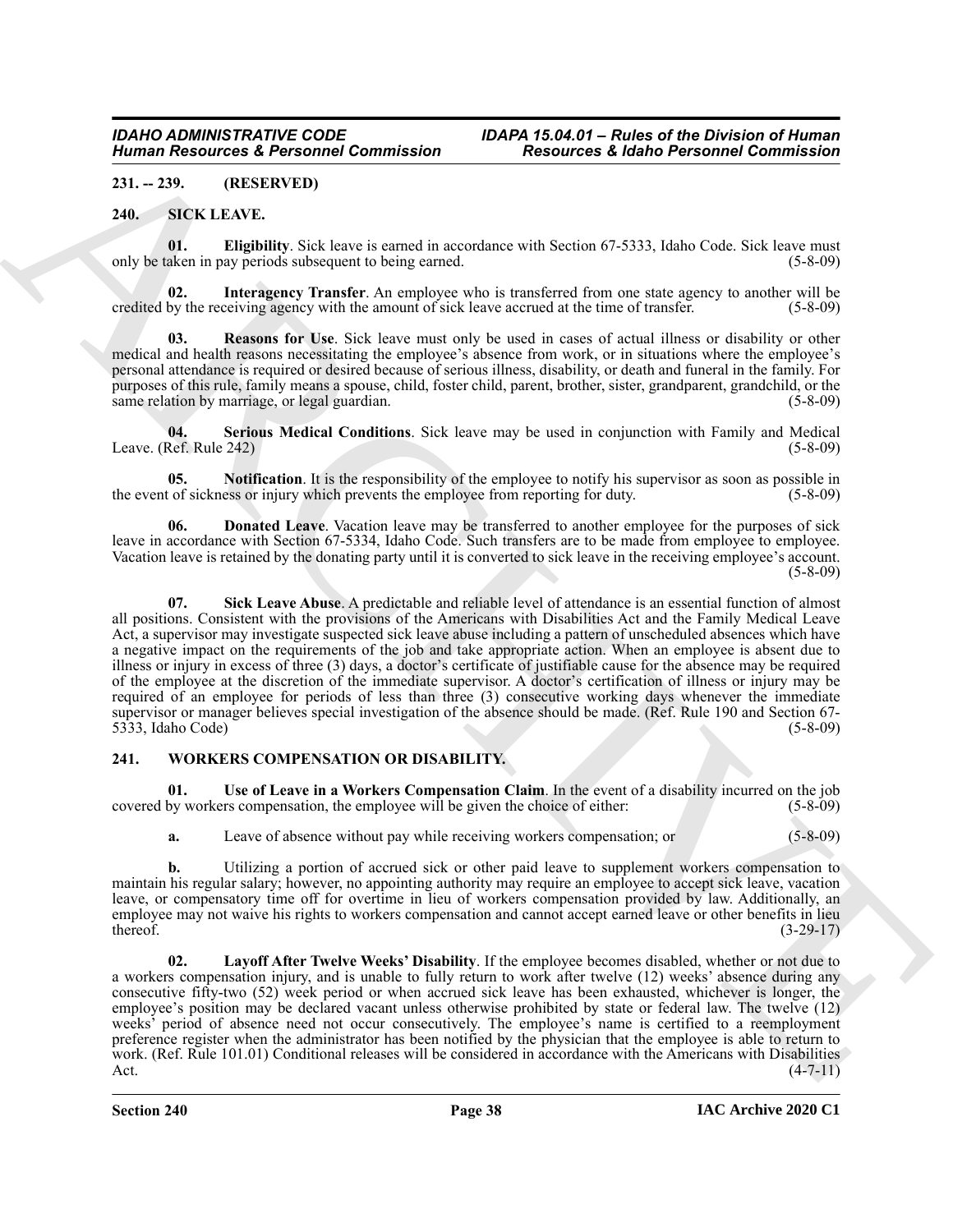#### <span id="page-38-5"></span><span id="page-38-0"></span>**242. FAMILY AND MEDICAL LEAVE.**

<span id="page-38-6"></span>**01. Applicability**. The provisions of the federal Family and Medical Leave Act (FMLA) apply without regard to the exclusion for worksites employing less than fifty (50) employees in a seventy-five (75) mile area, and without the limitation on reinstatement of the highest-paid employees. (Ref. 29 U.S.C. 2601 et seq.). The State is one (1) employer for the purposes of FMLA. For consistency, the administrator shall publish statewide guidance on FMLA policies. (3-16-04)

**02.** Return to Work Release. An appointing authority may request a return to work release if, due to e of the health condition and the job: (3-30-01) the nature of the health condition and the job:

<span id="page-38-13"></span><span id="page-38-7"></span>**a.** Light or limited duty work or other accommodation is requested; or (3-16-04)

**b.** The agency, having a reasonable basis in fact to do so, requires assurance that returning to work of create a significant risk of substantial harm to the employee or others. (7-1-94) would not create a significant risk of substantial harm to the employee or others.

#### <span id="page-38-8"></span><span id="page-38-1"></span>**243. MATERNITY AND PATERNITY LEAVE.**

**01. Use Of Sick Leave**. Pregnancy, child birth or related medical conditions generally are considered temporary disabilities and are treated as such for sick leave purposes. Maternity and paternity leave are granted under the same conditions and requirements as other compensable and non-compensable leave under these rules, including<br>the Family and Medical Leave Act. (5-8-09) the Family and Medical Leave Act.

<span id="page-38-11"></span>**02. Determination of Disability Period**. The employee's physician is considered the primary in determining the disability period insofar as compensable sick leave is concerned. (5-8-09) authority in determining the disability period insofar as compensable sick leave is concerned.

<span id="page-38-9"></span>**03. Additional Time Off**. Maternity and paternity leave preceding and following the time that the person is disabled is leave without pay unless the employee elects to use accrued vacation leave or compensatory time off for overtime. (5-8-09)

<span id="page-38-12"></span>**04. Discrimination Prohibited**. Pregnancy discrimination is prohibited. The employee may continue to work as long as she is physically capable of performing the duties of her position and may return to work as soon as she is physically able as determined by her physician. (3-30-01)

<span id="page-38-10"></span>**05. Adoption and Foster Care**. Leave will be granted for adoption and foster care as set forth in the Family and Medical Leave Act. (Ref. Rule 242) (3-30-01)

#### <span id="page-38-14"></span><span id="page-38-2"></span>**244. SEPARATION UPON FAILURE TO RETURN TO WORK.**

Human Research & Personnel Commission<br>
22. EAMIXAVED Material Commission<br>
23. EAMIXAVED Material Commission<br>
23. EAMIXAVED Material Commission Control in the following the Relation Research of Commission<br>
23. EAMIXAVED Ma Except for those employees on authorized leave or placed on a register with reemployment preference prescribed by Rule 241.02.a., an employee who has not returned to work within five (5) working days after approved paid or unpaid leave or release by his or her physician shall be considered as having voluntarily separated. Such separation shall be treated as a voluntary resignation, and the employee shall remain eligible for reinstatement as provided under Rule 124. Written notification of his or her separation/resignation shall be mailed to the last known home address. Any objections by the employee to the notice, must be received within five (5) working days of receipt of the notice, or acceptance of the separation/resignation will be presumed. If objections are received within the timeline, a disciplinary separation (dismissal) or other formal disciplinary action may be pursued as provided in Rule 190.

(3-16-04)

#### <span id="page-38-3"></span>**245. -- 249. (RESERVED)**

#### <span id="page-38-4"></span>**250. SPECIAL LEAVES.**

#### <span id="page-38-16"></span><span id="page-38-15"></span>**01. Leave of Absence Without Pay**. (7-1-93)

**a.** Approval. In addition to workers' compensation, family medical leave, disability, or other statewide leave policies, the appointing authority may grant an employee leave without pay for a specified length of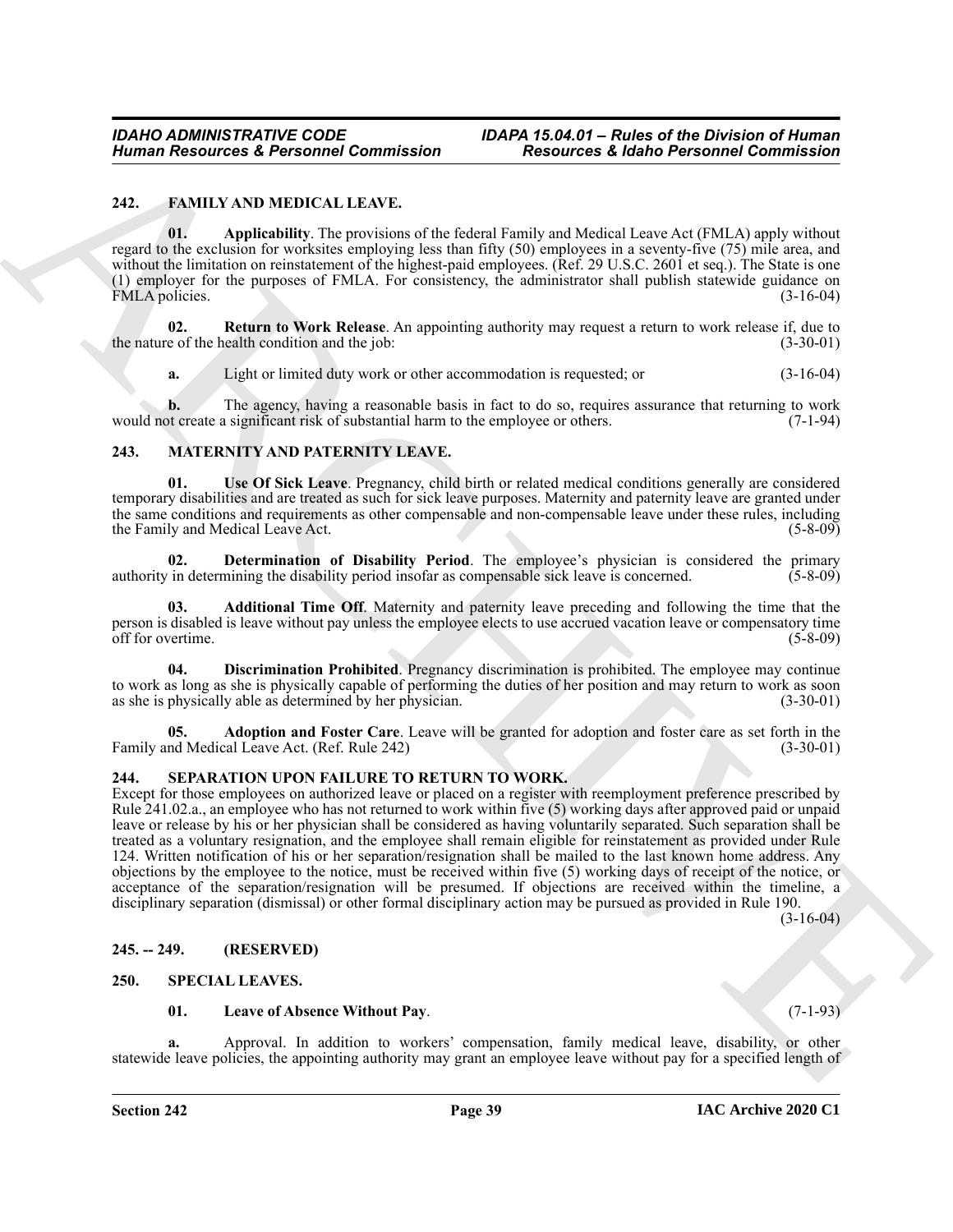time when such leave would not have an adverse effect upon the agency. The request for leave must be in writing and establish reasonable iustification for approval. establish reasonable justification for approval.

**b.** Reemployment. The appointing authority approving the leave of absence assumes full responsibility for returning the employee to the same position or to another position in a classification allocated to the same pay grade for which the employee meets minimum qualifications. (7-1-87)

**c.** Exhaustion of Accrued Leave. Unless prohibited by workers compensation, family medical leave, disability, or other statewide leave policies, the appointing authority has discretion on whether the employee is required to exhaust accrued vacation leave or compensatory time off for overtime before commencing leave without pay. (Ref. Rule 240) (3-29-17)

**d.** Resignation. If vacation leave and compensatory time off for overtime are not exhausted and the employee resigns from state service while on leave, he will be paid for such accruals in accordance with Sections 67- 5334 and 67-5328, Idaho Code. (3-29-17)

<span id="page-39-1"></span>**02. Leave Defaults**. When an employee does not have accrued sick leave to cover an entire absence the following leave types will be used to the extent necessary to avoid leave without pay: accrued compensatory time and vacation. If abuse of sick leave is suspected see Rule 240.07. (5-8-09)

<span id="page-39-3"></span>**03. Military Leave With Pay**. Employees who are members of the National Guard or reservists in the armed forces of the United States engaged in military duty ordered or authorized under the provisions of law, are entitled each calendar year to one hundred twenty (120) hours of military leave of absence from their respective duties without loss of pay, credited state service or evaluation of performance. Such leave is separate from vacation, sick leave, holiday, or compensatory time off for overtime. (Ref. Section 46-216, Idaho Code). (5-8-09)

<span id="page-39-4"></span>**04.** Military Leave Without Pay. An employee whose employment is reasonably expected to continue indefinitely, and who leaves his position either voluntarily or involuntarily in order to perform active military duty, has reemployment rights as defined in Rule 124.05. The employee will either be separated from state service or placed in "inactive" status, at the option of the appointing authority. (5-8-09)

**05. Leave of Absence With Pay**. A period of absence from duty with the approval of the appointing authority, or as required or allowed by law or these rules, during which time the employee is compensated. Leaves of absence with pay have no adverse effect on the status of the employee and include the following: vacation leave; sick leave; special leave situations; compensatory time off for overtime worked; and administrative leave. (3-20-14)

#### <span id="page-39-2"></span><span id="page-39-0"></span>**06. Court and Jury Services and Problem-Solving and Due Process Leave**. (7-1-98)

Human Research & Persishering Commission<br>
Research & Horizonta Commission<br>
Research & Figure 2003. The restriction of the state of the state of the state of the state of the state of the state of the state of the state of **a.** Connected with Official State Duty. When an employee is subpoenaed or required to appear as a witness in any judicial or administrative proceeding in any capacity connected with official state duty, he is not considered absent from duty. The employee is not entitled to receive compensation from the court. Expenses (mileage, lodging, meals, and miscellaneous expenses) incurred by the employee must be reimbursed by his respective agency in accordance with agency travel regulations. (5-8-09)

**b.** Private Proceedings. When an employee is required to appear as a witness or a party in any proceeding not connected with official state duty, the employee must be permitted to attend. The employee may use accrued leave or leave without pay. (5-8-09)

Jury Service. When an employee is summoned by proper judicial authority to serve on a jury, he will be granted a leave of absence with pay for the time which otherwise the employee would have worked. The employee is entitled to keep fees and mileage reimbursement paid by the court in addition to salary. Expenses in connection with this duty are not subject to reimbursement by the state. (5-8-09)

**d.** Problem-solving and due process procedures. Any employee who has been requested to serve as a mediator as provided by an agency problem-solving or due process procedure or to appear as a witness or representative during such a proceeding will be granted leave with pay, without charge to vacation leave or compensatory time off for overtime, to perform those duties. (5-8-09)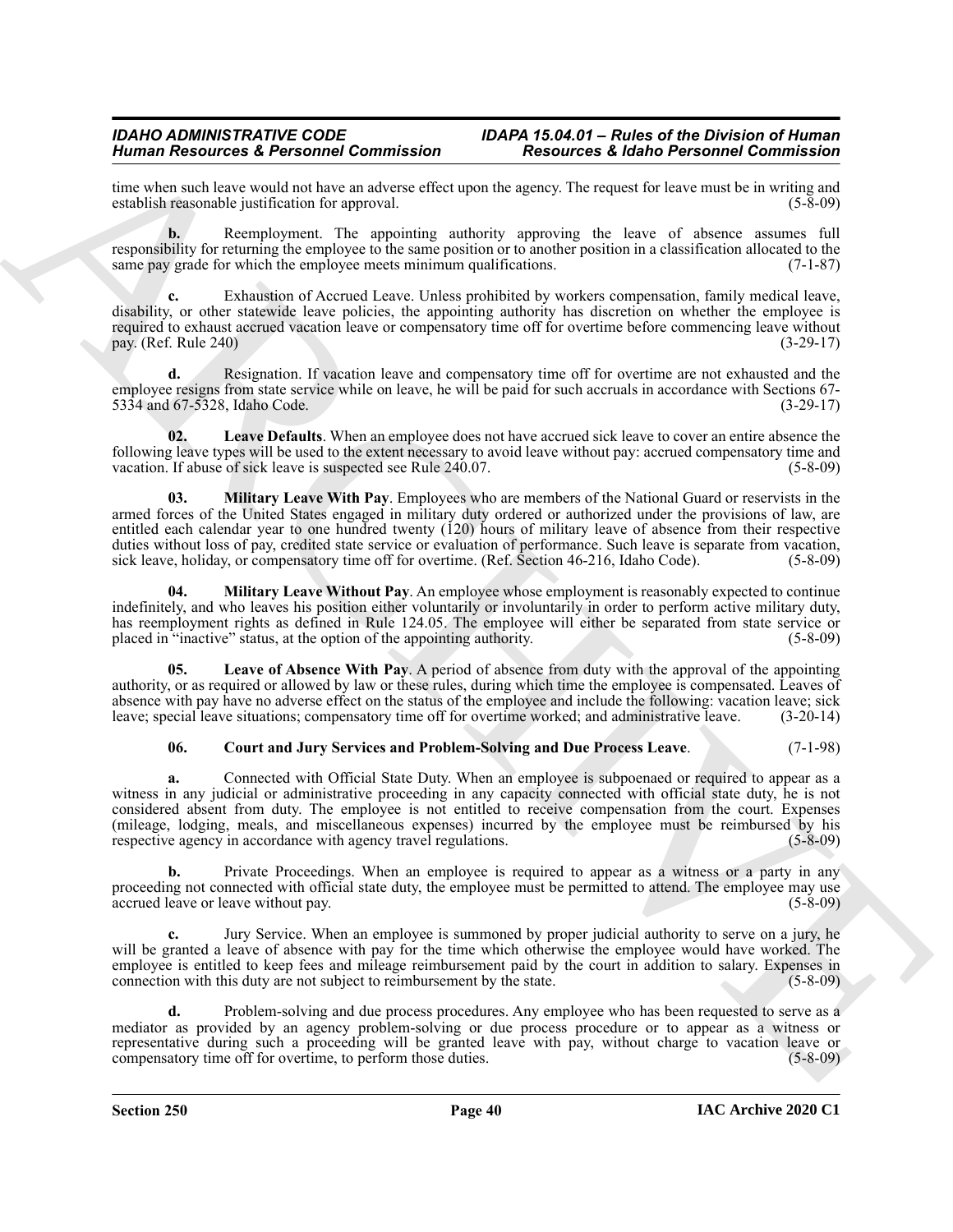**e.** Notification. An employee summoned for court and jury service or requested to serve as a witness or representative must notify his supervisor as soon as possible to obtain authorization for leave of absence.

(3-20-14)

**07. Religious Leave**. Appointing authorities will make reasonable accommodations to an employee's need for leave for religious observances. Such leave is charged to the employee's accrued vacation leave or compensatory time off for overtime. compensatory time off for overtime.

#### <span id="page-40-8"></span><span id="page-40-6"></span>**08. Leave During Facility Closure or Inaccessibility**. (7-1-93)

Human Resources & Personnel Commission<br>
Neurole A. European et al. Personnel Commission<br>
Neurole A. Commission Commission (1988)<br>
Service and the system of the system of the system of the system of the system of the syste **a.** Authorization. When a state office/facility is closed or declared inaccessible by the Governor or Governor's designee because of severe weather, civil disturbances, loss of utilities or other disruptions, affected employees who are unable to work remotely or be reassigned may be authorized administrative leave by the administrator to cover all or a portion of their scheduled hours of work during the closure or inaccessibility, or subject to a mandatory furlough or a reduction in force. If an employee was not scheduled to work on the day when an office/<br>facility is declared closed, the employee is not eligible for administrative leave. (3-25-20) facility is declared closed, the employee is not eligible for administrative leave.

**b.** In the interest of employee safety, appointing authorities may approve employee early release, delayed start time, or absence from work due to weather or other emergency conditions. Those affected employees will use their appropriate leave balances or leave without pay. Administrative leave or leave without pay will be granted to affected employees scheduled to work on a day the Governor or Governor's designee declares a state<br>office/facility closed or inaccessible in accordance with Rule 250.08.a. (3-25-20) office/facility closed or inaccessible in accordance with Rule 250.08.a.

**c.** Nothing in this rule prevents an employee that is authorized to code paid administrative leave from to code accrued leave balances or leave without pay. (3-25-20) choosing to code accrued leave balances or leave without pay.

<span id="page-40-7"></span>**09. Red Cross Disaster Services Leave**. Employees who have been certified by the American Red Cross as disaster service volunteers will be granted up to one hundred twenty (120) hours of paid leave in any twelve (12) month period to participate in relief services pursuant to Section 67-5338, Idaho Code. (5-8-09)

**10. Employee Assistance Program Leave**. Employees may use sick leave or any paid or unpaid leave as approved to attend appointments through the Employee Assistance Program (EAP) during normal working hours.  $(3-29-17)$ 

#### <span id="page-40-5"></span><span id="page-40-4"></span>**11. Bone Marrow and Organ Donor Leave With Pay**. (5-8-09)

**a.** Approval. Upon request, a full-time employee will be granted five (5) work days' leave with pay to serve as a bone marrow donor or thirty (30) work days' leave with pay to serve as an organ donor. The employee must provide the appointing authority with written verification that the employee is the person serving as the donor. Paid leave, as provided in these rules, is limited to one-time bone marrow and one-time organ donor leave per employee. (Ref. Section 67-5343, Idaho Code) (5-8-09)

**b.** Use. An employee who is granted such leave of absence will receive compensation without interruption during the leave period. For purposes of determining credited state service, pay advancement, performance awards, or any benefit affected by a leave of absence, the service of the employee is considered uninterrupted by the paid leave of absence. (Ref. Section 67-5343, Idaho Code) (5-8-09)

#### <span id="page-40-1"></span><span id="page-40-0"></span>**251. ADMINISTRATIVE LEAVE.**

<span id="page-40-3"></span>**01. Investigation and Due Process Procedure**. Administrative leave may be granted by an appointing authority for employee investigations and due process procedures in accordance with Rule 190.02. (3-28-18)

<span id="page-40-2"></span>**02. Closure or Inaccessibility**. Administrative leave for closure or inaccessibility of a state office/ facility due to severe weather, emergencies or incidents that could jeopardize agency operations, or the safety of others must be granted in accordance with Rule 250.08. (3-28-18) others must be granted in accordance with Rule 250.08.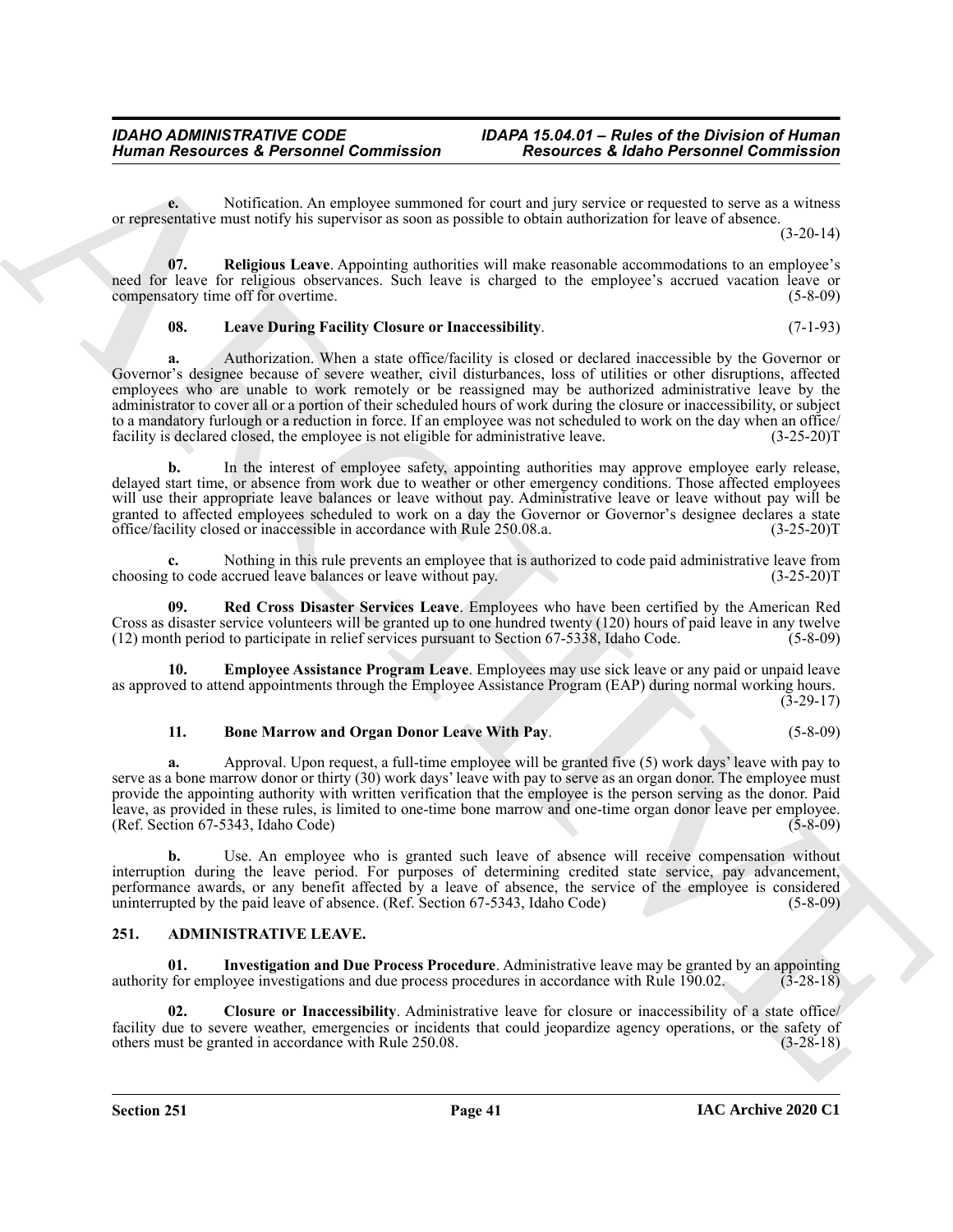<span id="page-41-7"></span>**03. Other Reasons**. Administrative leave for reasons other than those listed above must be approved in by the administratior. (3-28-18) advance by the administrator.

#### <span id="page-41-0"></span>**252. -- 259. (RESERVED)**

#### <span id="page-41-8"></span><span id="page-41-1"></span>**260. COMPENSABLE HOURS.**

<span id="page-41-9"></span>**01. Biweekly Employees**. With the exception of holiday leave, no leave may be used if it results in pay in excess of the employee's regularly scheduled work week. (5-8-09)

<span id="page-41-10"></span>**02. Ineligible Employees**. Employees who are "executive" as defined by Section 67-5302(12), Idaho Code, are ineligible to earn or receive payment for hours worked or accrued beyond their regularly scheduled work<br>(5-8-09) week. (5-8-09)

#### <span id="page-41-11"></span><span id="page-41-2"></span>**261. HOURS WORKED.**

**01. Hours in Performance of Job**. Those hours actually spent in the performance of the employee's job, excluding holidays, vacation, sick leave other approved leaves of absence, and excluding on-call time. (5-8-09)

<span id="page-41-14"></span><span id="page-41-13"></span><span id="page-41-12"></span>**02. Travel Time**. Travel time is compensated pursuant to policy set forth by the Board of Examiners.  $(5-8-09)$ 

**03. Hours Outside of Regular Working Hours**. Attendance at lectures, meetings, training programs, and similar activities outside of the employee's regular working hours when attendance has been directed by the appointing authority or designee. (5-8-09)  $(5-8-0)$ 

#### <span id="page-41-15"></span><span id="page-41-3"></span>**262. OVERTIME.**

<span id="page-41-17"></span><span id="page-41-16"></span>**01. Employing Agencies**. The state is considered as one (1) employer for determining the number of hours an employee works. If an employee works for more than one (1) agency, the agency employing the employee when the overtime occurs is liable for compensatory time off or cash compensation as provided by law. (5-8-09)

Human Resources & Protein on Commutation<br>
23. Other Resources & Radio Personnel Commutation<br>
24. Other Resources On the European Commutation<br>
24. 259. ARCHIVEN (2001)<br>
24. 259. ARCHIVENG (2001)<br>
24. 259. ARCHIVENG (2001)<br> **02. Compensation for Overtime**. Overtime accrual and compensation for classified employees is covered by Sections 67-5328 and 59-1607, Idaho Code, for nonclassified employees. Overtime is defined in Section  $67-5302(20)$ , Idaho Code. Overtime does not include any time, such as occasional or sporadic work, which is excluded from the overtime calculation by federal law. (4-7-11)

<span id="page-41-18"></span>**03. Modification of Workweek or Schedule**. No agency will alter a previously established work week for the purpose of avoiding overtime compensation. An agency may modify the employee's regular schedule of work<br>to avoid or minimize overtime. (5-8-09) to avoid or minimize overtime.

#### <span id="page-41-4"></span>**263. -- 271. (RESERVED)**

#### <span id="page-41-19"></span><span id="page-41-5"></span>**272. POLICY MAKING AUTHORITY.**

To address the need for all classified employees to be treated fairly, and in situations where the State may be considered as one (1) employer, the Division Administrator may issue guidance to provide consistent interpretation of federal law, state law, executive order or rule. (5-8-09)

#### <span id="page-41-6"></span>**273. -- 999. (RESERVED)**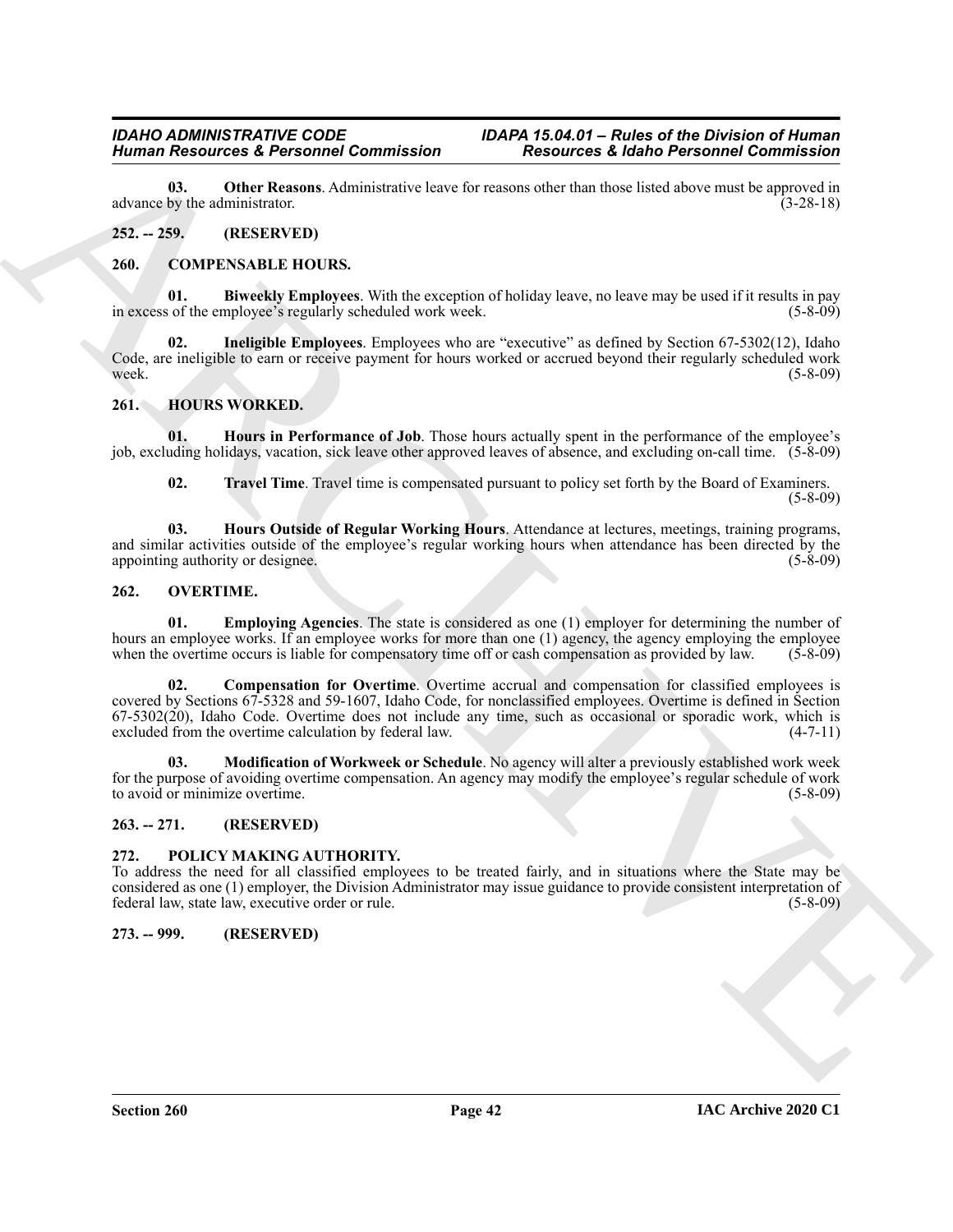# *Subject Index*

#### **A**

[A](#page-22-5)bout a consider the constraints of the constraints of the constraints of the constraints of the constraints of the constraints of the constraints of the constraints of the constraints of the constraints of the constraint Abolishment Of Positions 11 Acting Appointment To A Position 23 Conditions for Acting Appointment 23 Effective Date 24 Minimum Qualifications 24 Notification 24 Adequate Registers 21 Administrative Leave 41 Closure or Inaccessibility 41 Investigation and Due Process Procedure 41 Other Reasons 42 Adoption Of Classification Schedule 10 Alternative Examination Process For Persons With Disabilities 18 Concurrence Required 19 Conditions for Eligibility 18 Probationary Period 19 Amendment Of Classification Schedule 11 Approval 11 Assignment to Pay Grade Required 11 Changes To Classifications 11 Analysis Of Classifications 10 Announcement Of Recruitment 15 Distribution of Announcements 15 Posting of Promotional Announcements 16 Appeal Procedure 33 Burden of Proof 34 Decision of Hearing Officer 34 Factors Considered in Award of Attorney Fees & Costs 35 Filing of Appeal & Appearances 34 Filing of Documents 34 Idaho Rules of Administrative Procedure of the Attorney General 33 Non-Jurisdictional Appeals 34 Open Hearing 34 Procedure for Award of Attorney Fees & Costs 34 Protective Orders 34 Setting of Hearing 34 Time for Appeal 34 Applicability To Health Districts 6 Applications 16 Application by Disabled Veterans 16 Application by Military Personnel 16

Disclosure of Information for Hiring Purposes 16 Filing of Applications 16 Form 16 Promotion of Entrance Probationary Employee 16 Appointments, Reinstatements, Transfers, & Resignations 21 Probationary Period Required 21 Reemployment Preference Register 21 Approval Of New, Revised & Deleted Classifications 11 New & Refactored Classifications 11 Revised & Deleted Classifications 11 Assignment Of Hay Evaluation Points 14 Approval 15 Assignment to Pay Grade 14 Factoring Benchmarks 14 Factoring Process 14 Guide Charts 14 Authority 11

#### **B**

Basic Merit Requirements Of The Personnel System 9 Bona Fide Occupational Qualification 9 Bonuses 15 Employee Suggestion Award 15 Performance Bonuses 15

#### **C**

Calculation Of Pay 13 Calculation of Pay for Police, Correctional Officers, & Fire Employees 13 Holiday Pay Calculation 13 Reduction of Salary 14 Salaries for Temporary Appointments 14 Salary Administration 14 Shift Differential 13 Standard Calculation of Pay 13 Calculation Of Retention Points 25 Audit of Retention Points 26 Calculation Date Cutoff 26 Calculation of Retention Points Since Last Evaluation 26 No Performance Evaluation on File for a Twelve-Month Period 25 Veterans Preference 26 Certification & Selection 21 Compensable Hours 42 Biweekly Employees 42

Ineligible Employees 42 Compensation Of Employees 12 Assignment to Pay Grade 12 Compensation Schedule 12 Factoring 12 Relevant Labor Markets 12 Salary Surveys 12 Conduct & Rating Of Examinations Including Veterans' Preference Points 17 Designation of Examiners 17 Examination Upon Reclassification 18 Failing Score 18 Scoring of Examinations 17 Veterans Preference 17 Waiver of Examination 18 Conflict Of Interest & Personal Conduct 9 Consultants & Persons Employed Under Independent Contract 10 Conflict of Interest/Nepotism 10 Limited Use Only 10 Not to Be Treated as Employees 10 Content Of Announcements 16 Credited State Service 26 Classified Service 26 Nonclassified Service 26 Service Prior to State Personnel System 26

#### **D**

Definitions, IDAPA 15.04.01 6 Administrative Leave 6 Appeal 6 Appellant 6 Appointment, Limited 6 Appointment, Permanent 7 Appointment, Probationary 7 Appointment, Project Exempt 7 Base Pay 7 Classified Service 7 Compensation Plan 7 Compensation Schedule 7 Consultant 7 Dismissal 7 Due Process 7 Employment History 7 Good Cause 7 Hay Method 7 Hiring List 7 Incumbent 7 Independent Contractor 7 Involuntary Transfer 8 Layoff 8 Light or Limited Duty 8 Merit Increase 8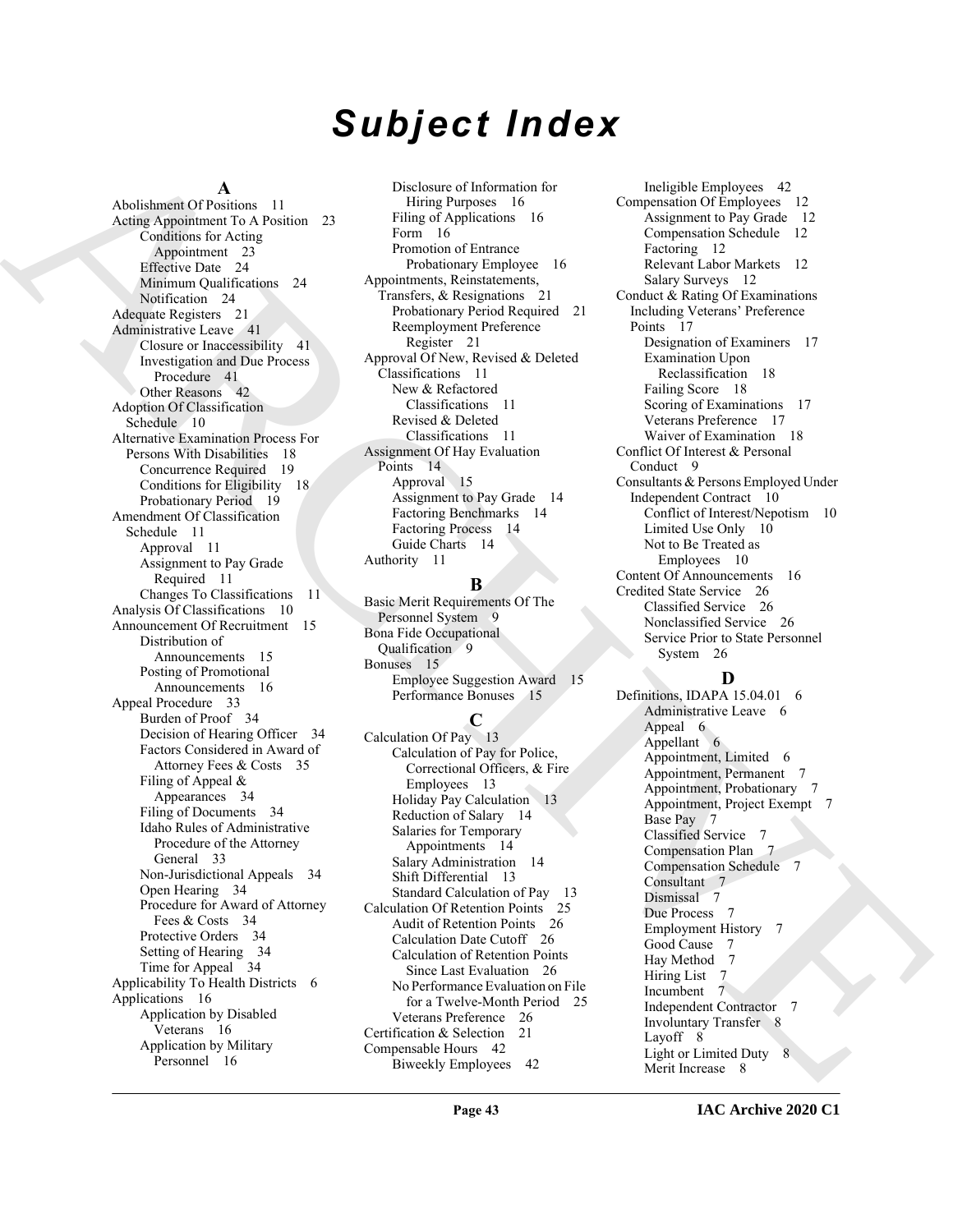#### *Subject Index (Cont'd)*

Merit Increase Matrix 8 Minimum Qualification Specialty 8 Occasional or Sporadic Work 8 On-Call Time 8 Pay Line Exception 8 Permanent Employee 8 Promotion 8 Reduction in Pay 8 Register 8 Resignation 8 Respondent 8 Salary Equity Increase 8 Suspension 8 Termination 9 Transfer 9 Underfill 9 USERRA 9 Workweek 9 Demotions 30 Denial Of Applications 16 Basis 16 Further Actions 17 Disciplinary Actions 31 Cause for Disciplinary Actions or Separation From State Service 31 Disciplinary Suspension 32 Notice to Administrator 32 Suspension for Investigation 32 Suspension on Felony Charges 32 Disciplinary Demotion 31 Discrimination Prohibited 9 Dual Employment 9 Duration Of Eligibility Registers 19 Other Registers 19 Reemployment Preference Registers 19 Duties Of The Administrator 6

#### **E**

Eligibility Registers 19 Open Competitive Registers 19 Reemployment Preference Registers 19 Elimination Tests 18 Examinations 17 Expiration Of Appointment 24 Failure of Incumbent to Return 24 Return of Incumbent 24

#### **F**

Failure To Provide Performance Evaluation 30 Family & Medical Leave 39 Applicability 39

Return to Work Release 39

#### **H**

Hours Worked 42 Hours in Performance of Job 42 Hours Outside of Regular Working Hours 42 Travel Time 42

#### **L**

Legal Authority 6 Limitation On Length Of Appointment 24 Limited Service Appointments 21 Designation 21 Limited Service Agreement 21 Permanent Status & Expedited Layoff 21

#### **M**

Maternity & Paternity Leave 39 Additional Time Off 39 Adoption and Foster Care 39 Determination of Disability Period 39 Discrimination Prohibited 39 Use Of Sick Leave 39 Merit Increase Matrix 12 Methods Of Recruitment 15 Moving Expense Reimbursement 15 Exceptions to Reimbursement Limitations 15 Reimbursement Limitations 15

#### **N**

Nepotism 9 Nonclassified Employees Subject To Classified Service Subsequent To April 5, 1985 10 Certification to Permanent Status 10 Examination 10 Probationary Period 10 Salary Protection 10 Separation 10 Nondisciplinary Demotion Optional 31 Notice & Record Of Results Of Examination 18 Number Of Names On Register 21

#### **O**

Operation Of Compensation Plan 12 Authorized Pay Rate 12 Payline Exceptions 12 Salary After Reappointment from Layoff 13 Salary Equity Increases 12 Salary Upon Downward

Reassignment 13 Salary Upon Reinstatement 13 Salary Upon Return from Military Duty 13 Salary Upon Transfer 13 Starting Salary 12 Overtime 42 Compensation for Overtime 42 Employing Agencies 42 Modification of Workweek or Schedule 42

#### **P**

Meeti means of the set of the basis of the set of the first of the set of the set of the set of the set of the set of the set of the set of the set of the set of the set of the set of the set of the set of the set of the Performance Evaluations 36 Approval of Form 36 Evaluation Schedule 36 Purpose 36 Retention of Evaluation 36 Supervisors' Requirements 37 Use of Evaluations 36 Petition For Review Procedure 35 Attorney Fees & Costs in a Petition for Review 36 Decision on Petition for Review 35 Filing of Petition for Review 35 Nature of Hearing 35 Protective Orders 36 Record of the Proceedings 36 Requests for Postponement & Other Motions<sup>35</sup> Stay of Hearing Officer's Decision 35 Transcript 35 Placement On Register 19 Disabled Veterans' Preference 19 Score Order 19 Veterans' Preference 19 Placement On Register With Reemployment Preference 27 Policy Making Authority 42 Preparation Of Examinations 17 Content of Examinations 17 Job Analysis & Confidentiality 17 Subject-Matter Experts 17 Probationary Periods 28 Acting Service Credit 29 Extension of Probationary Period 28 Interruption of Probationary Period 28 Probationary Period Required 28 Temporary Service Credit 28 Types of Probationary Periods 28 Problem-Solving & Due Process Procedures 32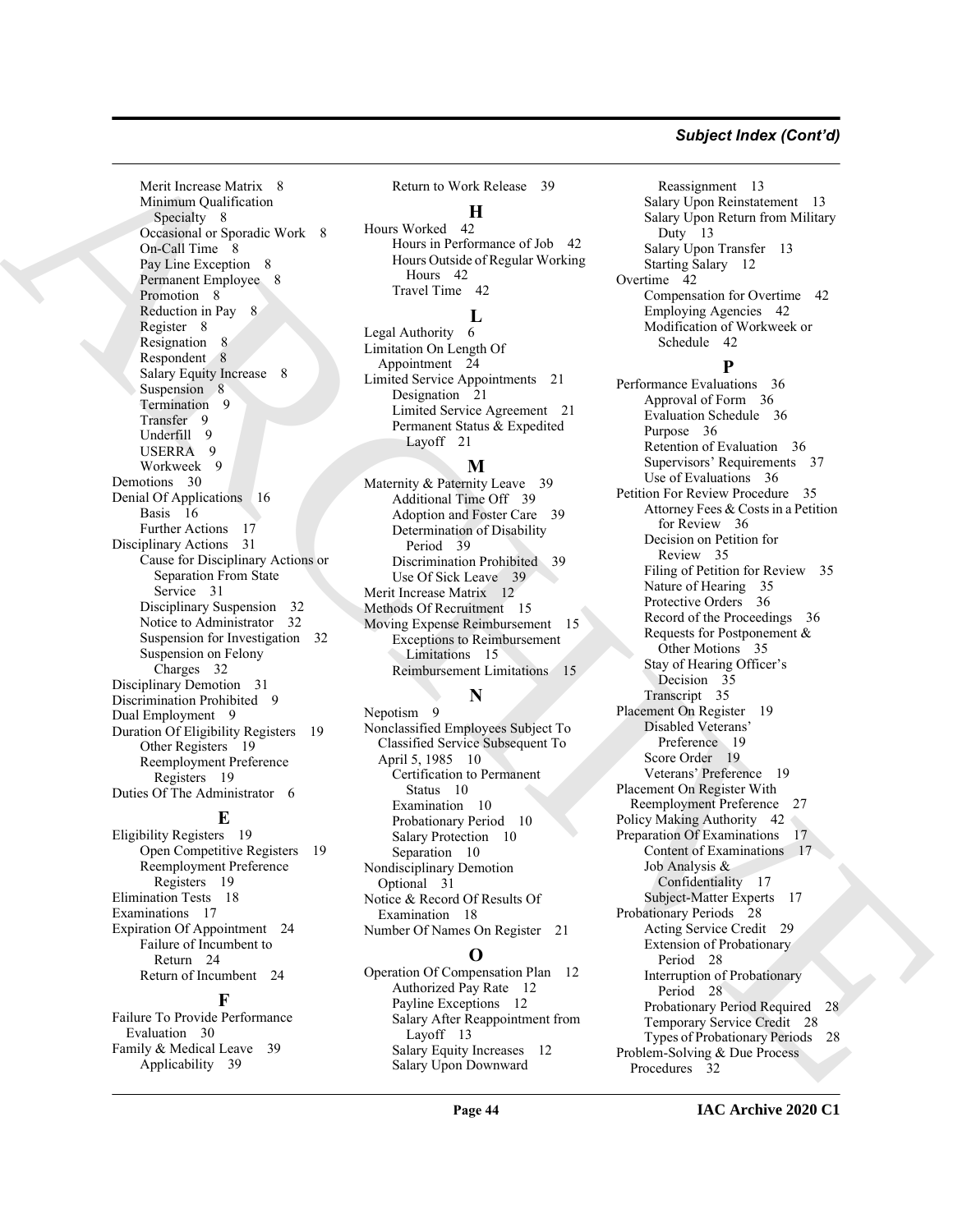#### *Subject Index (Cont'd)*

Assistance to Agencies 33 Elements of Due Process Procedure 33 Elements of the Problem-Solving Procedure 33 Eligibility & Time for Filing Under Problem-Solving Procedure 32 Establishment of Agency Problem-Solving & Due Process Procedures 32 Filings Alleging Sexual Harassment or Other Illegal Discrimination 33 Notification 33 Overview of Procedures 32 Prohibited Factors 17 Prohibited Questions 9 Project-Exempt Appointments (Non-Classified) 22 Promotions 30 Eligibility for Promotion 30 Interagency Promotions 30 Promotion, In-Grade 30 Use of Promotional Registers 30 Purpose Of Examinations 15

#### **R**

Reclassification Of Positions 11 Effective Date 11 Procedure 11 Records 37 Administrative Records 37 Employee Personnel Action Documents 37 Employee Service Records 37 Transfers, Reemployment & Promotions Between Agencies 37 Recruitment 15 Reduction In Force 24 Assessment for Adverse Impact 24 Conditions for Layoff 24 Downward Reclass 25 Layoff by Position 24 Layoff Decisions 24 Layoff Unit 25 Reduction of Hours Worked 25 Reduction In Force Determination & Notification 26 Calculation of Retention Points 26 Identification of Classifications 26 Notification to Administrator 27 Notification to Affected Employees 26

[A](#page-31-7)venture b. Applies 3. [I](#page-28-8)n the contribution of the contribution of the contribution of the contribution of the contribution of the contribution of the contribution of the contribution of the contribution of the contributio Order of Reduction in Force 26 Referrals From Federal Agencies On Discrimination Complaints 36 Reinstatements 22 Eligibility 22 Examination 22 Probationary Period 22 Reinstatement Prohibited 22 Return from Military Duty 22 Removal Of Names 19 Limitations & Duration of Removal 20 Reasons Specified 19 Resignation 23 Notice 23 Rescission & Reinstatement 23 Resignation in Lieu of Dismissal 23 Restoration Of Names To Eligibility Registers 20 Review & Appeal 18 Appeal of Examination Score 18 Review of Examination Content & Scoring Material 18 Review Of Classification Schedule 11 Revision Of Classification Specifications 20

**S**

Salary 24 Satisfactory Service 29 Seasonal Appointment 21 Duration of Appointment 22 Employee Rights 21 Purpose 21 Separation 22 Separation During Probation 29 During Entrance & Voluntary Probation 29 Notification 29 Separation Upon Failure To Return To Work 39 Sick Leave 38 Donated Leave 38 Eligibility 38 Interagency Transfer 38 Notification 38 Reasons for Use 38 Serious Medical Conditions 38 Sick Leave Abuse 38 Special Leaves 39 Bone Marrow & Organ Donor Leave With Pay 41 Court & Jury Services & Problem-Solving & Due Process Leave 40 Employee Assistance Program Leave 41

Leave Defaults 40 Leave During Facility Closure or Inaccessibility 41 Leave of Absence With Pay 40 Leave of Absence Without Pay 39 Military Leave With Pay 40 Military Leave Without Pay 40 Red Cross Disaster Services Leave 41 Religious Leave 41 Status & Tenure 30 Probationary Promotions 30 Tenure of Employment 30

#### **T**

Temporary Appointments (Non-Classified) 22 Hours Limitation 22 Transition to Classified Service 22 Temporary Unavailability Not Reason For Removal 20 Title, Scope, & Compliance 6 Transfers 23 Authority to Transfer 23 Examination 23 Involuntary Transfer 23 Limitation 23 Probationary Period 23 Restriction 23 Transfer Between Agencies 23 Transfer Within Pay Grade 23

#### **U**

Unsatisfactory Performance During A Promotion Probation Period 29 Disciplinary Action 29 Inter-Agency 29 Intra-Agency 29 Use Of Registers With Reemployment Preference 27 Consideration for Hire by Other Agencies 27 Employment by Other Agency 27 Priority for Reemployment by Agency that Conducted the Layoff 27 Return to Register 27 **V**

Vacation Leave 37 Eligibility 37 Interagency Transfer 37 Mutual Agreement 37 Rate of Accrual 37 Violations 11